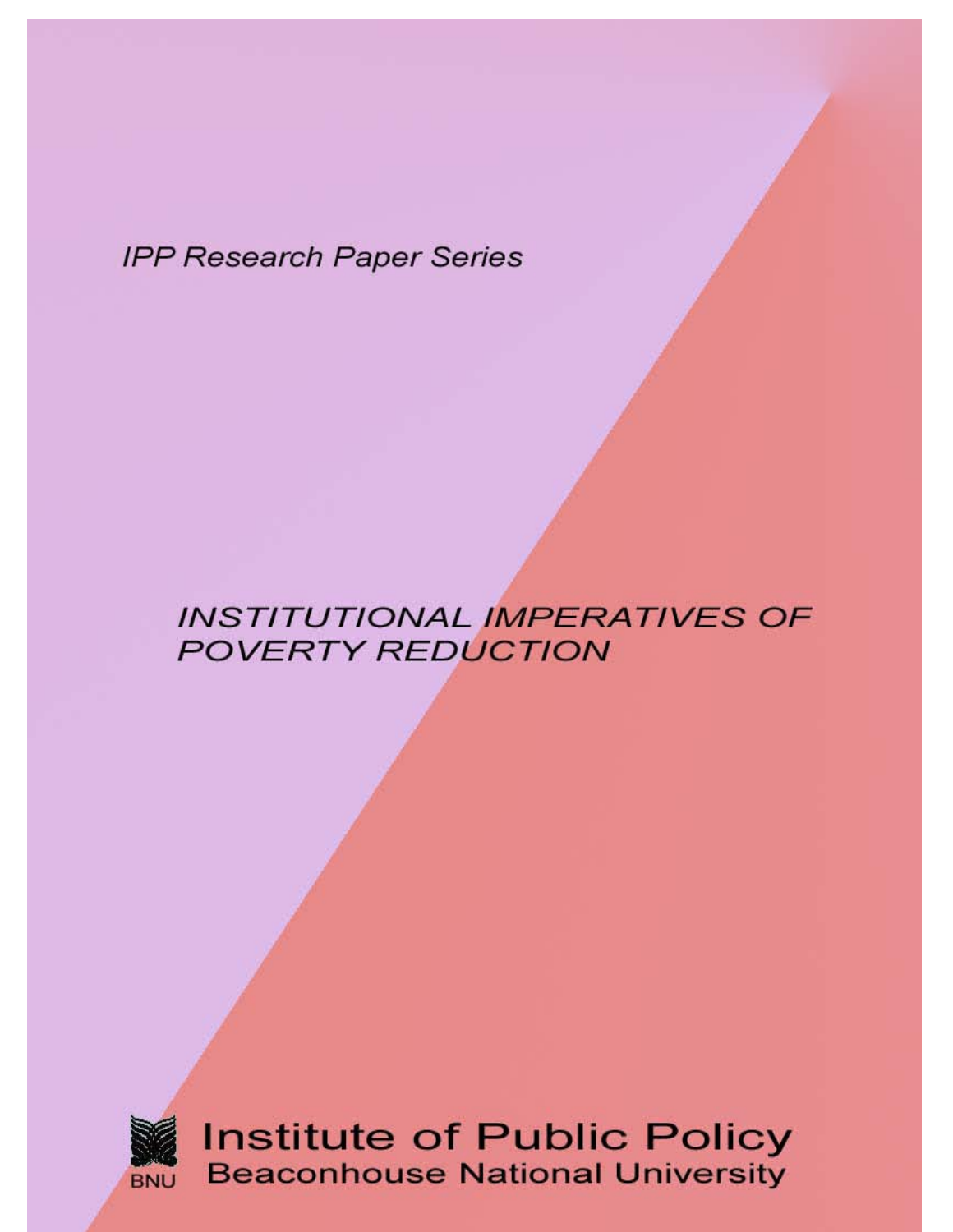# **INSTITUTIONAL IMPERATIVES OF POVERTY REDUCTION**

By

## **Akmal Hussain**

*Distinguished Professor, Beaconhouse National University Lahore*

**Institute of Public Policy, Beaconhouse National University, Lahore**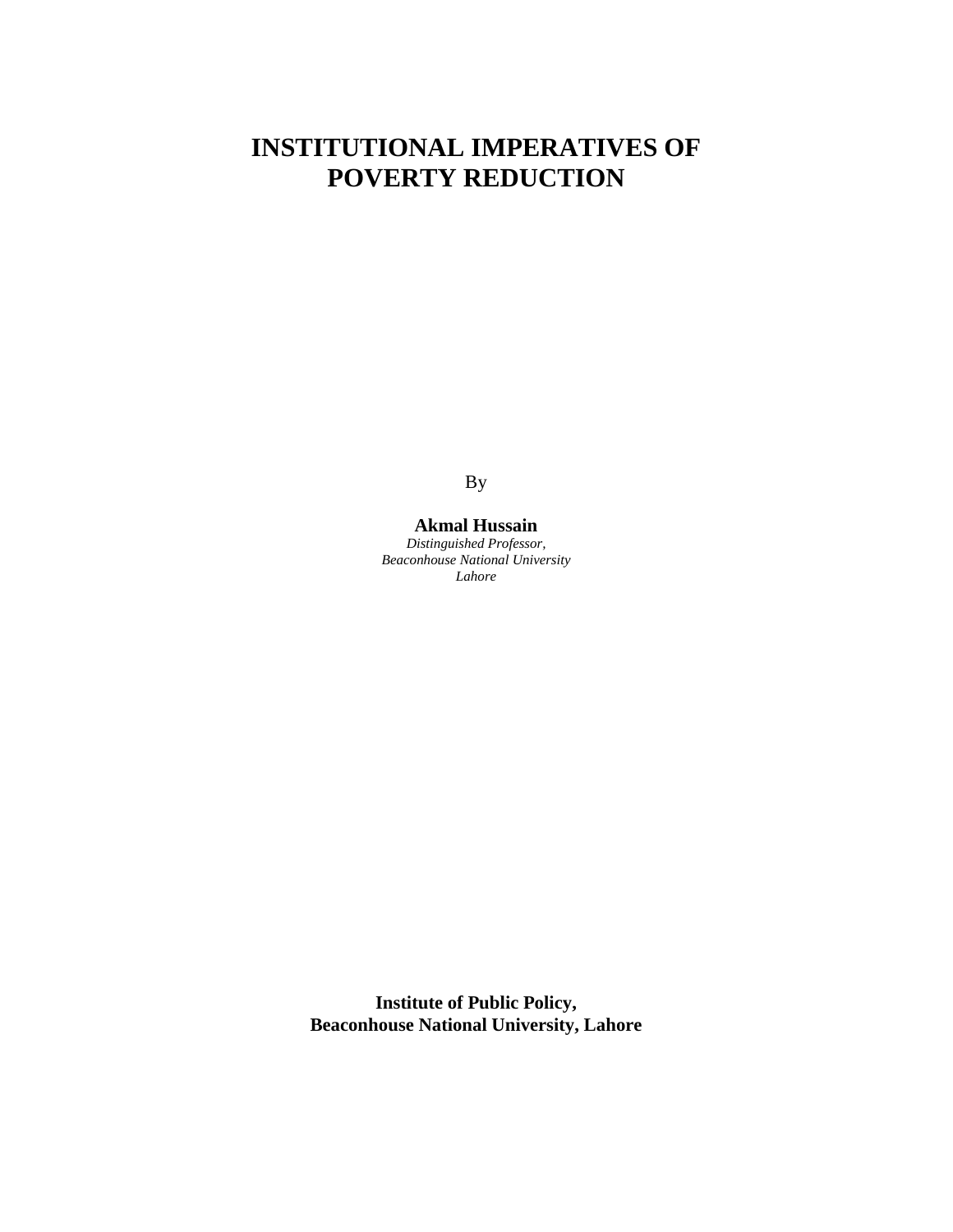# **ACKNOWLEDGMENTS**

The author wishes to thank Dr. Hafiz Pasha for his guidance and support in writing this paper. In particular his advice regarding the methodology for estimates in table 7 is appreciated, without implicating him. Also acknowledged is a debt of gratitude to Dr. Shahid J. Burki, Mr. Sartaj Aziz, Dr. Parvez Hassan and Dr. Aisha Pasha for valuable comments and suggestions on an earlier draft. Thanks are also due to Mr. Ahsan Shah for research assistance and to Mr. Muhammad Azeem for typing successive drafts. The responsibility however for the analysis, the views expressed and any errors that might remain rests with the author alone.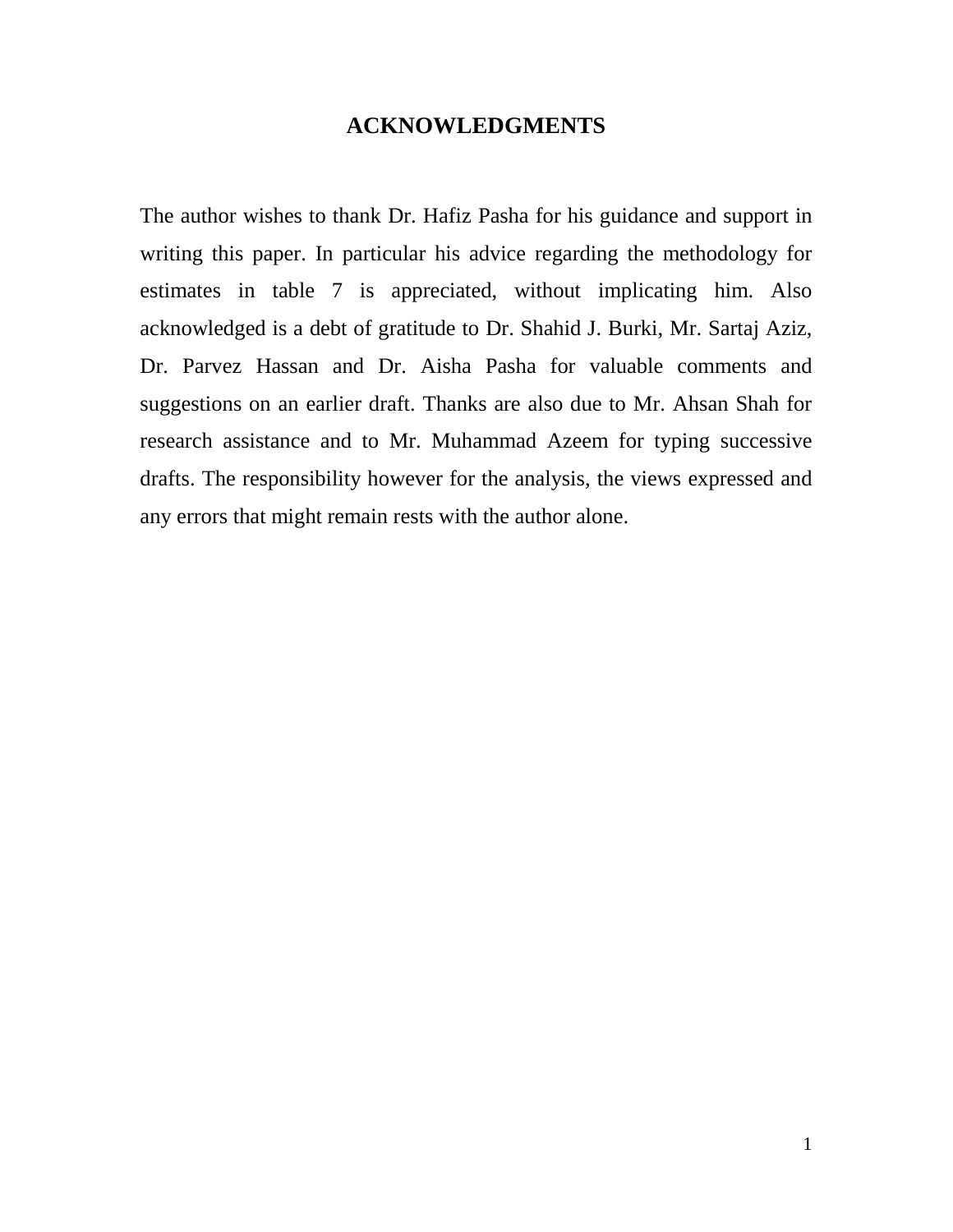# **INSTITUTIONAL IMPERATIVES OF POVERTY REDUCTION**

By

Akmal Hussain

*Ms. Bushra, a poor 30 year old woman, threw herself in front of a moving train in Lahore together with her two children, Saima, age 3 and Zubair, age 5. The mother is reported to have covered the eyes of her children before all three were crushed under the train. She left a suicide note written in the copy book of Zubair in the school satchel found near the site of the tragedy. In the suicide note Ms. Bushra stated poverty as the cause of her decision to commit suicide along with her children*. [News Report in the daily Dawn,  $13<sup>th</sup>$  April 2008].

He who is without empathy for the suffering of others, has no right to be called human. [Jalal-ud-Din Rumi, 1207-73]

## **INTRODUCTION: POVERTY AND INSTITUTIONAL CHANGE**

The high food inflation in the last three years has pushed 11 million people into a state of hunger and poverty. Given the present trend, if no policy action is taken, an additional 22 million people will be impoverished over the next four years. (See Table 7). According to the World Food Programme Survey for the Vulnerability Analysis and Mapping Unit as many as 77 million people upto March 2008 are deemed "food insecure"<sup>[1](#page-34-0)</sup>, where the food insecure population is defined as those consuming less than 2350 calories per person per day. The statistical evidence clearly shows Pakistan is in the grip of a poverty crisis. Ms. Bushra's action stands as stark testimony of the human experience of poverty. It also poses a challenge to policy makers as much as to economists to undertake urgent policy action on the basis of a scientific analysis of the problem.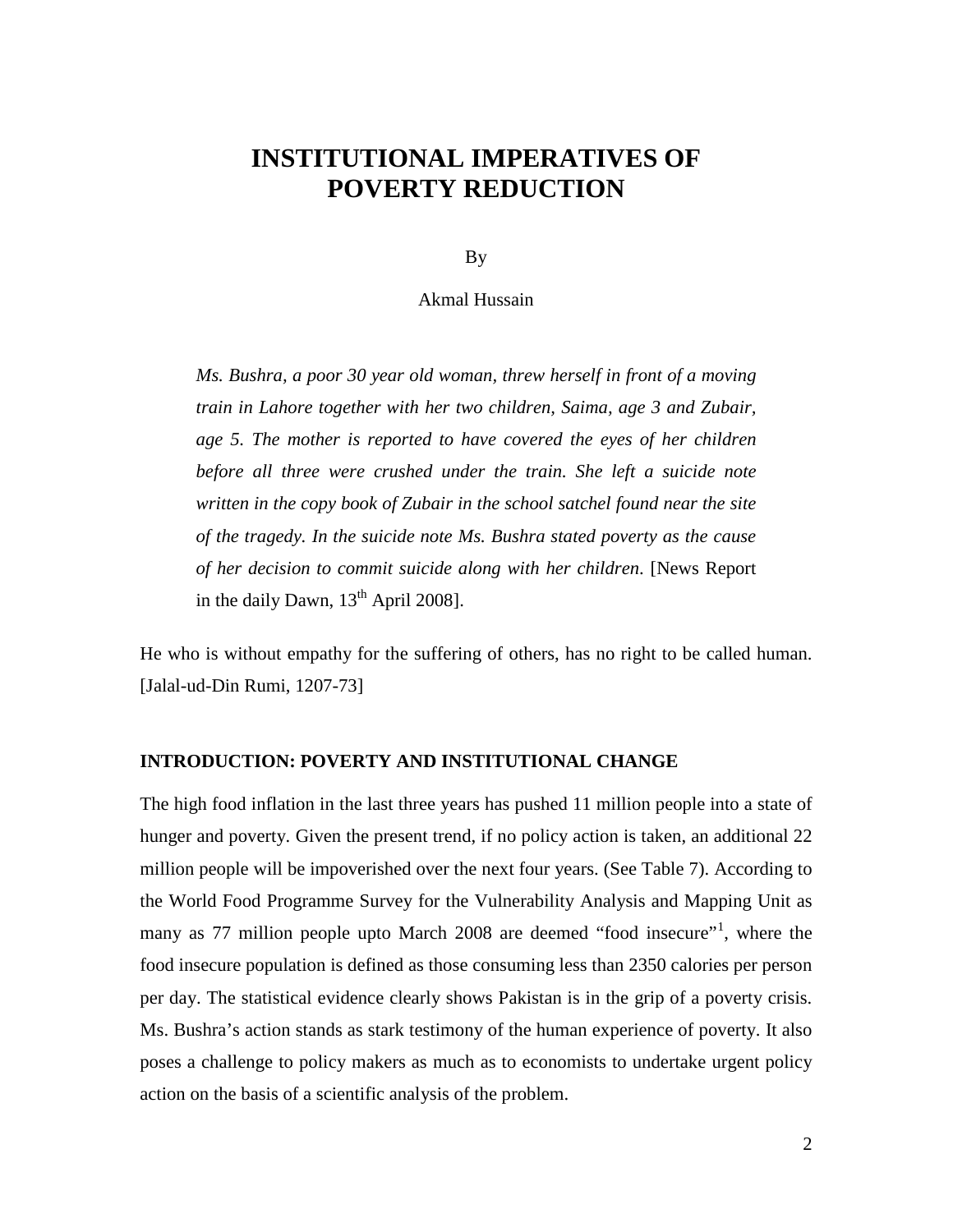This paper is an attempt to provide such an analysis and the outline of possible public action to address the poverty crisis.

The poor in Pakistan like all human beings have a creative potential. Yet by being denied the minimum of food and basic necessities, such as health, education and employment opportunities, they are rendered incapable of actualizing their human potential.<sup>[2](#page-34-1)</sup>

In understanding this constraint to human development, the poor in Pakistan cannot simply be seen as individuals with certain adverse 'resource endowments', making choices in free markets. Poverty occurs when the individual in a fragmented community is locked into a nexus of power, which deprives the poor of their actual and potential income. The poor face markets, institutions and local power structures, which discriminate against access of the poor over resources, public services and governance decisions which affect their immediate existence.  $(A. Hussain, 2000)^3$  $(A. Hussain, 2000)^3$ .

This paper provides evidence to show that the poor have unequal access over capital, land and labour markets. It is argued therefore that inequality and poverty are built into the structure of the growth process itself. It is now widely recognized that inequality adversely affects both the sustainability of growth as well as its capacity for poverty reduction (WB Report,  $2006$ <sup>[4](#page-34-3)</sup>. The power structure, and the inequality it engenders, excludes a large proportion of the population (poor, women, the sick and the illiterate). Therefore there is a constriction of the human potential through which entrepreneurship, investment, innovation and productivity growth can occur to sustain GDP growth<sup>[5](#page-34-4)</sup>.

Until 2003, most studies on poverty in Pakistan had examined the problem simply in terms of measuring the number of people below certain poverty lines. However if poverty is to be overcome, it is important to understand the processes of poverty creation and to identify points of intervention in the process through which the poor can be enabled to overcome poverty on a sustainable basis. In this context some of the questions that arise are: How do distorted markets for inputs and outputs of goods and services result in the loss of the actual or potential income of the poor? How do local structures of power with respect to landlords, local administrative officials, and institutions for the provision of health, credit and dispute resolution, deprive the poor of their income, assets and the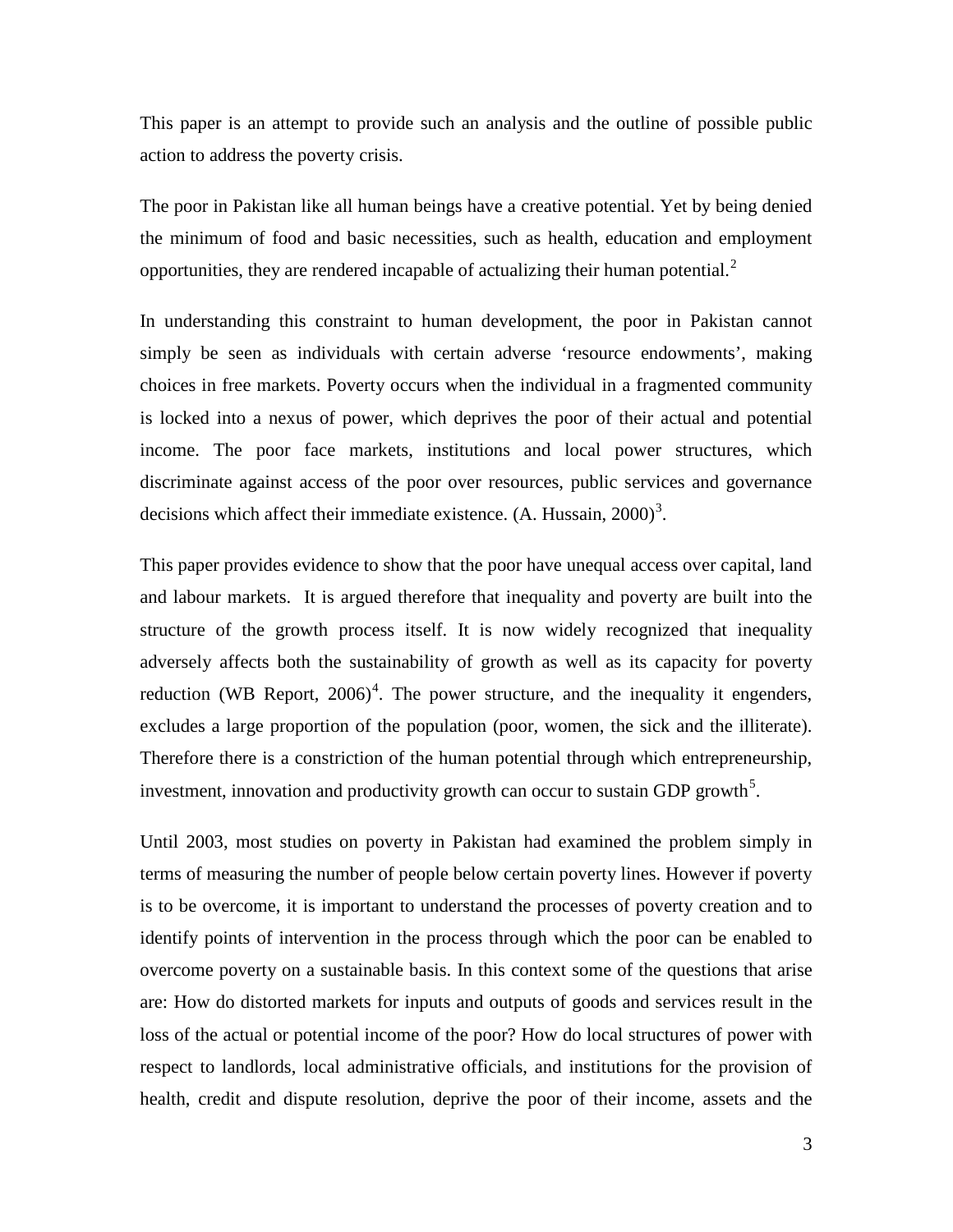fruits of their labour? These questions will be examined in section-I of this paper. Equally important for an understanding of the nature of poverty and the growth process is the question of how the institutional structures of governance and the incentive systems embodied in government policy constrain growth and poverty reduction.

The argument in this paper is that poverty is rooted in the institutional structure of society and state in Pakistan. Therefore overcoming poverty will involve inducing changes in both the polity and the economy as part of an integrated process of institutional change  $(A. Hussain, 2008)<sup>6</sup>$  $(A. Hussain, 2008)<sup>6</sup>$  $(A. Hussain, 2008)<sup>6</sup>$ . As North has argued, the polity is the fundamental basis of economic performance<sup>[7](#page-34-6)</sup>. This is because it is in the realm of the polity that the "rules of the game" and the associated incentive systems for the economy, are stipulated. In this paper however while acknowledging the primary role of the polity, we will focus on institutional changes in the economy as the basis of sustainable growth with equity. (North, Wallis and Weingast  $2006$ )<sup>[8](#page-35-0)</sup>.

It is in moving towards a stable democratic constitutional order that Pakistan can create the institutional conditions for sustained and equitable growth: opportunities in the polity and economy for all citizens, merit based selection, competition, efficiency and innovation. Thus the path to democracy within a stable constitutional order is also the path to sustainable and equitable economic growth.

In sections I and II of this paper we identify the structural factors that constrain growth and induce endemic poverty. These structural factors are located in the institutional framework that conditions both markets and governance. In section-III we briefly indicate some of the policies for institutional change in the medium term that can be undertaken to overcome the structural constraints to equitable growth. In section IV, an analysis of poverty trends during the Musharraf regime (1999-2008), is presented, together with new estimates of the impact of food inflation on poverty during the last three years to suggest that a poverty crisis is at hand. At the end of section-IV, short term policy actions for addressing the poverty crisis are outlined.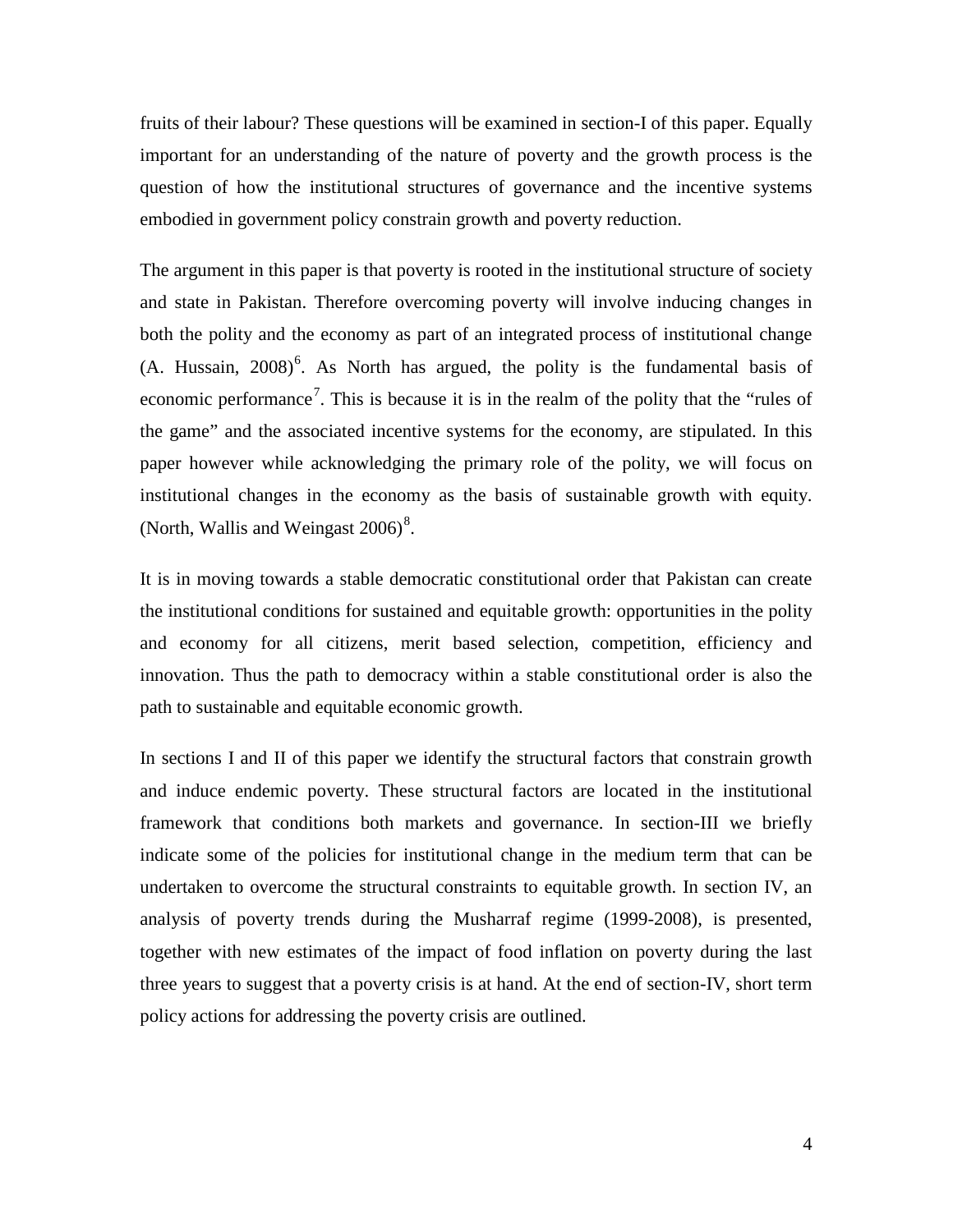#### I. **MARKETS, INSTITUTIONS AND POVERTY**

In this section we will examine the four features of the power structure that makes markets asymmetric to function adversely against the poor.

## I.1 **Power, Tenancy and Tied Labour**

In landlord dominated areas, where landlords control the local state apparatus as well as the credit market the poor tenants are locked into a nexus of power and debt bondage with the landlord. Consequently the tenants are obliged to work part time on the landlord's farm as labourers either at less than market wage or no wage at all. The NHDR survey data shows that 51 percent of the tenants get locked into debt dependence on the landlord, and out of these, 57 percent are obliged to work as labourers on the landlord's farm without wages, while 14 percent work for a wage below the market rate (Hussain et.al.,  $2003$ <sup>[9](#page-36-0)</sup>. Thus the structure of power and dependence creates distortions in the labour and capital markets, which systematically deprive the poor of their actual and potential income. The consequent inefficiency in the allocation of labour and capital resources constrains agricultural growth, increases inequality and engenders persistent poverty. (See table 1).

### **TABLE 1**

## **LOAN DEPENDENCE ON THE LANDLORD AND LABOUR EXPLOITATION OF THE POOR PEASANTRY**

|                                            | Extremely<br>Poor | Poor | Non-Poor | Total |
|--------------------------------------------|-------------------|------|----------|-------|
| Loan from landlord $(\%)$                  | 50.8              | 29.4 | 11.7     | 34.4  |
| Work for landlord against<br>wages $(\% )$ | 14.0              | 24.3 | 5.1      | 16.9  |
| Daily wages (Rupees)                       | 28.0              | 43.6 | 60.0     | 40.0  |
| Work for landlord<br>without wages $(\%)$  | 57.4              | 38.5 | 25.4     | 43.5  |

SOURCE: NHDR/PIDE Survey 2001.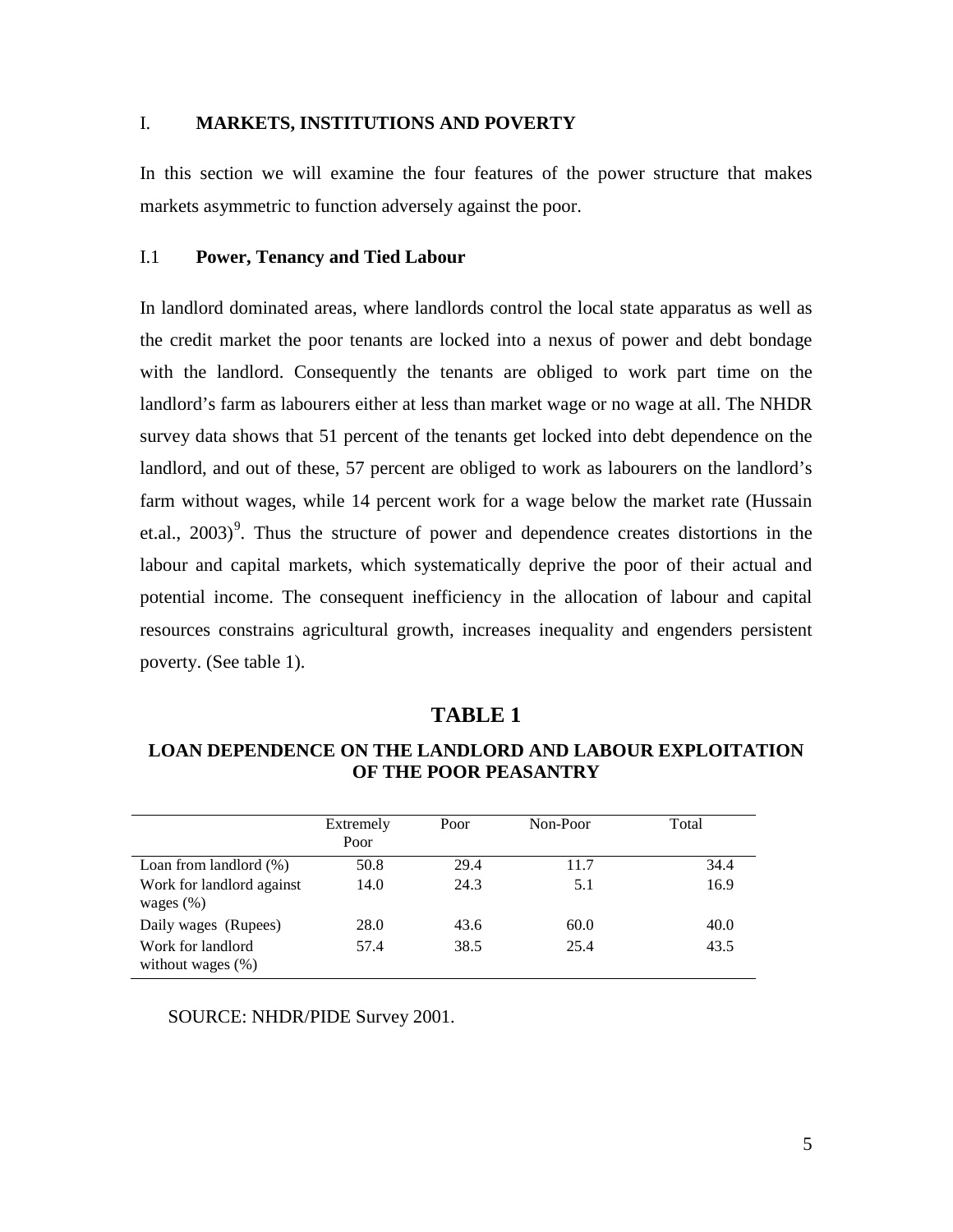## I.2 **Power and the Double Squeeze on the Peasantry**

In landlord dominated areas the landlord's power impacts the disposal of the produce by poor farm households which have direct consequences for their food consumption. As the following table 2 shows, under asymmetric tennurial arrangements, the extremely poor farmers are obliged to pay a larger proportion of their farm produce to the landlord as rent, compared to other categories of the peasantry. For example, the extremely poor have to pay 28.21% of their production value to the landlord, compared to 13.39% by the poor households and only 8.41% by the non-poor households. Consequently, the extremely poor households are forced to keep only 39.59% of their crop output for household consumption, compared to 48% by poor households and 54% by non-poor households.

**TABLE 2 DISPOSAL OF CROP HARVEST BY INCOME CLASS**

|                       | <b>Total</b><br><b>Production</b><br><b>Value</b> | Paid in kind<br>to labour<br>(Value)/Tota<br>l Production<br><b>Value*</b> 100 | Paid as<br>rent<br>(Value)<br>/Total<br><b>Production</b><br><b>Value*</b> 100 | Paid to<br>landlord<br>under share<br>cropping<br>agreement<br>(Value)<br><b>Total</b><br><b>Production</b><br><b>Value* 100</b> | Given to<br><b>Relatives</b><br>(Value)/<br><b>Total</b><br><b>Production</b><br><b>Value*</b> 100 | <b>Crop Sold</b><br>(Value)<br>/Total<br><b>Production</b><br><b>Value*</b> 100 | <b>Crop Kept</b><br>for Own<br><b>Use/Total</b><br><b>Production</b><br><b>Value*</b> 100 |
|-----------------------|---------------------------------------------------|--------------------------------------------------------------------------------|--------------------------------------------------------------------------------|----------------------------------------------------------------------------------------------------------------------------------|----------------------------------------------------------------------------------------------------|---------------------------------------------------------------------------------|-------------------------------------------------------------------------------------------|
| <b>Extremely Poor</b> | 13864                                             | 1.45                                                                           | 1.10                                                                           | 28.21                                                                                                                            | 0.09                                                                                               | 29.57                                                                           | 39.59                                                                                     |
| Poor                  | 22538                                             | 2.76                                                                           | 1.40                                                                           | 13.39                                                                                                                            | 1.06                                                                                               | 33.27                                                                           | 48.12                                                                                     |
| Non-Poor              | 37626                                             | 4.70                                                                           | 0.83                                                                           | 8.41                                                                                                                             | 1.61                                                                                               | 30.02                                                                           | 54.43                                                                                     |

## SOURCE: NHDR/PIDE Survey 2001.

The evidence suggests that due to the relatively smaller crop share retained by the poor tenant households, they face a food deficit near the end of the year. As they run out of their household stock of food grain, they are obliged to purchase grain in the market at year end when market prices are relatively high. (Hussain,  $1988$ )<sup>[10](#page-36-1)</sup>. Such households are then faced with the necessity of borrowing for food consumption. This is also suggested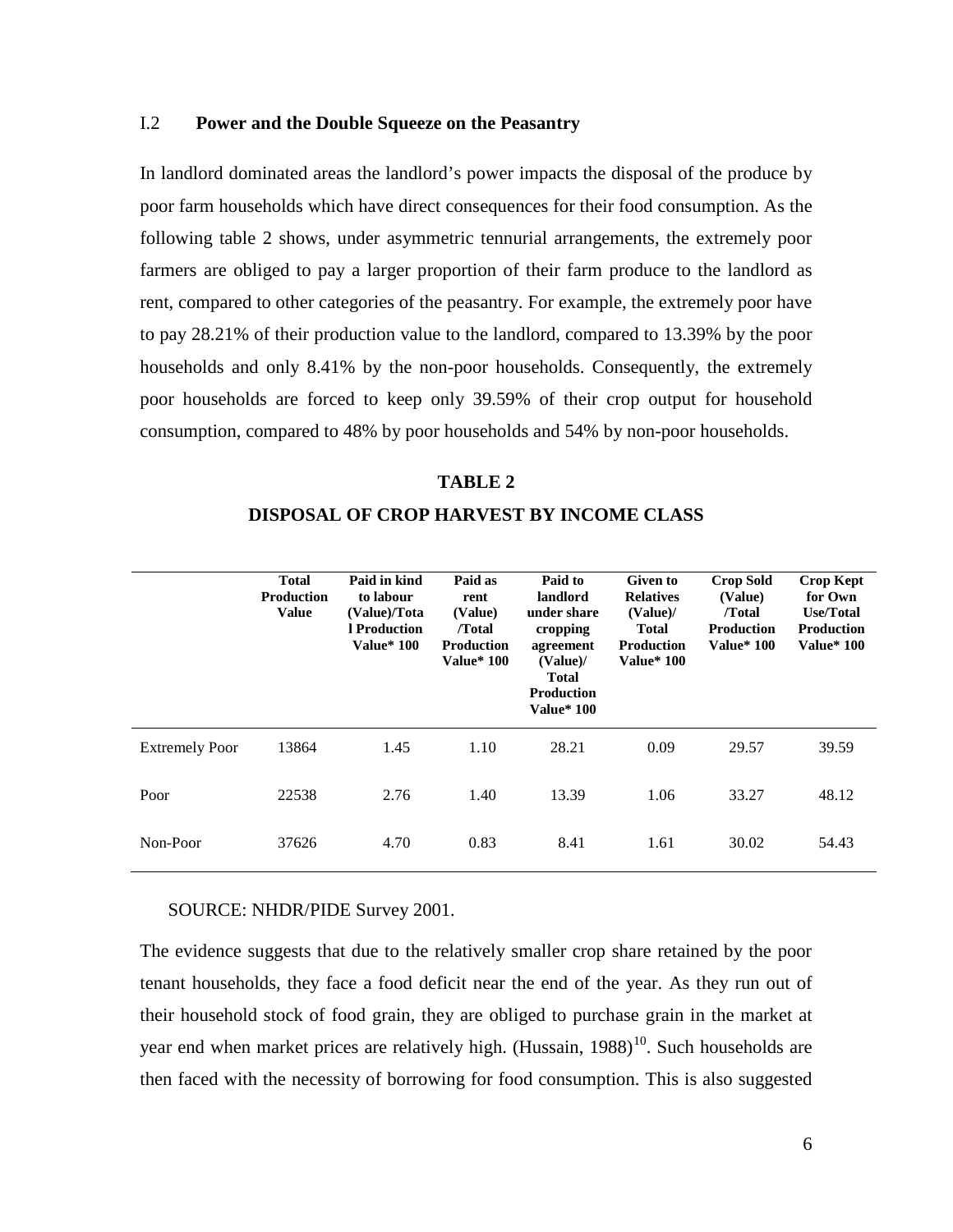by the NHDR evidence, which shows that the extremely poor households borrow for food consumption (Hussain et.al.,  $2003$ )<sup>[11](#page-36-2)</sup>.

Poor farm households are thus placed under a double squeeze: First by the power of the landlord, who obliges them to give up a relatively larger proportion of their crop output as a crop share to the landlord. A second squeeze is placed by the seasonal variation in the market price of grain, which obliges the extremely poor households to purchase a relatively larger proportion of their food consumption requirements from the market near the end of the production cycle, when prices are high.  $(A. Hussain, 2004)^{12}$  $(A. Hussain, 2004)^{12}$  $(A. Hussain, 2004)^{12}$ .

#### I.3 **Adverse Changes in Tenancy Arrangements and Poverty**

As the evidence suggests, since the majority of the rural poor are tenants, therefore any deterioration in tenancy arrangements would be expected to accentuate poverty. Due to weakening relative power position of poor tenants, tenancy arrangements have changed adversely against them. They now have to bear a higher proportion of input costs compared to the landlord on the tenant operated farms. The evidence shows that the contribution of tenants to input costs (for each of the major crops) such as tractor rental<sup>[13](#page-36-4)</sup>, hired labour, seeds and fertilizers have increased during the period 1990-91 to 2000-01.

## **TABLE 3**

|                       |         |         |       |            |           | <b>PERCENTAGES</b> |       |            |
|-----------------------|---------|---------|-------|------------|-----------|--------------------|-------|------------|
|                       |         | 1990-91 |       |            | 2000-2001 |                    |       |            |
|                       | Tractor | ∟abour  | Seeds | Fertilizer | Tractor   | Labour             | Seeds | Fertilizer |
| <b>Extremely Poor</b> | 36.3    | 13.8    | 24.8  | 26.0       | 43.5      | 28.5               | 31.0  | 31.8       |
| Poor                  | 29.5    | 18.8    | 22.8  | 24.5       | 41.3      | 30.5               | 34.5  | 34.0       |
| Non-poor              | 39.8    | 25.8    | 28.8  | 27.3       | 44.5      | 32.8               | 38.8  | 34.5       |
| Total                 | 34.3    | 22.5    | 24.8  | 25.5       | 42.8      | 30.3               | 34.0  | 33.3       |

# **CONTRIBUTION OF TENANTS IN INPUTS**

SOURCE: NHDR/PIDE Survey 2001. For Crop wise figures, see: Akmal Hussain et.al., UNDP-Pakistan National Human Development Report 2003, op.cit., page 64, table 16.

The above evidence suggests that the adverse changes in tenancy arrangements with respect to input contributions of the tenant have become a significant structural factor in generating poverty. While the financial burden on the poor tenants has thus increased,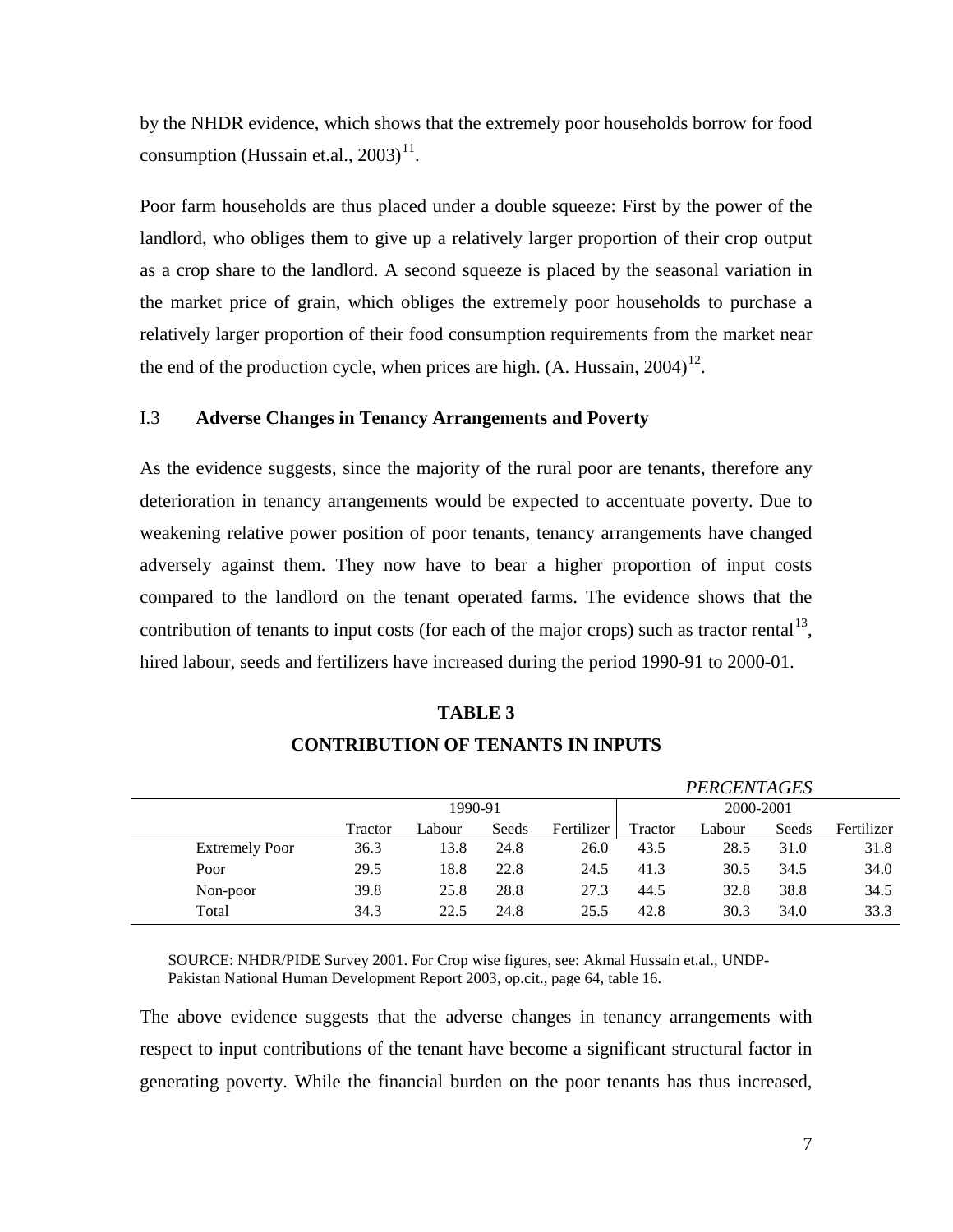their lack of control over the timing water application, combined with adulterated inputs, keeps the yield per acre of the peasant at a low level, thereby further squeezing net incomes.

### I.4 **Asymmetric Markets for Inputs and Outputs**

In the UNDP, Pakistan National Human Development Report 2003, it has been argued that local elite power structures in rural areas distort markets in favour of the rich and against the poor. The poor peasants face input and output markets where they have to pay a higher price for their inputs and get a lower price for their outputs compared to large farmers. The study showed that the poor peasants are losing as much as one third of their income due to asymmetric markets (Hussain et.al.,  $2003)^{14}$  $2003)^{14}$  $2003)^{14}$ .

## II. **GOVERNANCE, INSTITUTIONS AND GROWTH**

In this sub-section we will show how the institutional structure of governance constrains the provision of adequate health, education and security, which are major factors in perpetuating poverty. We will also show how the incentive system implied in rent based governance constrain sustained and equitable growth.

#### II.1 **Poverty and Illness**

The NHDR showed that due to inadequate diet and lack of access over safe drinking water and sanitation facilities, 65.1 percent of the extremely poor and 55.6 percent of the poor in the sample survey were suffering from ill health. The data also shows that the poor respondents reporting sickness at the time of the interview had on average suffered from their sickness for 95 days of the year<sup>[15](#page-36-6)</sup>. (See table 4).

The study showed that the prevalence of disease amongst those who are slightly above the poverty line is a major factor in pushing them into poverty. Those who are already poor get pushed into deeper poverty as a result of loss of income due to absence from work, and high medical costs resulting from illness. Thus the unequal access over public health facilities and the relatively high prevalence of disease amongst the poor becomes a structural factor that further accentuates both poverty and inequality.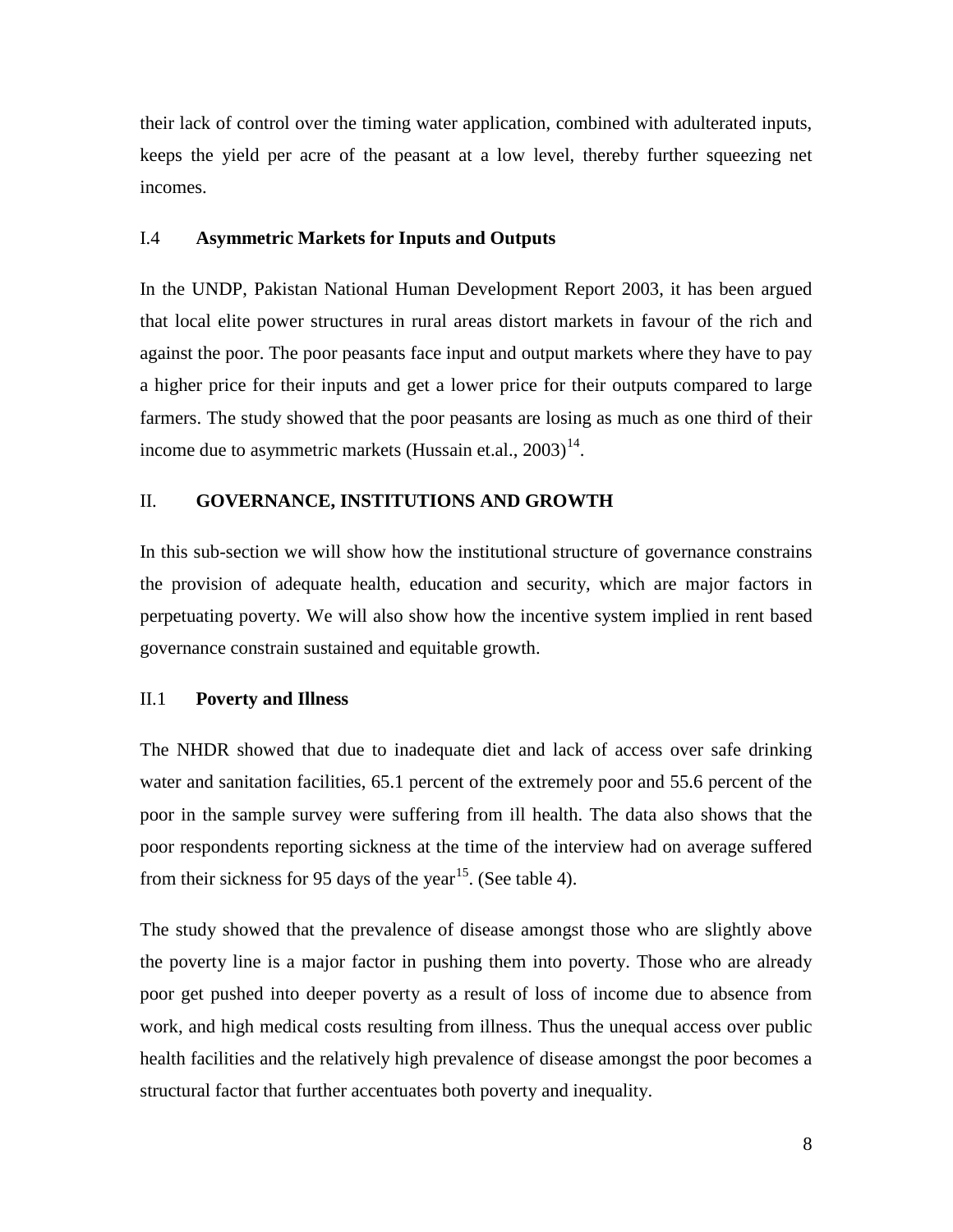#### **TABLE 4**

#### **PERCENTAGE OF POOR WHO ARE SICK, NUMBER OF DAYS OF SICKNESS, TREATMENT EXPENSES AND DISTANCE TRAVELLED FOR MEDICAL CONSULTATION [HEAD OF HOUSEHOLD ONLY]**

| <b>Economic Status</b> | Sick at the Time of<br>Survey (percent) | <b>Number of Days in</b><br><b>Current Sickness</b><br>(Mean) | <b>Treatment</b><br><b>Expenses</b><br>(Rs.) | <b>Percent of Patients</b><br>Travelling over 6<br>Kms. |
|------------------------|-----------------------------------------|---------------------------------------------------------------|----------------------------------------------|---------------------------------------------------------|
| <b>Extremely Poor</b>  | 65.1                                    | 94.9                                                          | 1885                                         | 49.4                                                    |
| Poor                   | 55.6                                    | 27.4                                                          | 497                                          | 29.5                                                    |

SOURCE: NHDR/PIDE Survey 2001.

#### II.2 **Education, Poverty and Growth**

The relatively low levels of literacy, high school enrolment rates and the poor quality of both school education as well as higher education in Pakistan compared to other South Asian countries indicates the low priority given to education. This is understandable in a country where allocation of public resources and the institutional framework for translating them into outcomes are determined by a ruling elite in which the military, the bureaucracy and the landlords have been dominant factions. Within this power structure there is greater priority for expenditures on the military, bureaucracy, and transfer of public resources as rents to various strata of the elite and its dependents. Building an institutional framework for higher education based on high quality research is also not a high priority. Education requires an environment of freedom to pose and pursue new questions and to engage in critical thinking. This is inimical to a rent based power structure that relies on authoritarian rule whether in a military or civilian form.

Although the literacy rate has increased sharply from 46 percent in 1999 to 54 percent in 2006, the gender gap remains high (23 percentage points) and has not changed significantly over the period<sup>[16](#page-36-7)</sup>. The gross primary school enrolment rate at about 70 percent has remained unchanged over the last two decades inspite of the multi billion dollar Social Action Programme during the 1990s. At the same time almost 25 percent of the total population (over 40 million) consists of adult illiterates. Due to the relatively low school enrolment rates the number of adult illiterates is expected to rise during the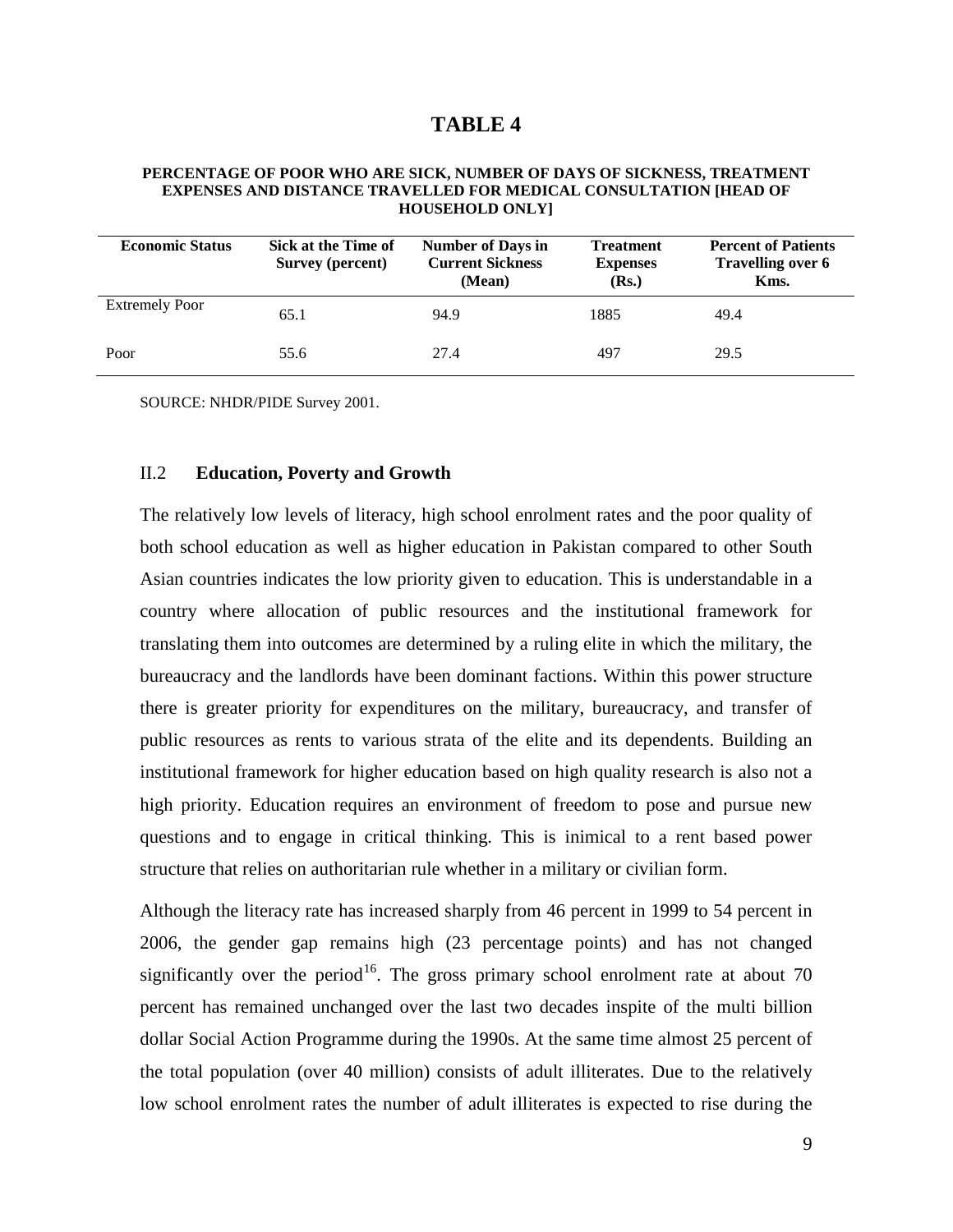coming decade, thereby increasing poverty even if greater employment opportunities become available. In Pakistan, 91.6 percent (Majid, 1997) $17$  of the labour force is unskilled, with low productivity and poor adaptability to technical change. This constitutes a significant structural constraint to both growth and poverty reduction.

The survey evidence in the Pakistan National Human Development Report shows that one of the key factors that can pull a poor household out of poverty is whether or not the family has a second earner. The data indicates that the magnitude of the second earner's income depends on the level of education (Hussain et.al., 2003)<sup>[18](#page-36-9)</sup>.

The poor coverage and quality of school education and vocational training in Pakistan thus constitutes a significant structural constraint to growth as well as poverty reduction. The extremely poor quality of higher education in most universities of Pakistan and the control of many of them by obscurantist and coercive religious groups is as much a constraint to equitable growth as it is to building an enlightened, pluralistic and democratic polity.

## II.3 **Poverty, Justice and Citizens' Security**

The poor live in localities both rural and urban, which are inadequately policed and in case of theft or violence against their person the cost of seeking redress through the judicial system is in most cases unaffordable and where undertaken, the expenses in terms of time and money, lock the poor into permanent debt. This is another factor that engenders endemic poverty, reinforces inequality and thereby constrains economic growth. [See Table 5].

**TABLE 5 FREQUENCY OF DISPUTES, RESOLUTION AND COST OF RESOLUTION BY ECONOMIC STATUS (CASES REPORTING DISPUTES ONLY)**

|                        | <b>DISTRIBUTION OF</b>   | <b>AMOUNT SPENT ON</b>  | PERCENT OF      |  |
|------------------------|--------------------------|-------------------------|-----------------|--|
| <b>ECONOMIC STATUS</b> | <b>REPORTED DISPUTES</b> | <b>MEDIATION (MEAN)</b> | <b>REPORTED</b> |  |
|                        | (% )                     |                         | <b>DISPUTES</b> |  |
|                        |                          |                         | <b>RESOLVED</b> |  |
| <b>Extremely Poor</b>  | 17.1                     | Rs. 18,333              | 38.5%           |  |
| Poor                   | 48.7                     | Rs. 12,074              | 59.5%           |  |
| Non Poor               | 34.2                     | Rs. 18,264              | 80.8%           |  |
| Total/Average          | 100                      | Rs. 15,123              | 63.2%           |  |
|                        |                          |                         |                 |  |

Source: NHDR/PIDE Poor Communities Survey 2001.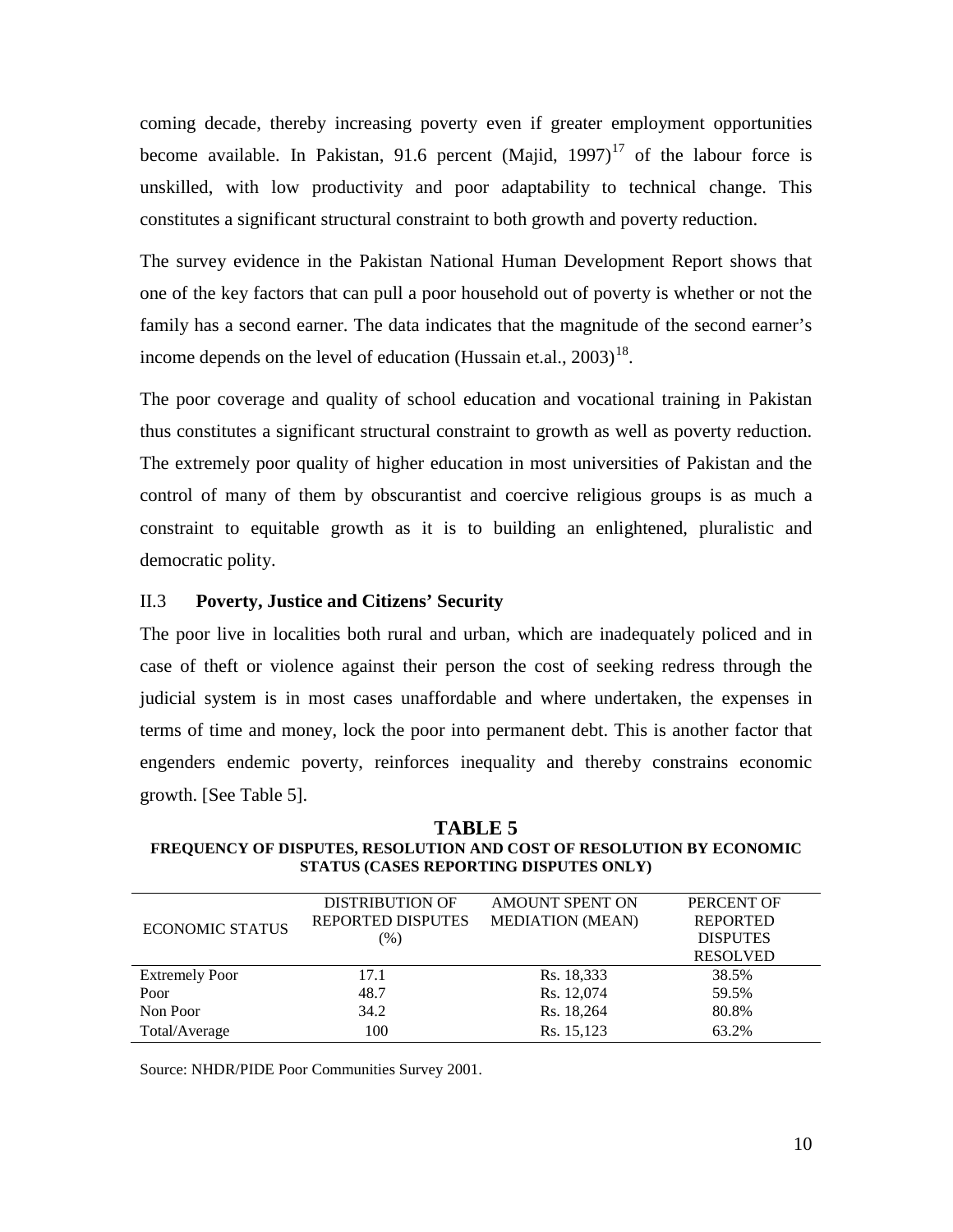#### II.4 **Low Domestic Savings Rate, Taxation and Growth**

Given the rent based governance model in Pakistan the business elite enjoys various forms of financial support from the government (subsidies, cheap credit, import protection, tax exemptions). Therefore, it is not surprising that entrepreneurs (many of whom are also landlords) following the tradition of the landed elite engage in conspicuous consumption and tend to have a low propensity to save.

The domestic savings rate in Pakistan has historically been below the investment rate, thereby creating a persistent savings gap that has induced a growing national debt particularly during high GDP growth periods. (For example, the average annual domestic savings as a percentage of GDP during the period 2001 to 2007 was 16.5 percent. By contrast the investment rate required to sustain the target growth rate of 7.5% with an ICOR of 4, is  $30\%$ <sup>19</sup>. The consequent debt servicing problem has now become a constraint to growth just as it did in the Ayub period in the 1960s and in the Benazir-Nawaz period in the 1990s. The low savings rate and the consequent dependence on foreign inflows is a major factor in the stop-go pattern of GDP growth in Pakistan's history. (For a detailed discussion of this phenomenon, see, A. Hussain, 2008, chapter  $2)^{20}$  $2)^{20}$  $2)^{20}$ .

The high debt servicing requirements resulting from a tendency of the rent seeking elite to consume rather than save, and at the same time avoid direct taxes, has obliged successive governments to charge high and increasing rates of indirect taxes. An earlier study on the increase in the incidence of the tax burden, shows that the percentage increase in the tax burden as a percentage of income was highest at 6.8% for the lowest income group (less than Rs.700/- per month) and lowest at -4.3 percent for the highest income group, (over Rs.4500/- per month). The evidence shows that over time the tax burden for the poor increased and for the rich declined $^{21}$ . Thus the rent based governance model and its incentive systems have induced a pattern of elite consumption and government tax policy that further reinforces income inequality in the growth process.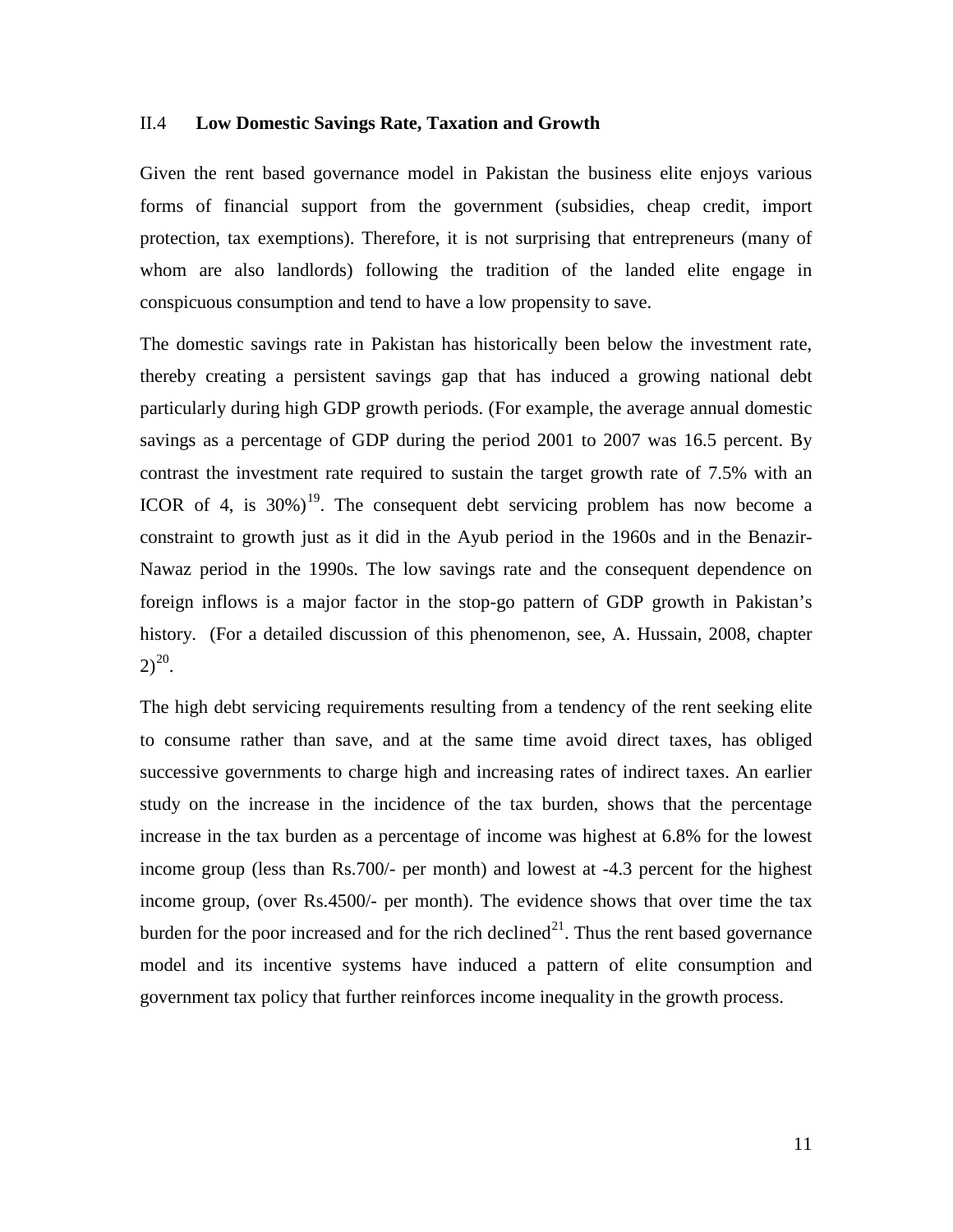#### II.5 **Institutions, Export Structure and Growth**

Pakistan as it emerged in 1947, not only inherited various institutions of the state with their underlying structures of power, but also rent seeking and risk averse behavioural proclivities of the economic elite. In the post independence period the inherited governance model, the power structures, the associated institutional framework, and the tradition bound nature of the industrial elite, had as great an impact on government economic policy as on the pattern of investment and export growth.

Pakistan's slow export growth and the consequent perennial pressures on the balance of payments constitute a structural constraint to sustaining high GDP growth. Slow export growth is rooted in the rent seeking nature of the industrial elite and its failure to diversify into non-traditional high value added exports. Even after 60 years of industrial growth, the percentage of total investment going into textiles and related goods has not declined. (It was 41 percent in 1964-65 and 44 percent in 1990-91). In terms of output, 80 percent of Pakistan's manufactured exports consist of textiles and clothing compared to 12 percent for the developing countries group and 6.5 percent for the world as a whole<sup>[22](#page-36-13)</sup>. The persistence of Pakistan's textile based export structure is an important factor constraining overall export growth. This is because of a changing composition of demand in the global market where the world trade in textiles is growing at a much slower rate than non-traditional manufactured exports.

Pakistan's textile industry which has remained at the lower end of the value added range emerged in the 1960s as a result of large government subsidies. The institutional structure of policy created disincentives to innovation, productivity increase and export diversification. By the 1990s the structure of state support to industry was substantially dismantled. However even then, as late as 1990-91 as much as 7 percent of GDP was transferred by the government to industrialists in the form of subsidies (Kemal, 1999) $^{23}$  $^{23}$  $^{23}$ . Diversification of industry into higher value added exports was constrained by government patronage on the one hand and on the other, the lack of risk taking dynamism amongst most industrialists.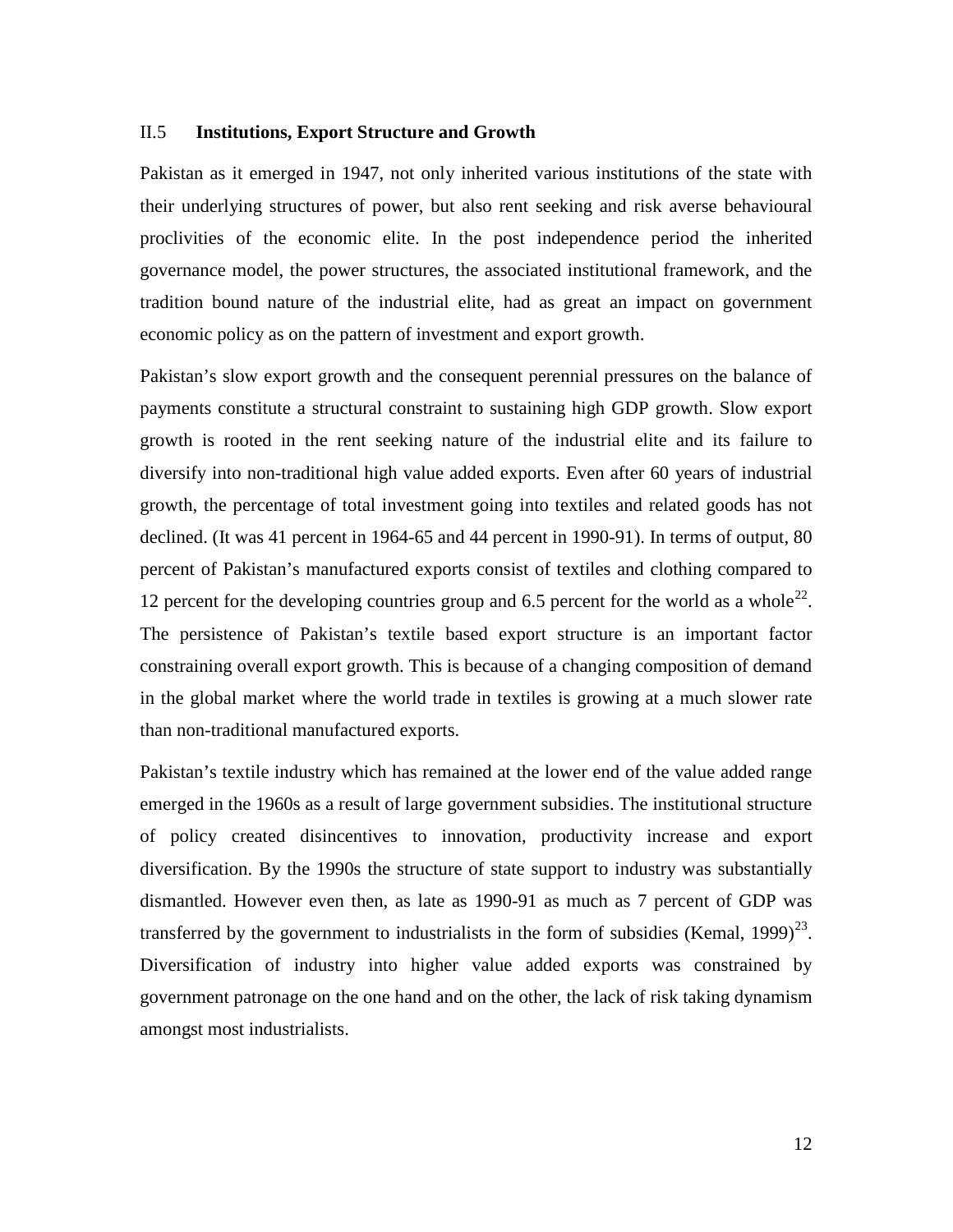#### II.6 **Official Corruption and Poverty**

Poverty and inequality increased rapidly during the 1990s due to the decline in GDP growth, coupled with a decline in employment elasticities, labour productivity, and real wages in both the agriculture and the industrial sectors. (A. Hussain,  $2004<sup>24</sup>$ . In the subsequent period 1998-99 to 2004-05, while GDP growth accelerated sharply there was no significant poverty reduction. (See Table 7). This proposition is also established in the recent work of Talat Anwar<sup>[25](#page-36-16)</sup> and H. Gazdar, A. Sayeed and A. Hussain<sup>[26](#page-37-0)</sup>. At the same time unemployment as well as inflation rates, particularly food inflation, increased sharply. The economic burden on the poor has intensified further due to inadequacies in two major aspects of governance:

- (i) Inefficient delivery mechanisms for translating development expenditure into improved health, sanitation, education, services and access over justice for the poor. Consequently, the disproportionate shortages of these services for the poor compared to the rich, have deprived them of an important redistributive mechanism in the economy.
- (ii) During the 1990s corruption in government, had a significant adverse impact on economic growth and poverty<sup>27</sup>. During the period of the Musharraf government even though GDP growth accelerated widespread corruption persisted. Corruption levels in this period were even higher than in South Asian countries such as Sri Lanka, India and Nepal. (Talat Anwar,  $2006$ )<sup>[28](#page-37-2)</sup>. According to the Transparency International Report (December 6, 2007), during the last two years corruptions levels increased sharply. For example the percentage of people in the all Pakistan sample, who paid bribes for obtaining services doubled to over 30 percent compared to 15 percent in the year 2006. The report places Pakistan among the top 10 countries which are most affected by bribery.

Widespread corruption in government contributes to constraining growth and increasing poverty in three ways: (a) the rising magnitude of corruption over time and at different levels of decision making in the government is a major factor in the uncertain policy environment and a constraint to estimating accurate project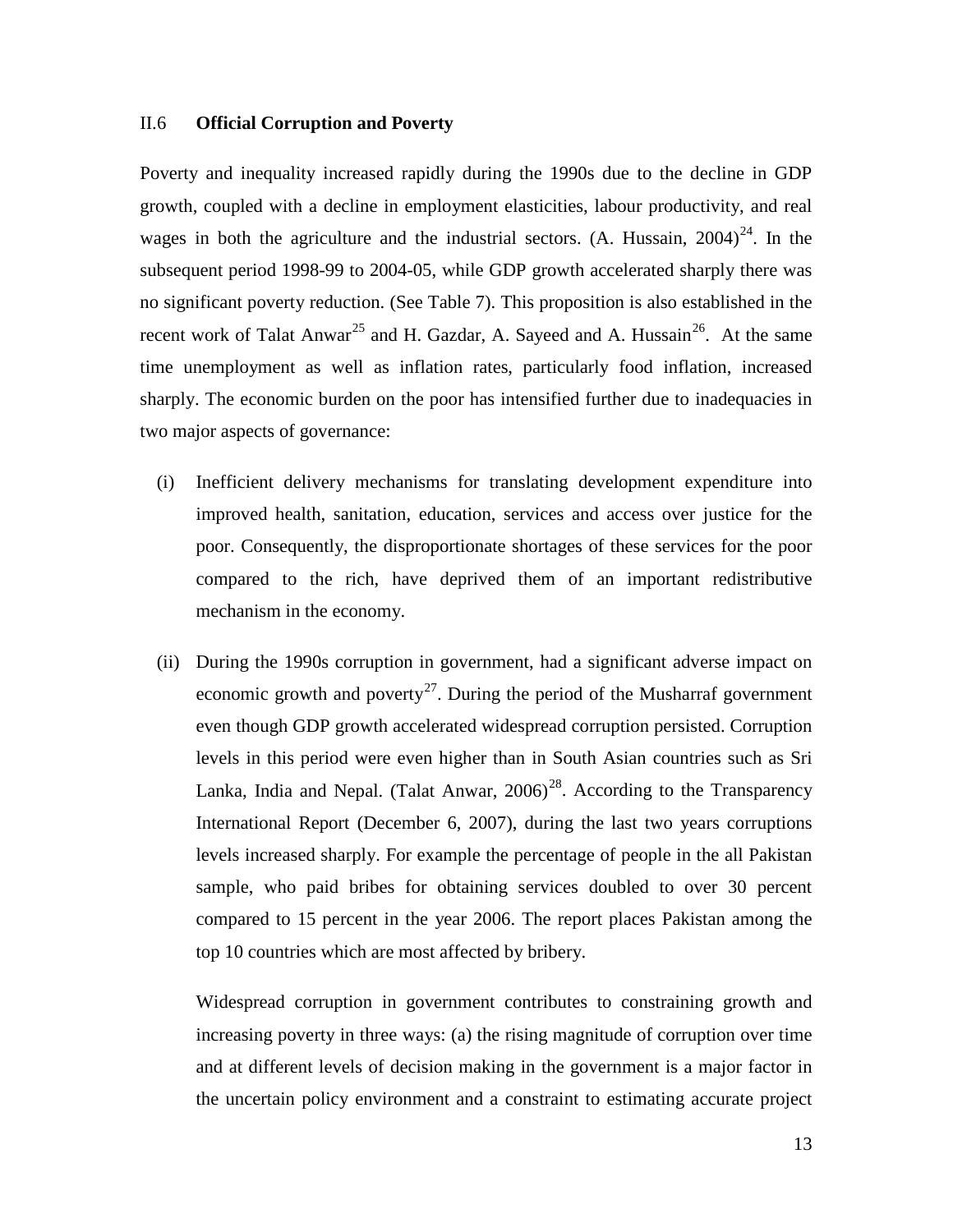feasibilities. This would be expected to constrict investment, GDP growth and employment; (b) the transfer of resources from entrepreneurs to politicians and government officials results in a misallocation of national resources and a lower level of productive investment and hence GDP growth, than would be the case in the absence of such corruption. (c) the financial cost of individual projects increases, thereby simultaneously inducing slower GDP growth for given levels of investment and also reducing the employment elasticities with respect to investment. (d) To the extent that the poor are obliged to pay bribes for public services while in many cases the affluent with political influence may not have to pay bribes, means that the distribution of real income between the rich and the poor is worsened by the mode of provisioning of public services.

## II.7 **Institutional Factors in Slow and Unstable Crop Sector Growth[29](#page-37-3)**

In agriculture the average annual growth rate of major crops has declined from 3.34% during the eighties to 2.38% in the nineties. At the same time, the frequency of negative growth years in some of the major crops has increased. This has accentuated the process of poverty creation: In a year of negative growth (i.e. bad harvest) the small farmers operating at the margin, have to borrow for consumption requirements and go into debt. In the following season, in the absence of an investible surplus, they are unable to reconstitute the production cycle and hence slip into poverty. Thus the instability of crop sector growth and the increased frequency of negative growth years becomes a structural factor in poverty creation. Underlying this phenomenon are five major institutional constraints:

(a) Reduced water availability at the farm gate due to poor maintenance of the irrigation system and low irrigation efficiencies of about 37 percent. While the availability of irrigation water has been reduced, the requirement of water at the farm level has increased due to increased deposits of salts on the top soil and the consequent need for leaching<sup>[30](#page-37-4)</sup>. The consequent large water deficit means that the farmers even in the irrigated areas are dependent on rain fall.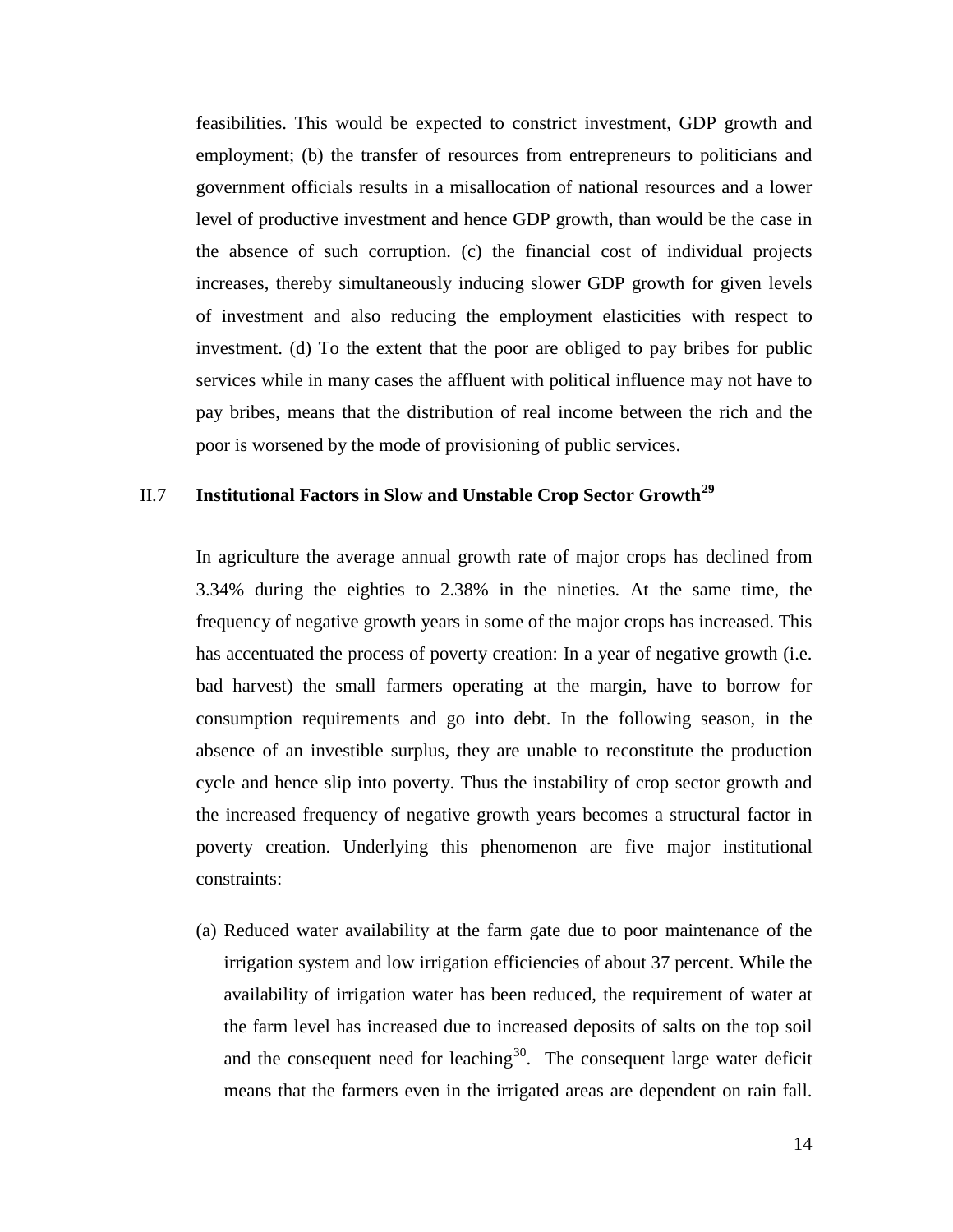Given the vicissitudes of weather particularly due to global warming, (which has caused wide variation in the timing, location and quantum of rain fall) rain does not always fall in the right quantity at the right time for the water deficit farmers. Consequently, there is greater instability in crop sector output than before. (Akmal Hussain, 1999) $^{31}$  $^{31}$  $^{31}$ .

- (b) What makes improved efficiency of irrigation even more important is that the extensive margin of irrigated acreage has been reached, so the future agricultural growth will have to rely on improving the efficiency of water use and other inputs. Thus the rehabilitation of Pakistan's irrigation system for improving irrigation efficiency has become a crucial policy challenge for sustainable agriculture growth.
- (c) It is well known that high yielding varieties of seeds gradually lose their potency through re-use, changing micro structure of soils, and changing ecology of micro organisms in the top soil. In wheat for example the average age of seeds in Pakistan is 11 years compared to 7 years for all developing countries (A. Hussain,  $1999$ )<sup>32</sup>. Therefore, breeding of more vigorous seed varieties adapted to local environmental conditions, and their diffusion amongst farmers through an effective research and extension programme is necessary<sup>[33](#page-37-7)</sup>.
- (d) A new dimension to the imperative of improving research capability in the crop sector is indicated by the possibility of declining yields per acre related with global warming. Given the sensitivity of wheat seed to temperature increase, even a 2-degree centigrade increase in average summer temperatures could mean an absolute yield decline of between 10 to 16 percent during the  $21<sup>st</sup>$  century. (Qureshi, Ata and Iglesias, 1992)<sup>34</sup>. With a 2.8 percent population growth, even a decline of 5 percent in yield per acre associated with global warming, could mean serious food deficits and high food inflation rates for Pakistan, with relatively greater adverse consequences for the poor. It is, therefore, necessary to develop heat resistant varieties of food grains.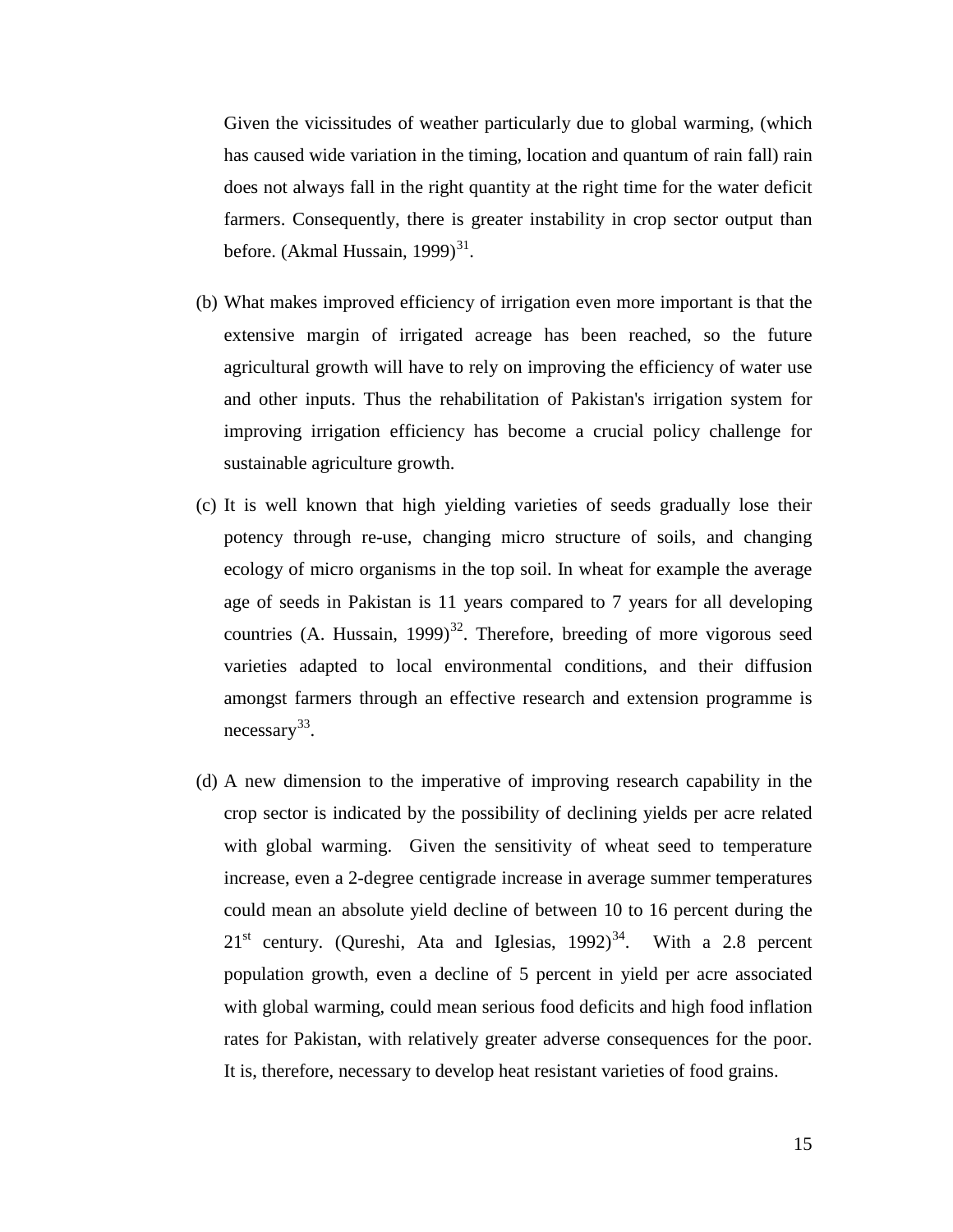(e) One of the most important constraints to sustainable growth in the crop sector is the degradation of soils, resulting from improper agricultural practices such as: (i) lack of crop rotation and the resultant loss of humus in the top soil; (ii) stripping of top soil and resultant loss of fertility associated with over grazing; (iii) water erosion along hill sides and river banks due to cutting down of trees and depletion of natural vegetation. According to one estimate, over 11 million hectares have been affected by water erosion and 5 million hectares by wind erosion. (Alim Mian and Yasin Mirza,  $1993$ )<sup>[35](#page-37-9)</sup>.

#### **II.8 Institutional Constraints to Growth in the Large Scale Manufacturing Sector**

The growth rate of the large scale manufacturing sector was 12.43% in the period 1959/60 to 1969/70, and fell to 2.21% in the period 1996/97 to 1999/2000. In the subsequent four years the growth of this sector accelerated sharply, but has begun to decline again in the last two years. The factors underlying the tendency for large scale manufacturing to decline are as follows:

- (a) A fundamental structural constraint to industrial growth as indeed the underlying factor in slow export growth is the failure to diversify exports. The large scale manufacturing output, particularly exports are concentrated in the traditional low value added end of textiles.
- (b) A changed pattern of global demand for industrial products with a shift towards higher value added and knowledge intensive products. Pakistan's industrial structure was not positioned to respond quickly to these changed market conditions.
- (c) An erosion of the domestic framework within which investment and growth is sustained. This includes: (i) a continued threat to the life and property of citizens due to the persistent poor law and order situation; (ii) high electricity tariffs and relatively high interest rates; (iii) lack of trained professionals especially in the high skill sector; (iv) an inadequate technological base through which industry can respond in a flexible way to changing patterns of demand; (v) an adverse policy environment in the past within which tariff and export incentives were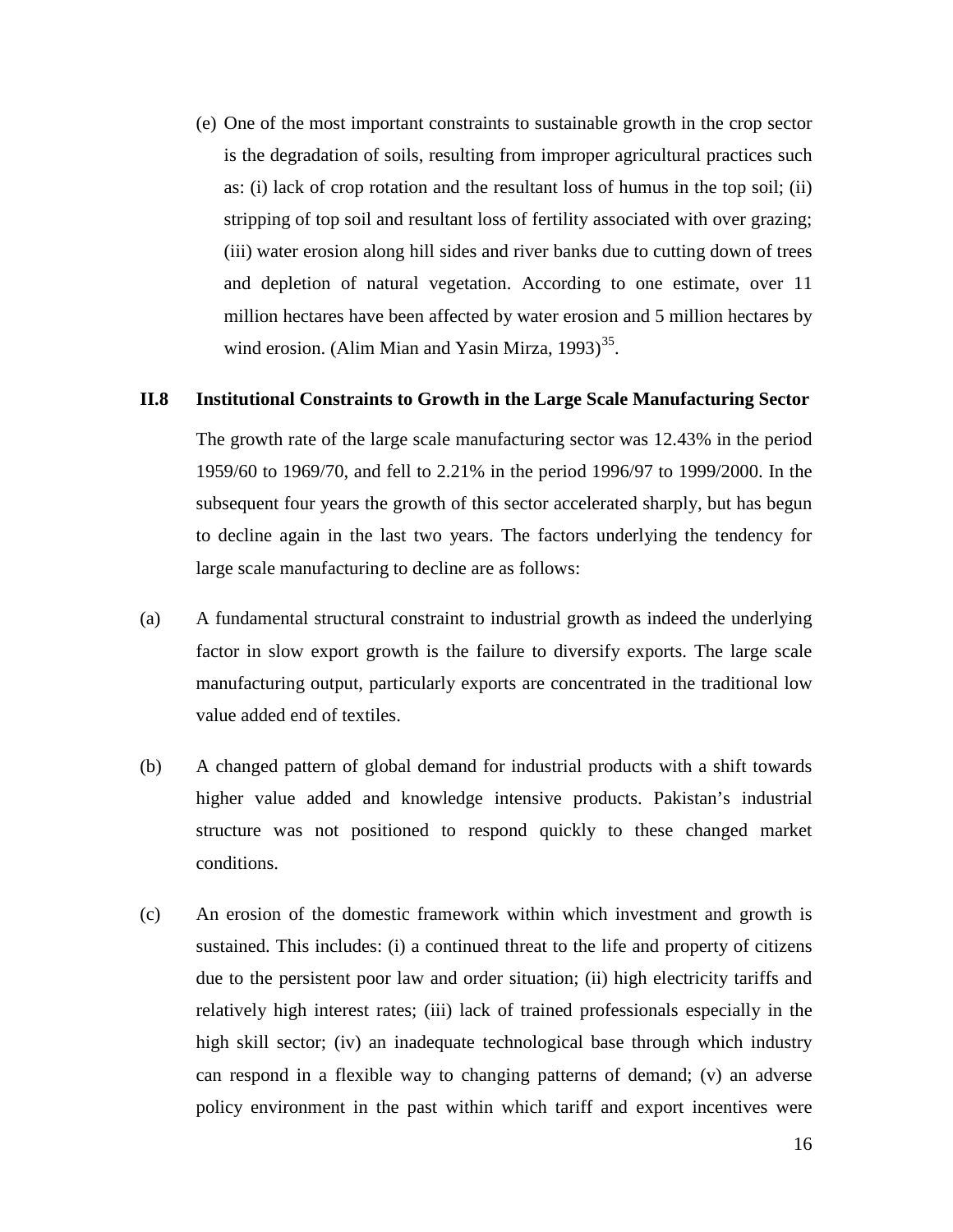distorted against those entrepreneurs who were seeking to improve quality and productivity for export growth; (vi) dumping of smuggled, poor quality and extremely low priced imported goods which are in many cases counterfeit copies of branded Pakistani manufactured goods.

## **III. POLICIES FOR ADDRESSING THE STRUCTURAL CONSTRAINTS TO GROWTH AND POVERTY REDUCTION**

The preceding section of this paper we have identified some of the structural factors underlying endemic poverty and unstable growth. In this section we will indicate briefly the policies that can be undertaken to overcome the structural constraints to sustained and equitable growth.

## **III.1 Empowering the Poor for Market Access**

The evidence shows that asymmetric markets and local power structures constitute structural factors in persistent poverty. They siphon off as much as one third of the actual incomes of the poor, deprive them of their potential savings and keep their productivity and incomes at a low level. A pro poor policy must address these structural factors if poverty is to be overcome on a sustainable basis. Better access for the poor over the markets for labour, land, agricultural inputs and outputs, means changing the balance of power in favour of the poor at the local level. This requires facilitating the emergence of autonomous organisations of the poor, particularly poor women at the village, Union Council, Tehsil and district levels. It also means enabling the poor to access credit, training, and technical support for increased employment, productivity, and incomes.

#### **III.2 Land for the Landless**

One of the most important factors in endemic poverty in the rural areas (where the majority of Pakistan's poor reside), is the fact that millions of households do not have access over land or their ownership of this productive asset is less than the critical level required for subsistence. The data show that the poor peasants where they own land have on average two acres while the bigger farmers are able to rentin additional land the poor ones either rent out their small holdings for a pittance or are obliged to sell their land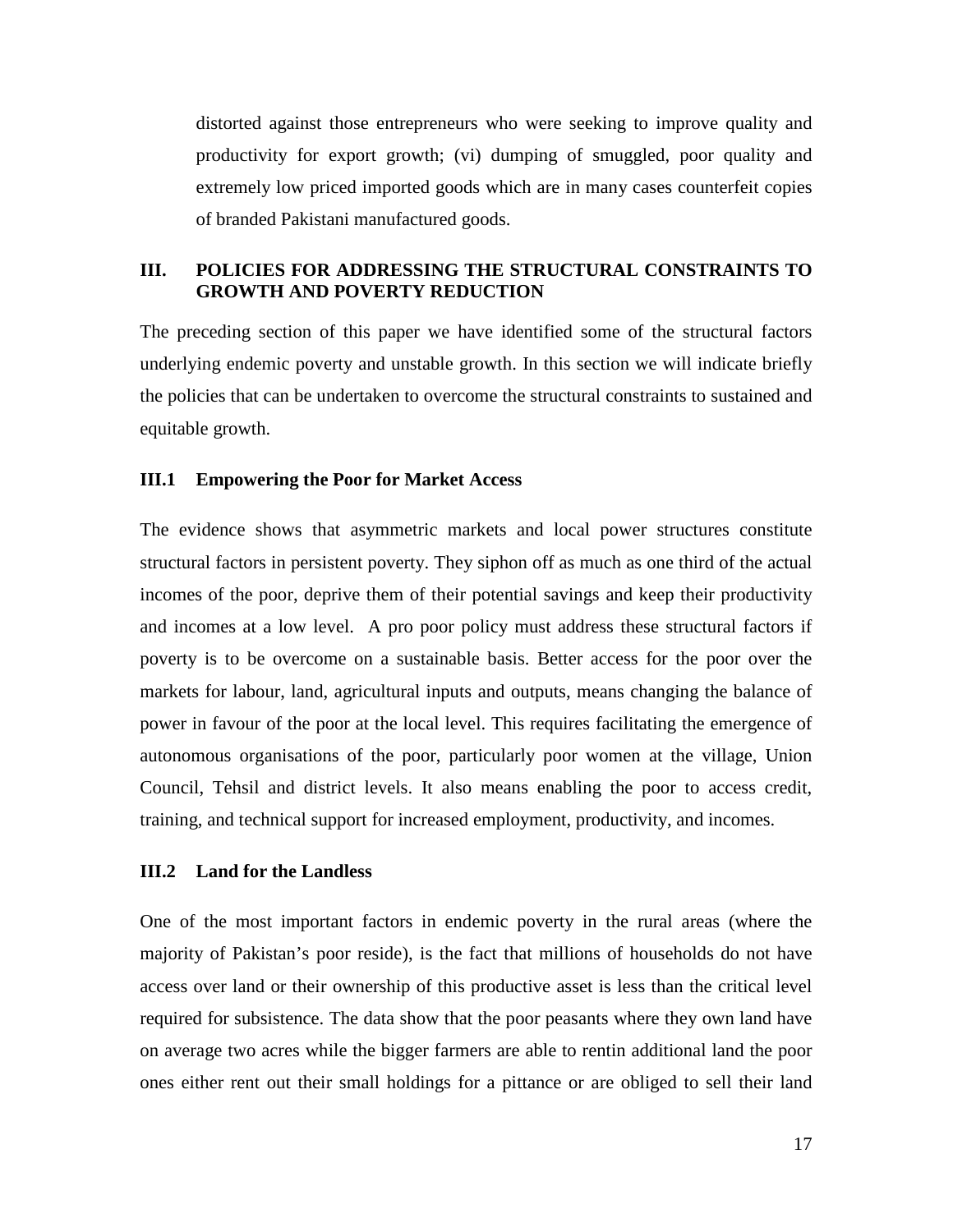altogether: As many as 76.5 percent of the extremely poor farmers and 38.9 percent of the poor farmers sold their land over the last 10 years. (Hussain et.al.  $2003$ )<sup>[36](#page-37-10)</sup>. The evidence shows that the poor had to sell their land for urgent consumption needs related with health expenditures, crop failures and marriages. Thus lack of access over this vital productive asset is an important structural factor in endemic poverty.

In order to alleviate the problem of landlessness it is proposed that the government launch a programme of allotting state owned land to the landless as part of its overall strategy of growth with poverty reduction.

However, it is important to recognize that providing ownership of land to the landless is a necessary but not a sufficient condition for alleviating their poverty. Enabling the landless to make the transferred land cultivable, to actually settle on the new land and to achieve a sustainable increase in their income, productivity and savings are equally important factors in making the scheme successful $^{37}$  $^{37}$  $^{37}$ .

#### III.3 **Mainstreaming the Poor through Equity Stakes**

An institutional change that could bring the poor into the mainstream of the market economy could be to establish professionally managed public limited companies in which the poor have a substantial equity stake. This concept was first propounded by Professor Rehman Sobhan and successfully tried out in the diversification process of the Grameen Bank in Bangladesh. It was also tried out in India by Dr. Kurien who set up the Amul (originally a cooperative) which is entirely owned by the poor and is now one of the largest manufacturers of milk products in the corporate sector in South Asia.

In the Pakistan case there may be considerable potential for developing livestock and milk production by the rural poor and providing these products to large private sector corporations for the manufacture and export of milk and meat products. These private sector corporations which would be buying their inputs from the poor could also be owned substantially by the poor. The equity stake to the poor could be initially achieved through the provision of loans which could be paid back from the dividends of the corporations. Similar public limited companies owned by the poor and run by high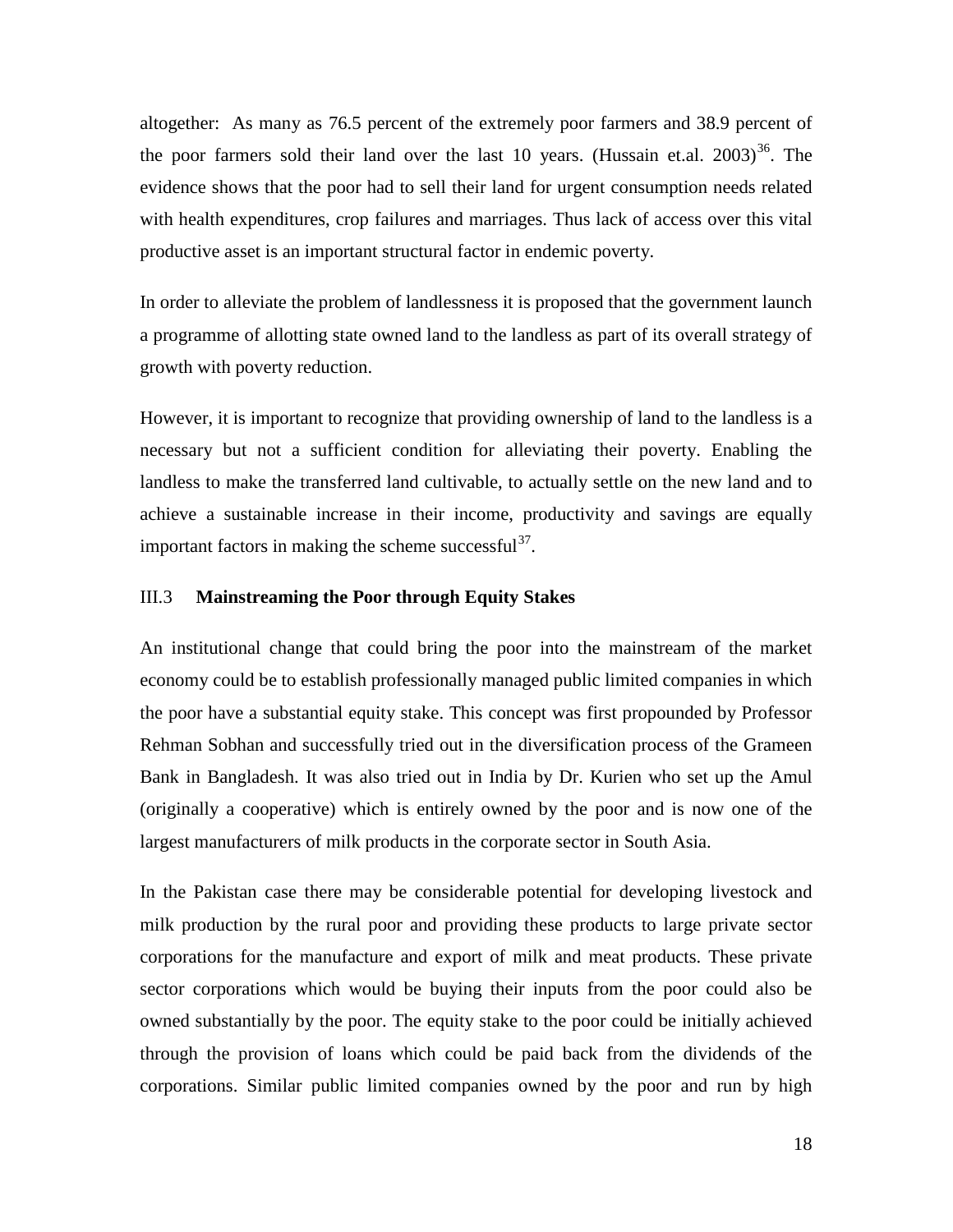quality professionals could also be established in key main stream sectors of the economy such as energy, telecommunications and electronics.

## III.4 **Health Policy for the Poor**

In the preceding section shows that illness is a major factor that pushes people into poverty therefore improved nutrition and health conditions are important for poverty reduction. Improving the nutrition, preventive hygiene, provision of safe drinking water, improving the service delivery of basic health units, and improved diagnostic and treatment capabilities of Tehsil and District Hospitals are urgent imperatives to deal with the crisis of health and poverty.

## III.5 **Education for Development**

As we have argued, education is a major factor that pulls people out of poverty. It is also perhaps the single most important factor that can induce sustained and equitable growth. Education can achieve this objective by providing equality of opportunity for productive employment to all the people not just the elite. The strategic aims of an education policy would be: (a) Improve the coverage and quality of schools, particularly for girls. (b) Skilling the labour force by establishing a network of industry specific vocational training institutes in every province. (c) Capacity building of selected universities to enable them to conduct research and teaching at world class standards.

## III.6 **Combating Corruption**

In the preceding section-II we have argued that two of the most important governance factors that prevent sustained high growth and rapid poverty reduction are the persistent high levels of corruption and inefficient delivery mechanisms for the provision of public services. Addressing these issues requires establishing new institutions at different levels of governance.

The institutional structure that makes corruption endemic, also increases transaction costs and thereby constrains specialization, productivity and growth. Therefore, a policy of combating corruption through the establishment of institutions in state and civil society,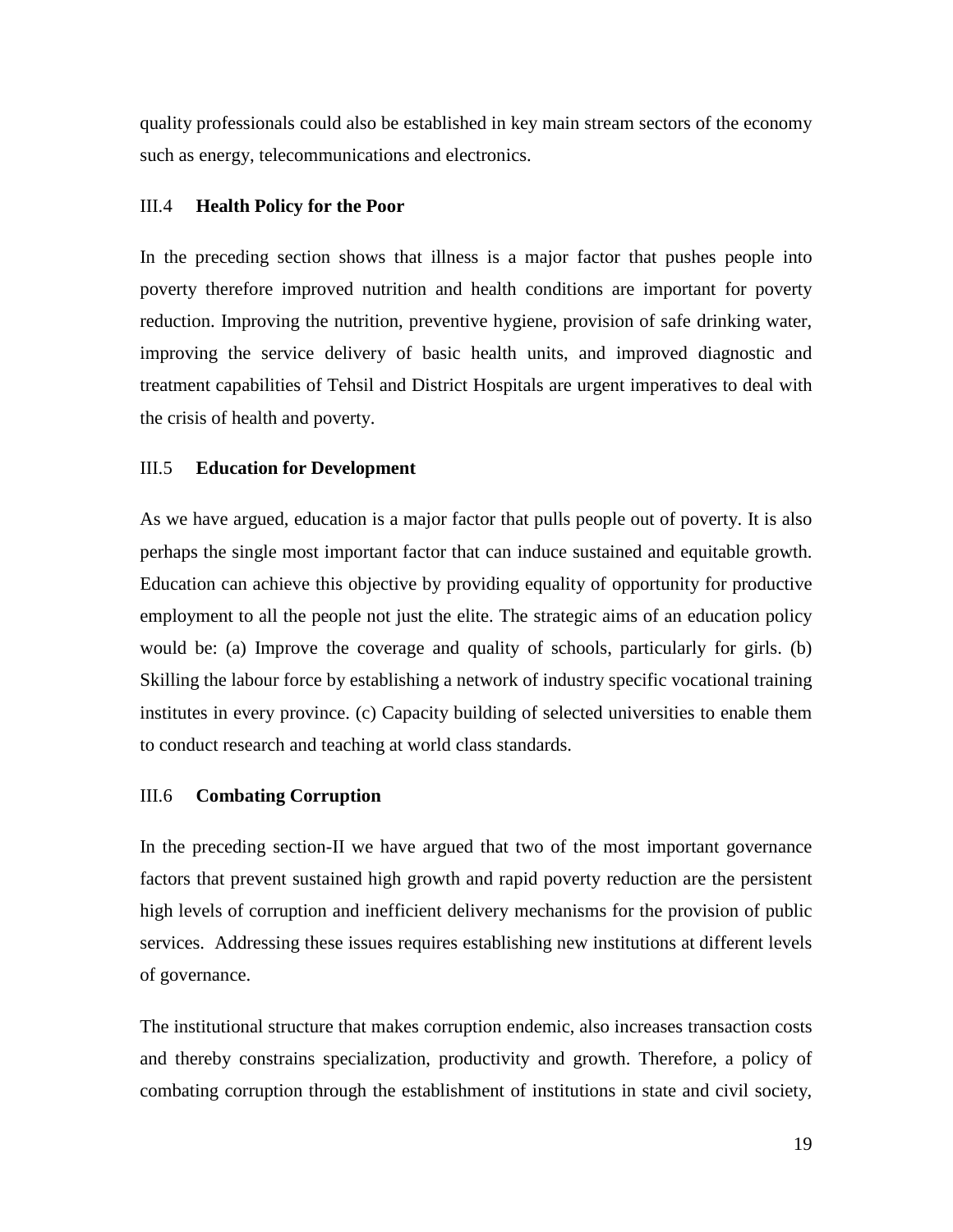would be important drivers of change for development. In this context six new institutions could help control corruption:

- $\triangleright$  An independent judiciary with adequate resources and judicial officers to provide access to justice at every tier of governance and in every region: national, provincial and district levels.
- $\triangleright$  An independent and constitutionally mandated structure of ombudsman's offices at the district, tehsil and union council levels to listen to and rectify public complaints about the equitable provision of public services. At the same time the ombudsman's offices at each tier, would hear and rectify citizens' complaints about corruption and misuse of office by government functionaries.
- $\triangleright$  Citizens' Protection Committees at the mohallah and village levels where complaints about the provision of public services and against corrupt officials can be registered and systematically taken up<sup>[38](#page-37-12)</sup>.
- $\triangleright$  An independent media equipped with adequate investigative reporting capabilities to independently report corruption cases and monitor the performance of government departments with respect to the provision of public services<sup>[39](#page-38-0)</sup>.
- An independent Federal Bureau Statistics (FBS) that directly reports to the Parliament through a Parliamentary Committee on Policy Impact Assessment. The FBS would be tasked to conduct periodic surveys on the incidence of poverty, gender specific employment, inflation, productivity and real wages. The FBS would also be tasked to provide survey based data on the quality and coverage of services such as health, sanitation, hygienic drinking water, education and vocational training<sup>[40](#page-38-1)</sup>.
- The bilateral as well as multilateral Donors in Pakistan could establish a Multidonor Transparency Support Unit (MTSU) whose task would be to determine the extent to which donor funds have achieved the purposes for which they had been provided to both government as well as civil society organizations.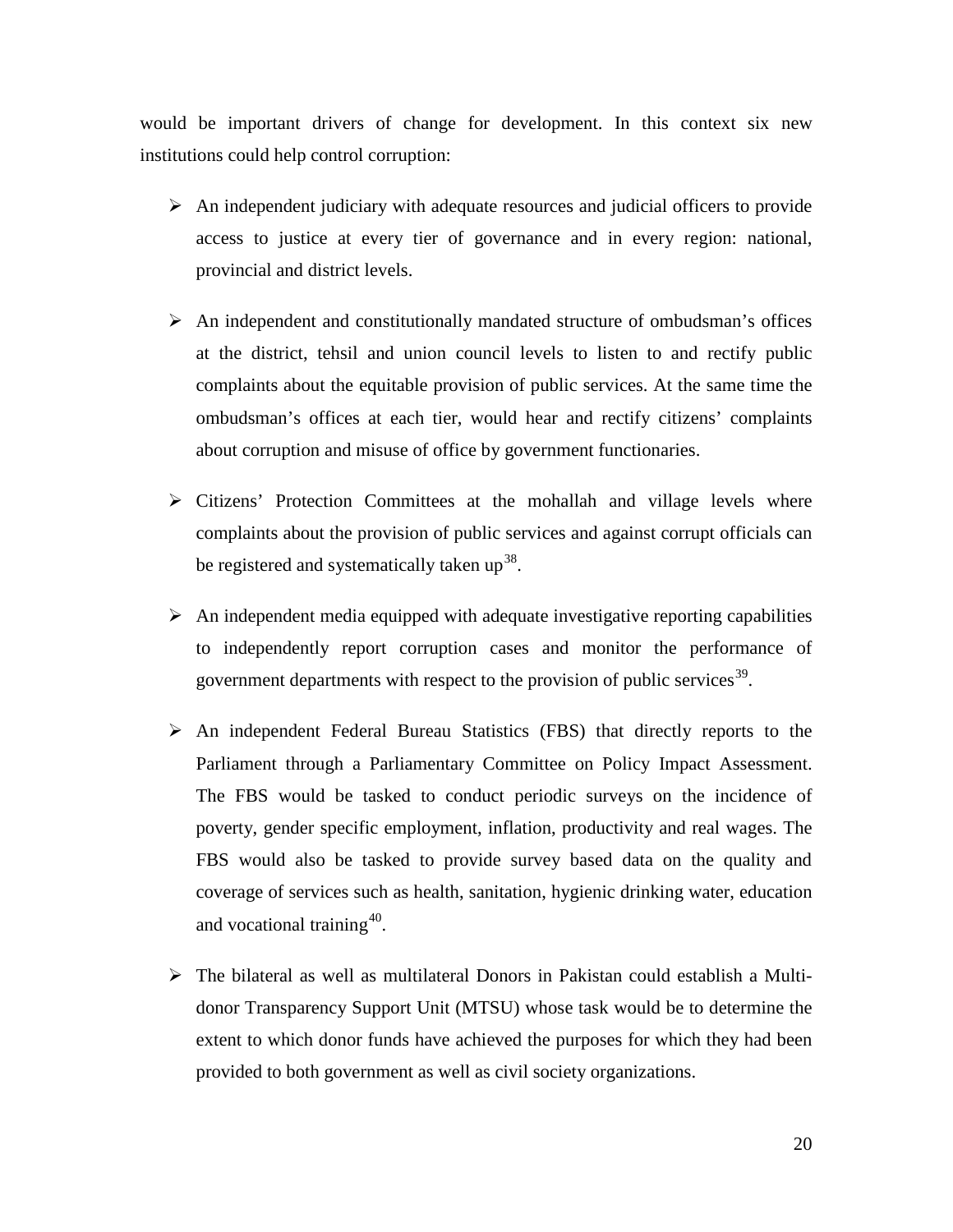#### III.7 **Institutional Policies for Stabilizing Crop Sector Growth**

- *Institutional change for improved irrigation efficiency*. The poor maintenance and operation of the canal irrigation system that is a major constraint to both the rate of crop sector growth, is associated with both a decline in the efficiency of the irrigation department as well as inadequate funding. Given the lack of motivation, management capability and funding, a restructuring of the role, functioning and organization of the irrigation department may be necessary. Therefore the required policy initiative is to develop more cost effective and decentralized institutional structure, involving local communities in the operation and maintenance of canals and water courses. In this context autonomous community organizations of water users along individual distributaries need to be formed and then take responsibility for both revenue collection and maintenance.
- *Policies for improved seeds, agriculture research and diffusion*:
	- *Seeds, Agriculture Research and Diffusion*. The breeding of more vigorous seed varieties adapted to local environmental conditions and their diffusion amongst farmers is required through an effective research and extension program.

The existing institutional framework for agriculture research suffers from a proliferation of research institutes, which are inadequately funded, often lack professional expertise, proper equipment and the research environment necessary to produce significant results. Finally, there is considerable overlapping of research responsibilities across institutes. Consequently, research has by and large failed to produce operationally usable results much less increase input efficiency<sup>[41](#page-38-2)</sup>.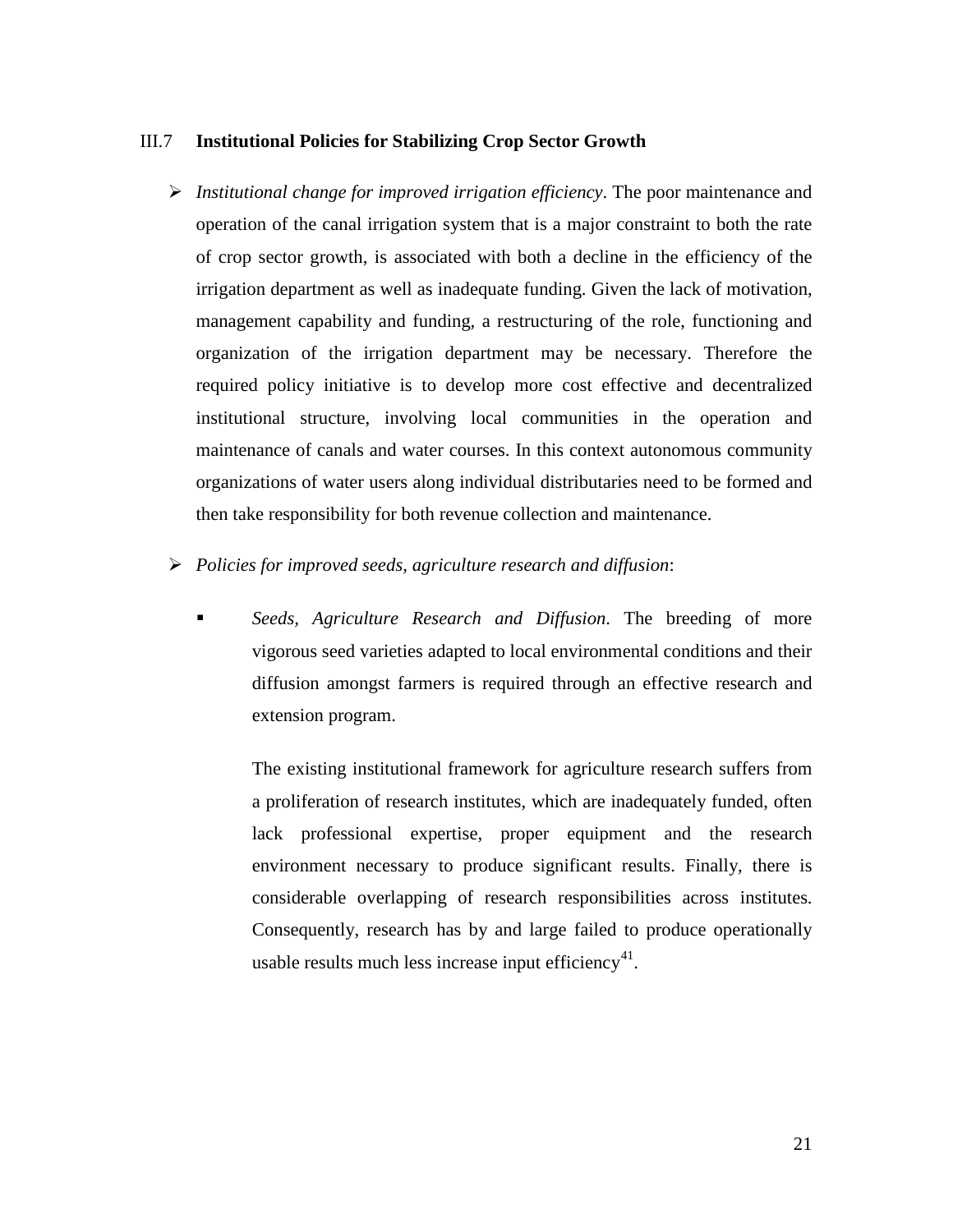## III.8 **Institutional Change for Sustaining Growth in the Manufacturing Sector**

- $\triangleright$  To induce sustained growth in the manufacturing sector the present institutional structure characterized by rent generation would need to give way to an open access economy where all direct and indirect subsidies are removed and the manufacturing sector subjected to a competitive environment in which there can be growth in efficiency, innovation and productivity.
- $\triangleright$  The emergence of a democratic government and the rule of law under which the security of life and property of citizens can be ensured and contracts can be enforced.
- Increased capacity for electricity generation and improved quality of distribution to provide a stable electricity supply at a price lower than the present exorbitant one.
- $\triangleright$  Enforcement by the government of international law and WTO regulations to prevent the import into Pakistan from China of counterfeits of branded domestic manufactured goods.

## III.9 **Institutional Framework for Pro Poor Growth**

Pro poor growth can be defined as a process which directs a disproportionate share of the increase in national income in favour of the poor. Going beyond this, we would suggest that restructuring the growth process in favour of the poor involves empowering them to participate in the economic, social and political decisions that affect the material conditions of their life.

Designing a policy for pro poor growth involves addressing the structural features of Pakistan's growth process which constrain its capacity at the macro level for poverty reduction. (See the preceding sections-I and II of this paper). Therefore at the macro level a pro poor growth policy should aim to achieve increased employment elasticities and lower ICORs by increasing the weight in GDP of micro enterprises and small scale enterprises, particularly for milk and livestock production for the rural poor. The pro poor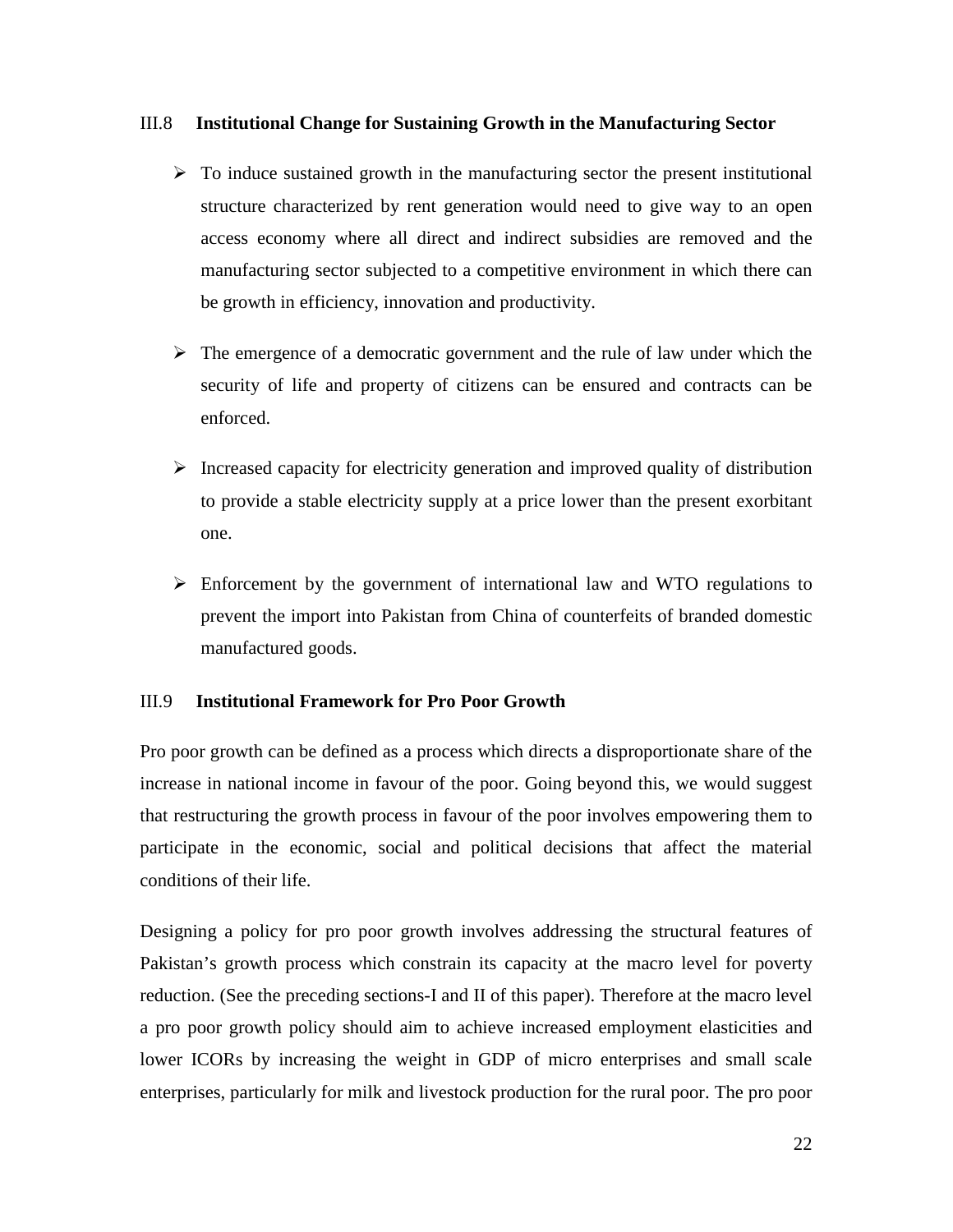growth strategy would also feature institutions for taking to scale a localized process of capital accumulation through Participatory Development.

## IV. **POVERTY TRENDS DURING THE PERIOD 1999-2008**

Poverty trends in this section will be analyzed with respect to two sub periods: First 1998-99 to 2004-05 and second, 2005-06 to 2007-08. Projections made for the next four years will also be indicated.

## IV.1 **The Question of Poverty Reduction in the Period 1998-99 to 2004-05**

An assessment of the Musharraf regime's claim with respect to poverty reduction may be helpful for developing a new policy framework for the future. The Musharraf government had claimed that it reduced the percentage of population below the poverty line from 34 percent in the year 2000-01 to 23 percent in the year 2004-05, i.e. a reduction of 11 percentage points. This means that almost one third of Pakistan's poverty problem had been eliminated within a period of four years. If true this would be one of the most remarkable economic achievements in the history of the developing countries, including the Soviet Union under Stalin and China under Mao. India achieved a 10 percentage point reduction in poverty with an average annual growth rate of 8 percent.

We will examine the Musharraf government's claim of a huge poverty reduction by first analyzing the sources of GDP growth during the period and then putting the government's poverty estimates to scrutiny, on the basis of a recent study done by Haris Gazdar, Asad Sayeed and Akmal Hussain<sup>[42](#page-38-3)</sup>.

An analysis of the sources of growth during the period 2000-01 to 2004-05 shows that the composition of growth during the period was pro rich rather than pro poor. It was fueled mainly by the services sector, (particularly banking and communications) which contributed 60 percent of GDP growth during the period and the manufacturing sector primarily manufacture of automobiles, luxury consumer electronics, cement and textiles, which contributed 30.4 percent of GDP growth during this period. (Gazdar, Sayeed and Hussain, 2008). It is clear that GDP growth during the period was overwhelmingly pro rich since none of the sectors which mainly constituted the growth was either producing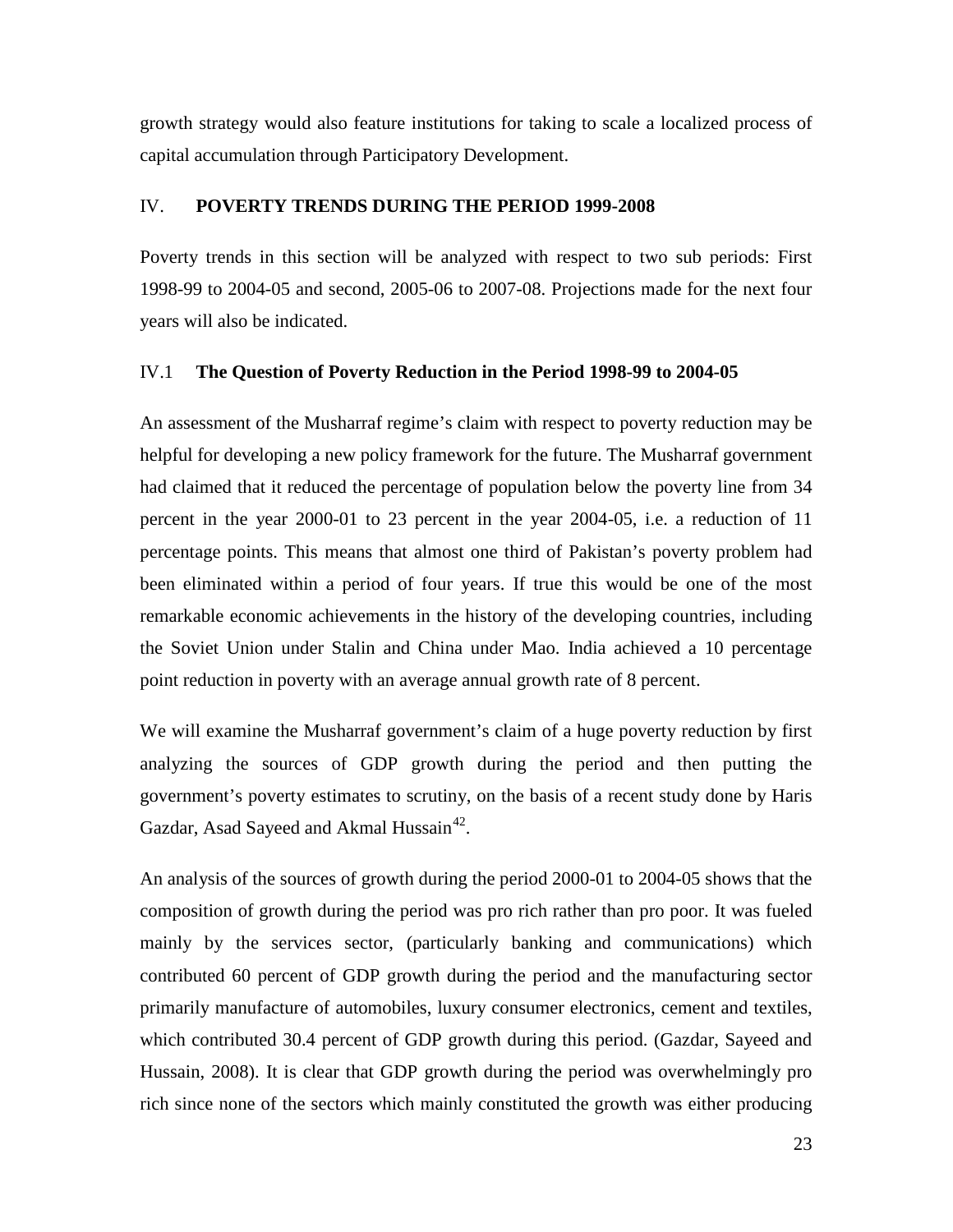goods for the poor or directly providing employment to them. In fact the labour force survey data of the government shows that unemployment rates rose sharply from 6.1 percent in 1999 to 8.3 percent in 2004. (See Table 6). Therefore the nature and composition of GDP growth during this period could not be expected to have substantially reduced poverty.

#### **TABLE 6**

|            | Labour Force       | Unemployment |
|------------|--------------------|--------------|
| Mid Year   | Participation Rate | Rate $(\%)$  |
| (End June) | (% )               |              |
| 1999       | 29.4               | 6.1          |
| 2000       | 29.0               | 6.0          |
| 2001       | 29.0               | 6.0          |
| 2002       | 29.6               | 7.8          |
| 2003       | 29.6               | 7.8          |
| 2004       | 30.4               | 8.3          |

## **UNEMPLOYMENT TRENDS 1999-2004**

Source: Labour Force Surveys, various

Let us now scrutinize the poverty estimates of the government. With respect to the estimation procedure, it is important to understand that the magnitude of change in the incidence of poverty depends on two factors: (a) The base year used for comparison at two points in time. (b) The inflation rate used as a deflator to estimate changes in the consumption over time at constant prices. Now, regarding the first factor the government's estimate of poverty reduction uses the year 2000-01 as the base year which is a year of bad harvest, and compares it to the year 2004-05 which is a good harvest year. Clearly comparing a drought year with a good harvest year will, ceteris paribus, exaggerate the magnitude of poverty reduction. It is therefore more appropriate to compare the year 1998-99 with the year 2004-05.

With respect to the second factor, the government's poverty estimate uses an inappropriate inflation rate based on the consumer price index, which only covers 16 urban centers. It does not take account of prices in the rural areas where the majority of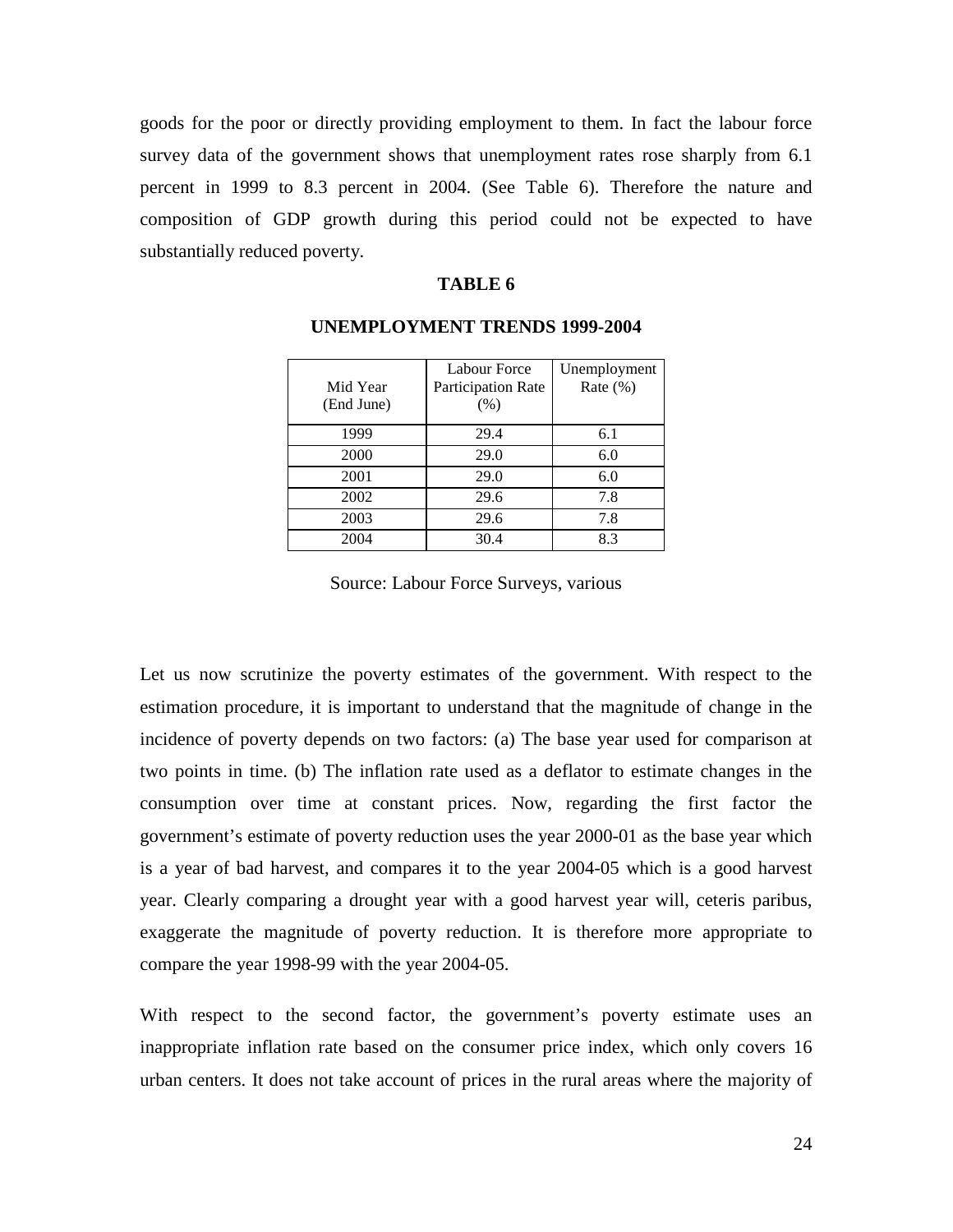the poor reside. Indeed inflation rate data based on both urban and rural areas was available from the Pakistan Living Standard Measurement (PLSM) survey. The PLSM date of course shows a much higher inflation rate. The government instead chose the CPI index for inflation which would yield an artificially low inflation rate and thereby a much higher magnitude of poverty reduction. Mr. Talat Anwar in an earlier study has attempted to correct the biases in the official poverty estimates by using the year 1998-99 as the base year and the inflation rate drawn from the PLSM data. His estimate shows that during the period 1998-99 to 2004-05 poverty declined by only 1.8 percentage points, from 31.1 percent in 1998-99 to 29.3 percent in 2004-05. The estimate of Gazdar et.al., which excludes the Sindh Sub-sample on grounds of serious inconsistencies, yields a poverty reduction estimate of only 0.6 percentage points with poverty declining from 31.3 percent in 1998-99 to 30.7 percent in 2004-05. The World Bank poverty estimates which also use the PLSM data for the inflation rate yield a poverty reduction of 0.8 percentage points over the period 1998-99 and 2004-05. (See Table 7).

One can conclude therefore that, *there has been no significant poverty reduction during the period 1998-99 to 2004-05.* This conclusion is consistent with the sources of growth analysis based on national income data.

#### IV.2 **The Impact of Food Inflation on Poverty: 2005-06 to 2007-08 and Beyond**

In table 7, estimates of the incidence of poverty are provided for the period 2005-08. Projections are also provided in this table for the period 2008-12 to illustrate the poverty scenario for the future in case no policy action is taken now. These estimates use Sajjad Akhtar and Mansoor Ahmed's figures (1999), for the elasticity of poverty with respect to food inflation and growth in per capita income respectively.

The table shows that in the year 2005-06 poverty continues to decline slightly as high GDP growth is maintained and food inflation kept under control. However after this poverty begins to increase gradually as food inflation increases. The upward trend in poverty accelerates subsequently as GDP growth slows down and food inflation rises sharply. By the year 2007-08 the poverty level reaches 33.8 percent which is about the same level as the high point of 2001-02. The absolute number of poor increased from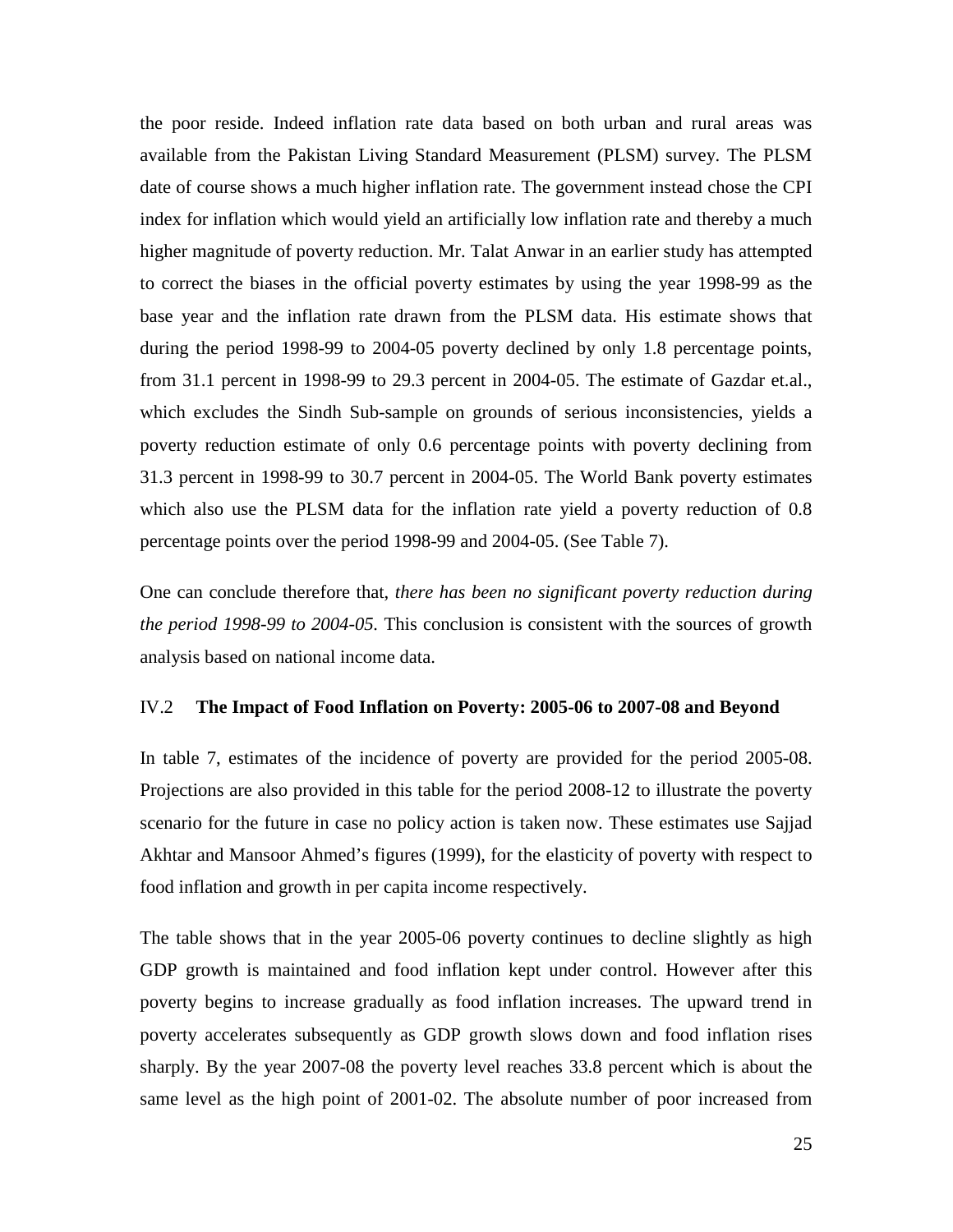40.35 million in 1998-99 to 56.55 million in the year 2007-08. Thus about 16 million people were pushed into poverty during the Musharraf regime.

On the basis of evidence presented in table 7 it can be concluded that the poverty reduction achieved during the period 2001-02 to 2004-05 was neutralized by the high food inflation rate and the slow down of GDP in the later years. *For the Musharraf period as a whole, 1998-99 to 2007-08, the incidence of poverty has increased by 3.8 percentage points from 30 percent in 1998-99 to 33.8 percent in 2007-08, with an additional 16 million people entering the category of poor over the period*.

The evidence presented above clearly indicates that the objective of poverty reduction cannot be achieved by GDP growth alone. The poverty trends during the Musharraf period show that the level of poverty increased inspite of a relatively high GDP growth. This is because the GDP growth was heavily tilted in favour of the rich rather than the poor and at the same time, high food inflation rates reinforced the inequality of the growth process to increase poverty.

The evidence in table 7 highlights the importance of controlling food inflation and at the same time bringing about the institutional changes necessary for pro poor growth. (See Sections I, II and III of this paper). If no policy action is taken now, and the institutional factors in endemic poverty persist while food inflation continues unchecked, then the incidence of poverty can be expected to rise sharply and reach the daunting level of about 43 percent by 2011-12. In such a case the number of people unable to afford adequate food (persons below the poverty line) could reach 79 million over the next four years.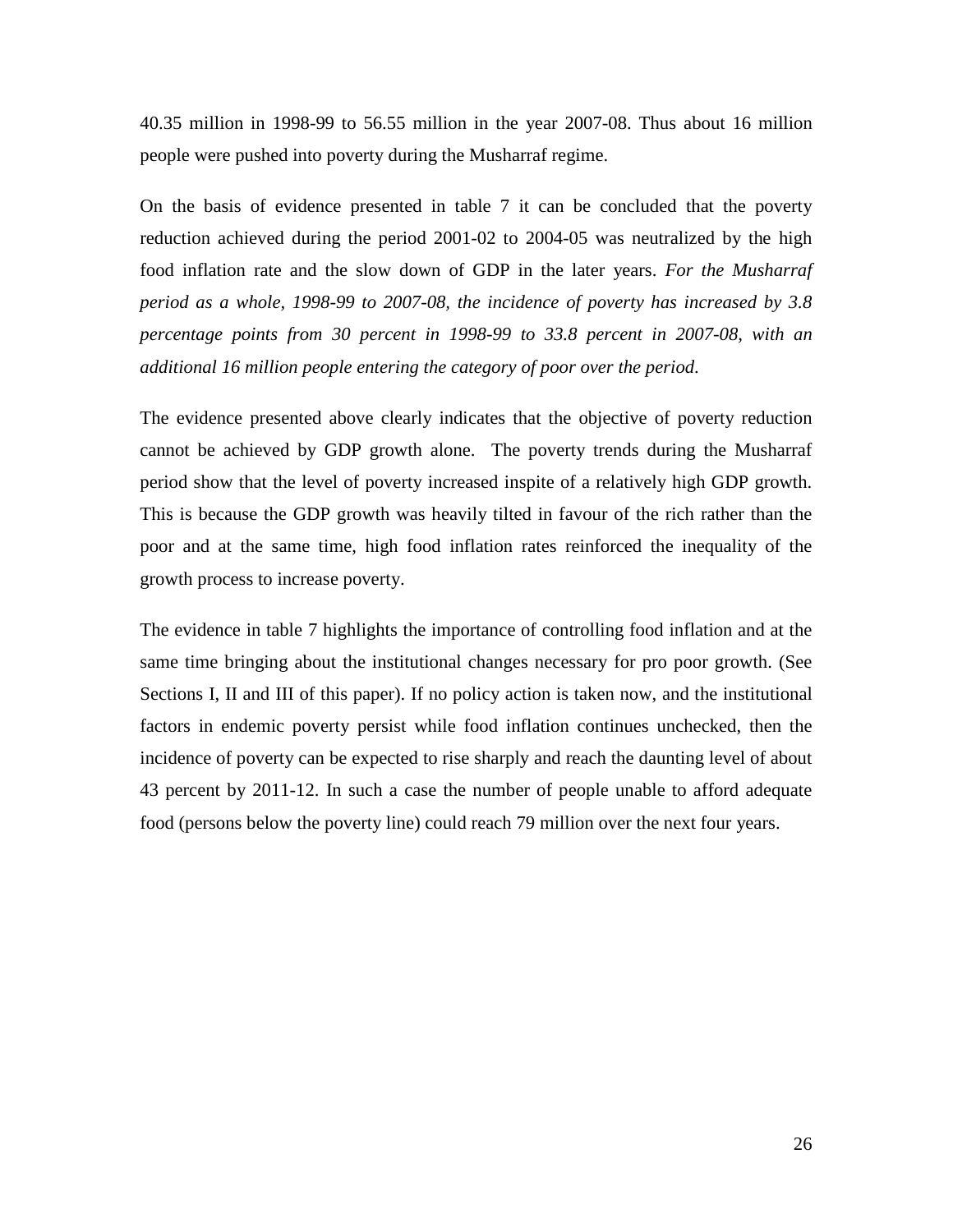## **TABLE 7**

|         | <b>Head Count</b><br><b>Ratio</b>        | <b>Impact of Food Inflation On</b><br><b>Poverty</b> |                   |  |  |
|---------|------------------------------------------|------------------------------------------------------|-------------------|--|--|
| Year    | World<br><b>Bank</b><br><b>Estimates</b> | <b>Head Count</b><br>Ratio                           | Number of<br>Poor |  |  |
|         | $(\%)$                                   | (%)                                                  | <b>Million</b>    |  |  |
| 1998-99 | 30.00                                    | 30.00                                                | 40.35             |  |  |
| 2001-02 | 34.40                                    | 34.40                                                | 50.21             |  |  |
| 2004-05 | 29.20                                    | 29.20                                                | 45.48             |  |  |
| 2005-06 |                                          | 28.68                                                | 45.74             |  |  |
| 2006-07 |                                          | 29.47                                                | 48.12             |  |  |
| 2007-08 |                                          | 33.81                                                | 56.55             |  |  |
| 2008-09 |                                          | 36.11                                                | 61.84             |  |  |
| 2009-10 |                                          | 38.41                                                | 67.35             |  |  |
| 2010-11 |                                          | 40.71                                                | 73.10             |  |  |
| 2011-12 |                                          | 43.01                                                | 79.08             |  |  |

#### **INCIDENCE OF POVERTY, 1999 TO 2012**

**Estimates**: By Akmal Hussain and Ahsan Shah

**Note:** The estimation procedure for the levels of poverty in various years assumes no change in the distribution of income in the period 2005 to 2008. To the extent that income distribution in this period has become more unequal, the poverty levels would be higher than those given in the table.

#### **Sources:**

- (i) Incidence of poverty figures (Head Count Ratios) for the period 1998-99 to 2004-05 are given in the World Bank Report, Pakistan: Promoting Rural Growth and Poverty Reduction, World Bank, 2007, page 9.
- (ii) Incidence of poverty figures for the years 2005-06 to 2007-08 have been estimated by Akmal Hussain and Ahsan Shah, as are the projections for the years up to 2008-12. The food inflation used for estimating poverty in the future (2008-12) is the average for the years 2004-05 to 2007- 08. The food inflation rates for the years 2004-05 to 2006-07 are obtained from the Pakistan Economic Survey 2006-07.
- (iii) Population estimates are made on the basis of the population growth rate given in, World Development Report, Equity and Development, World Bank, 2006, page 293. The number of poor for the years 1998-99 and 2001-02 are based on the population figures given in the Pakistan Economic Survey 1999-2000 and 2001-2002.
- (iv) The poverty elasticity with respect to food inflation is obtained from Sajjad Akhtar and Mansoor Ahmed, Modeling Poverty Trends in Pakistan: Some Additional Empirical Evidence, Social Policy and Development Centre, 1999.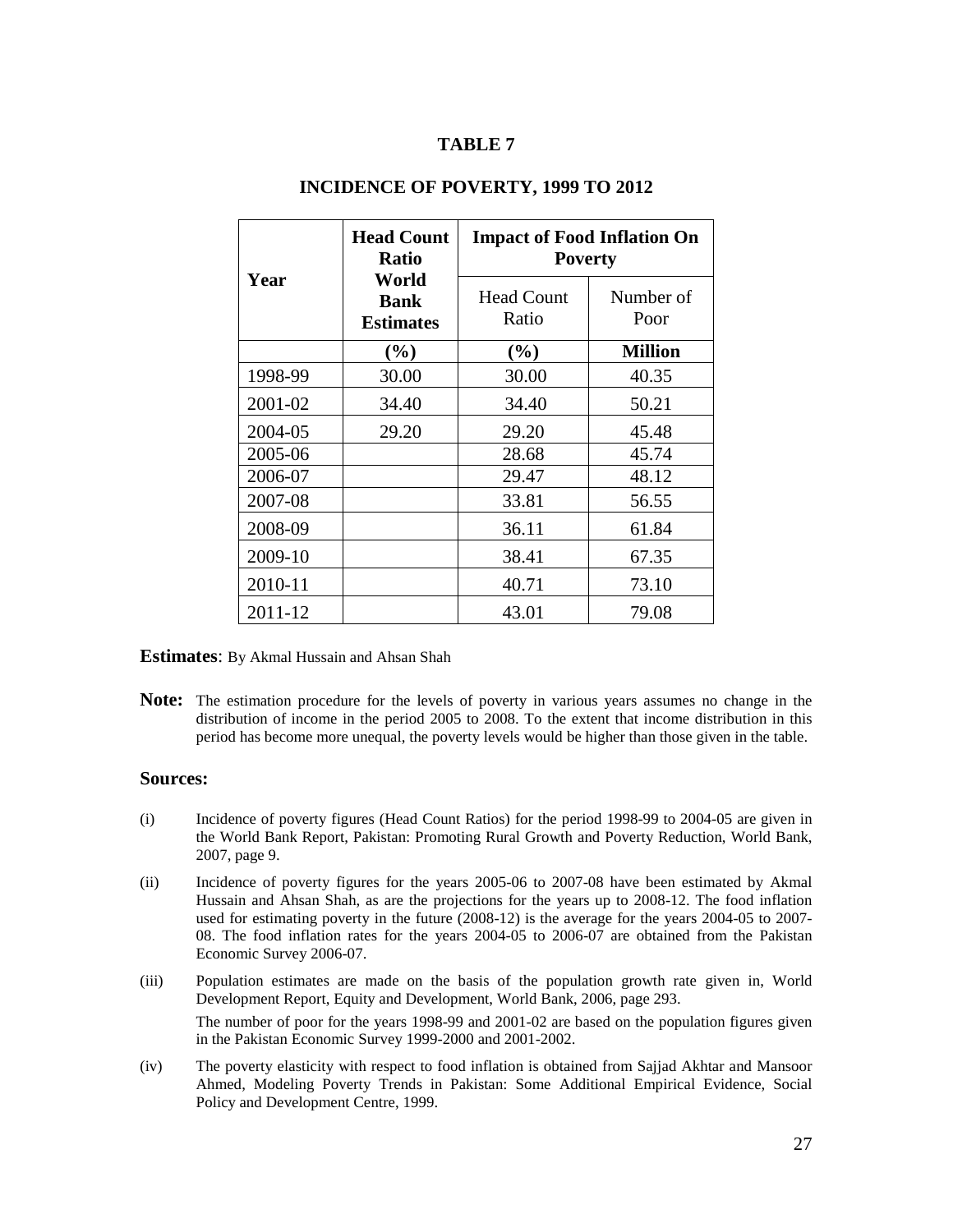## IV.3 **Food Inflation and Unemployment: Targeted Relief for the Poor[43](#page-38-4)**

The new democratic government in its programme for the first 100 days has shown a laudable intent to provide employment to the poor and housing for the homeless. An equally important task in the economic sphere confronting the democratic government is to provide relief to the poor who are in a state of acute distress. The relief package could consist of targeted relief for the poor from food inflation and a short term programme for employment generation. In this sub-section we will briefly indicate a First Aid Programme for the poor that can be immediately undertaken.

A three pronged First Aid Programme for the poor is proposed: (1) Food security programmes consisting of targeted food subsidy for the poor on the one hand and urban *lunggars* on the other. (2) Food for work. (3) Asset building for the poor. The idea is to combine immediate relief with a subsequent stream of regular income, through employment and asset building. This programme ought to be conducted on the basis of a partnership between the government, members of Parliament working actively for the poor in their constituencies, councilors in local governments, development NGOs, women's NGOs and Chambers of Commerce. Let us briefly articulate each of the three elements of the First Aid for the poor programme and the institutional mechanisms for implementation and monitoring.

IV.3.1 *Food Security for the Poor*. This would consist of a two-year programme of government sponsored targeted food subsidy for the extremely poor and a private sector based network of *lunggars* (free cooked food outlets) in the urban areas. Consider the targeted food subsidy programme. According to earlier estimates, there may be at least 1.4 million households (about 10 million persons) in the category of *extremely* poor, defined as those who borrow for food consumption purposes. Subsidized *atta*, lentils and cooking oil could be provided to a carefully selected set of extremely poor households with the total subsidy for all three items amounting to Rs.1000/- per household per month. (The subsidy could be provided either through food stamps or cash grants depending on which mechanism will have lesser leakages). This means an annual food subsidy expenditure of Rs.16.8 billion by the government for 1.4 million households.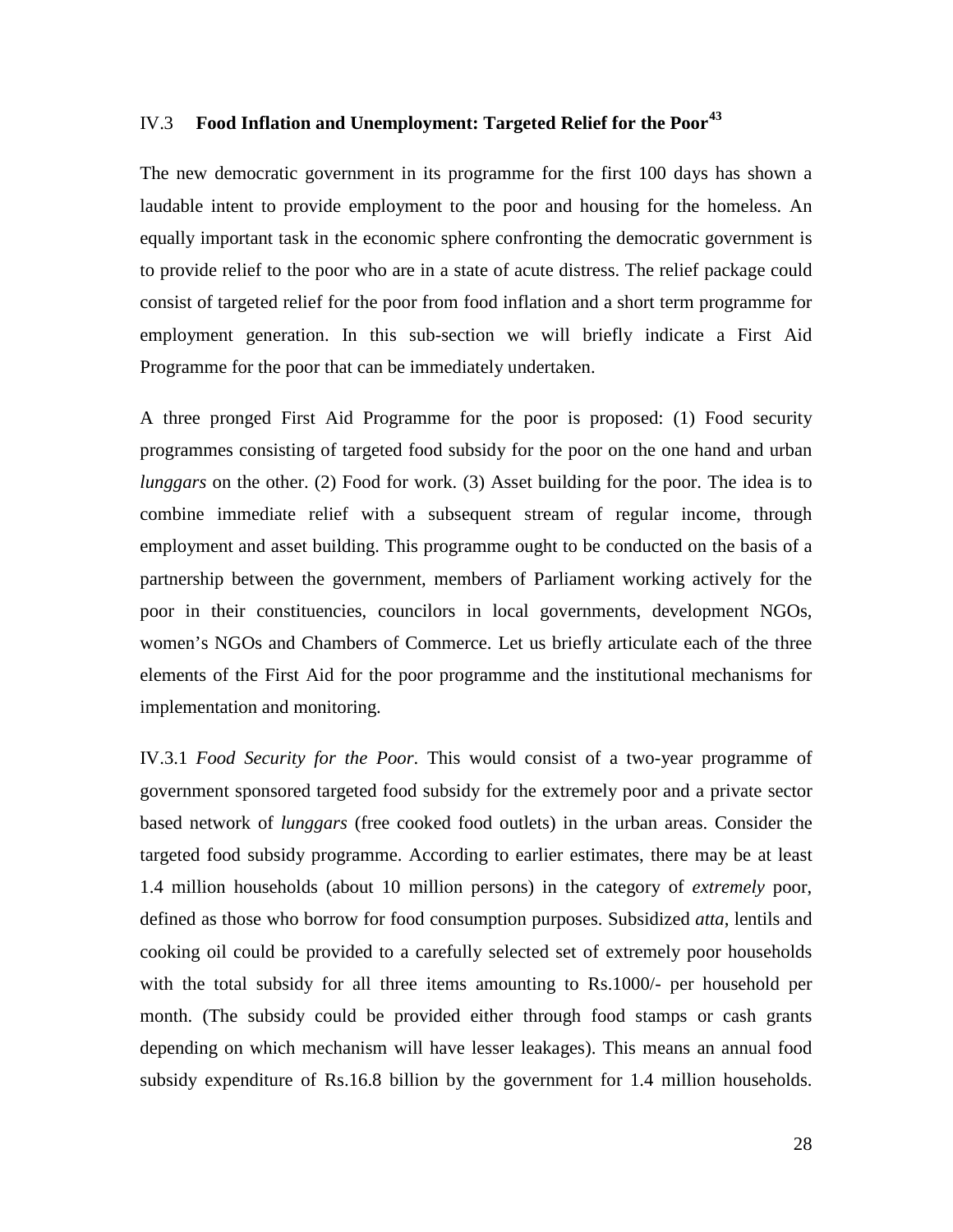This programme could be financed from a new fund that could be called the National Relief Fund (NRF) for the poor. This fund could be created through an Act of Parliament stipulating that 10 percent of the privatization proceeds be transferred to this fund: In the period 1999 to 2007 privatization proceeds amounted to Rs.363 billion. This means that a relief fund of Rs.36.3 billion could be created immediately. If the privatization proceeds are not immediately available the fund could be financed through multi lateral donor support, contributions from private sector commercial and industrial organizations and individual donations.

Implementing such a programme would require members of Parliament in the National and Provincial Assemblies to work closely with the Bait-ul-Mal to quickly prepare a provisional list of extremely poor households in every constituency in the country. The Prime Minister's Office supported by development NGOs such as the PPAF, Kashaf, Baanh Beli and specialized women's NGOs such as Shirkat Gah and Aurat Foundation could then finalize the list of extremely poor households that would be eligible for subsidized food items. To ensure gender equality, the distribution mechanism should include representatives from women's organizations, women members of Parliament and women councilors at the local government level. Moreover, wherever possible the food stamps or cash grants should be handed over to women members of recipient households.

The purpose of private sector *lunggars* is to strengthen food relief in the urban areas by providing *Dal* and *Roti* in the evening to the extremely poor in the locality. In pursuit of this objective, city based Chambers of Commerce and various associations of traders could be encouraged to establish *lunggars* in each locality, and also at the sites of sufi saints. A network of *lunggars* named after national martyrs of democracy such as Mr. Zulfiqar Ali Bhutto and Mohtrama Benazir Bhutto could also be established through foundations named after them. *Lunggar* networks could also be established in the name of national heroes. These *lunggars* could be financed through donations from members of the Chambers of Commerce, traders' associations, philanthropic organizations and individual citizens. They could be administered by city based coalitions of Chambers of Commerce, NGOs, councilors of local government and philanthropic organizations such as the Edhi Foundation.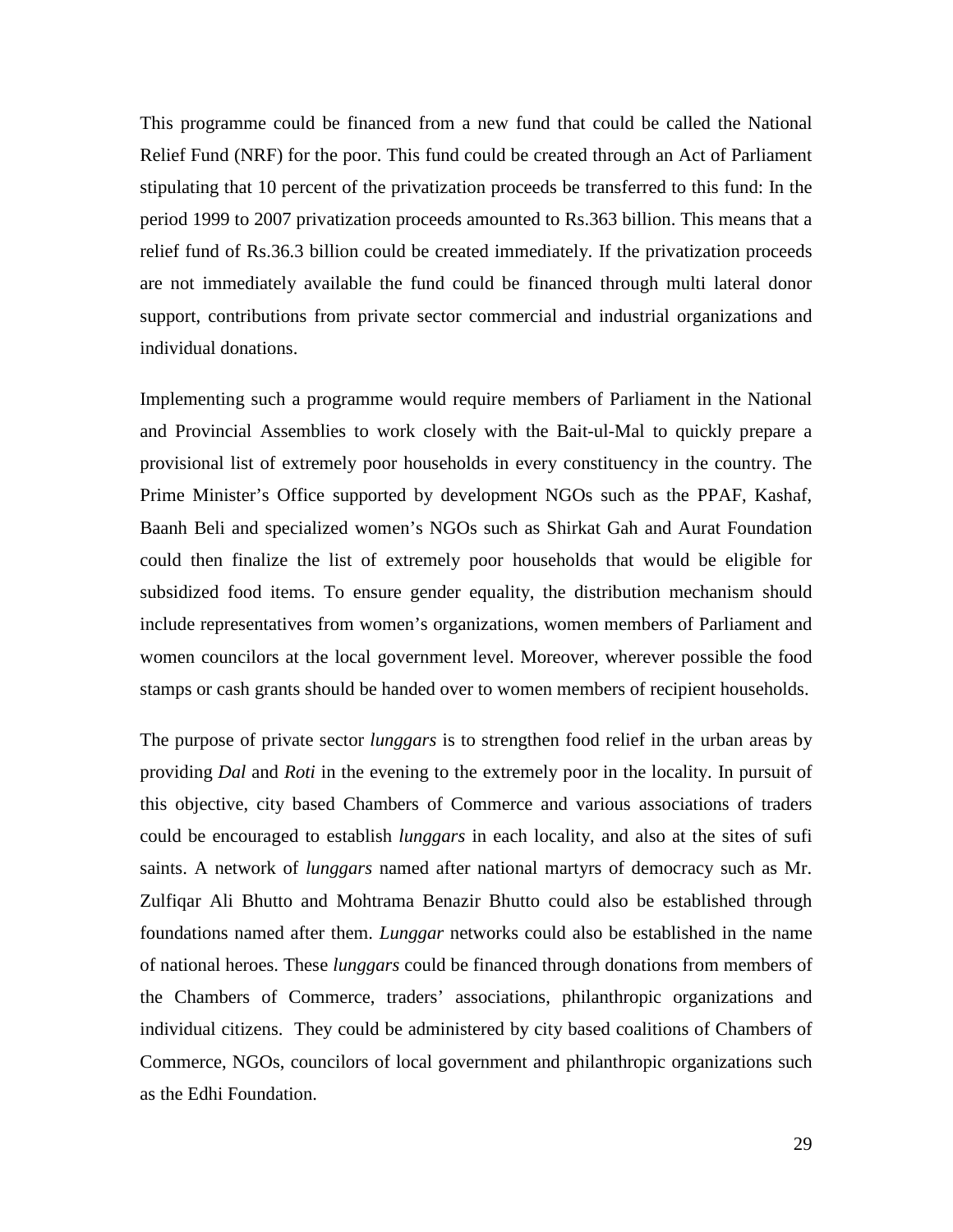To enable a scientific specification of poor households and systematic impact assessment of the food subsidy programme and the *lunggar* networks, a time series database on the nutrition status of the extremely poor households, needs to be established. These regular surveys could be conducted for the same set of households on a six monthly basis by a reconstituted Federal Bureau of Statistics (FBS) whose independence is ensured by an Act of Parliament. An independent validation of the FBS data on a sample basis could be undertaken by a committee of independent experts.

IV.3.2 *Food for Work: Wage Employment through Improved Irrigation.* Pakistan's farmers are facing an acute shortage of irrigation water. This is due to the failure to build adequate storage capacity on the one hand and deteriorating irrigation efficiencies on the other. The reduced water availability is occurring at a time when deterioration of the top soil has increased the requirement of water per acre. To overcome this water deficit it is proposed that a national campaign be launched for building dams, desilting and lining of canals wherever possible and building *pucca khalas*. (This proposal in outline has already been announced by the Prime Minister in his speech before the National Assembly on 29<sup>th</sup> March 2008). This construction activity would not only bring more water to the farm gate but would also be a major mechanism for generating employment and sustainable incomes for the poorest sections of rural society.

IV.3.3 *Asset Building and Income Streams for the Poor.* To enable the rural poor to quickly build an asset base and generate increased incomes for themselves a national credit programme for the rural poor is proposed whereby poor tenant farmers and agricultural worker households could be provided with loans for one additional milch animal per household. This programme of asset building for the rural poor would combine loans with establishing a marketing infrastructure for milk collection and cash payment at the door step. This would give an almost immediate asset and associated steady income stream to the poor peasants.

Those who get employment in the irrigation infrastructure programme or successfully use their loans for milch animals would become eligible for an additional loan equal to their annual income from employment or milk sales. This additional loan would range from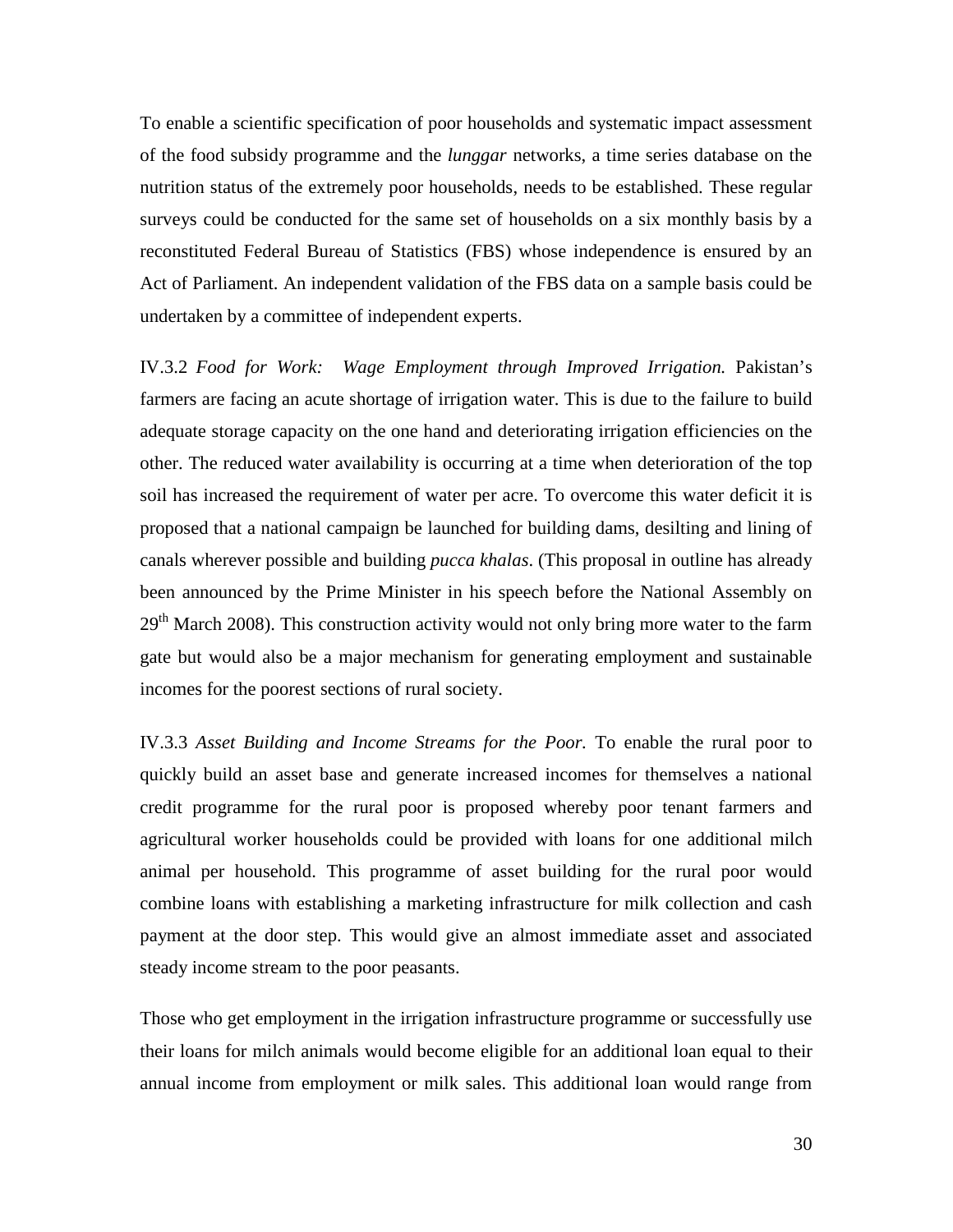Rs.40,000 to Rs.70,000 per household. The loan recipient would be provided with training and support for identifying micro enterprise projects which she/he could undertake at the household level to enhance and diversify their income base. The training and support for micro enterprise development could be provided by development NGOs such as the Pakistan Poverty Alleviation Fund (PPAF).

The programme for First Aid to the poor proposed in this sub-section is designed to provide immediate economic relief to the poorest while at the same time enabling them to start building their assets, increasing incomes and thereby laying the foundations of economic democracy.

### **CONCLUSION**

In this paper we have analyzed the institutional structure that constrains both GDP growth and poverty reduction in Pakistan. In this context we have shown in section-I how local structures of power mediate markets to make them function adversely against the poor. We have provided evidence to show how such asymmetric markets for inputs, outputs, tenancy contracts and labour, systematically deprive the poor of a substantial part of their income.

At the level of governance, we have shown in section-II, how the institutional structures discriminate against access of the poor over public services such as health, education, justice and security. We have also indicated the institutional factors that have induced a high degree of instability in crop sector growth which has become a new factor in pushing small farmers into poverty due to the increased frequency of bad harvests. At the macro-level we have shown how the rent based form of governance creates adverse incentives for entrepreneurs which prevent export diversification and keep the aggregate savings rate low, thereby constraining sustained GDP growth.

In section-III, we have indicated briefly some of the policies for institutional change that can be initiated to address the structural constraints to equitable growth identified in the preceding sections-I and II.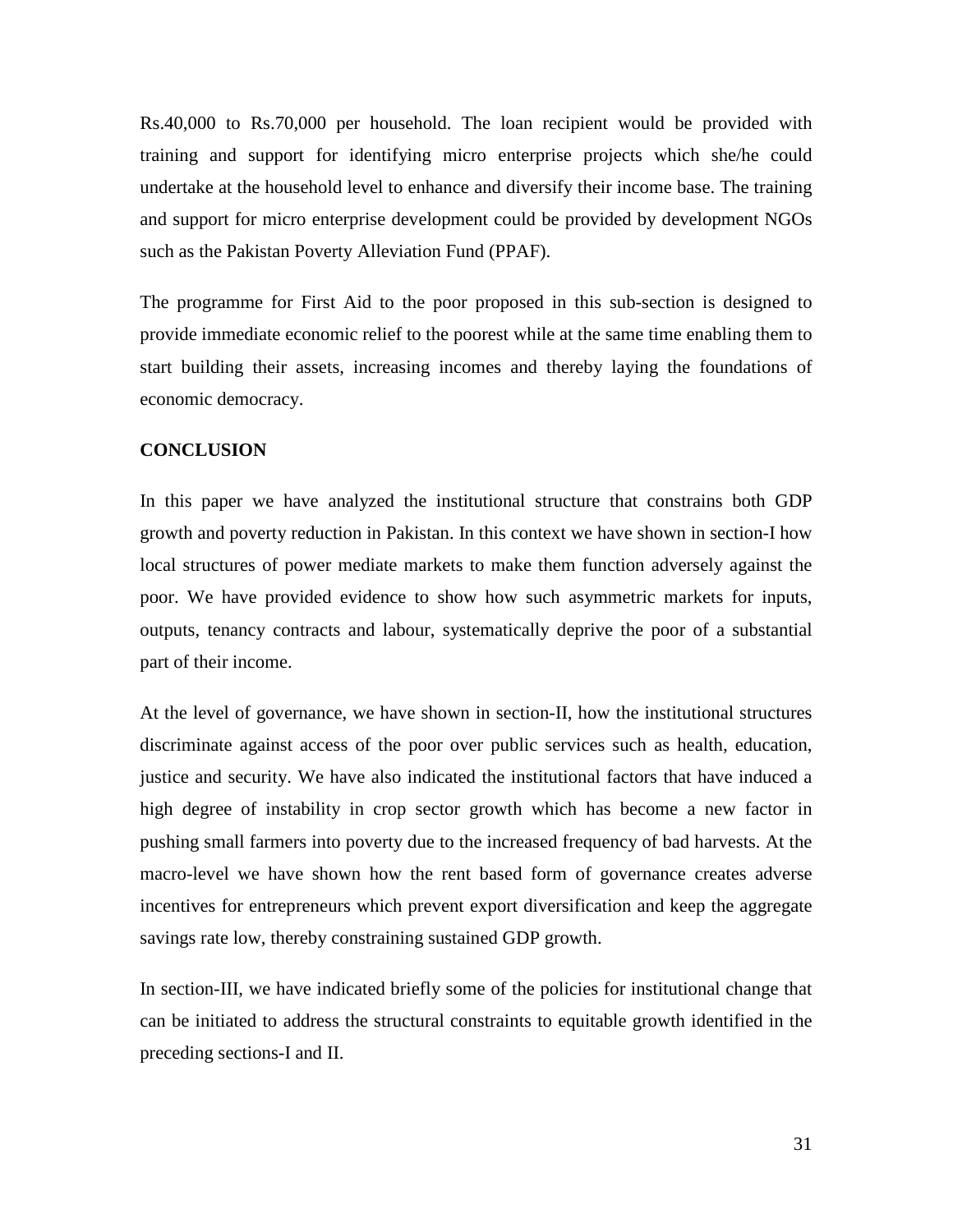In section-IV, an analysis of poverty trends during the Musharraf period (1999-2008) is presented. Estimates have been made for the first time on the incidence of poverty in the period 2005-06 to 2007-08 and projections for the next four years in the future. On the basis of the evidence presented in this section it can be concluded that the slight gains made in the poverty reduction from 2000-01 to 2004-05 were neutralized in the subsequent three years due to high food inflation and a slow down in GDP growth. For the Musharraf period as a whole, the incidence of poverty has increased by 3.8 percentage points, from 30 percent in 1998-99 to 33.8 percent in 2007-08. An additional 16 million people were pushed into poverty during this period.

The central lesson from the economic performance of the Musharraf regime is that inspite of high GDP growth rates over the period poverty, inflation and unemployment increased. This was primarily because of the structure of the growth process which was oriented towards the rich rather than the poor, and the failure to control high food inflation rates.

This paper has focused on analyzing the institutional basis of endemic poverty and unstable growth at the level of the economy. However it is important to understand as North et.al have emphasized, that the polity is the fundamental determinant of economic performance[44](#page-38-5). It is in the realm of the polity that the rules are articulated and the associated incentive systems specified that condition economic behaviour and determine the transition to development. Pakistan's path to democracy within a stable constitutional order is also the path to sustainable and equitable growth (A. Hussain, 2008)<sup>[45](#page-38-6)</sup>. This is because it is precisely a stable democratic constitutional order in Pakistan that can create the institutional conditions for sustained and equitable growth: Opportunities in the polity and economy for all citizens, merit based selection, competition, efficiency and innovation.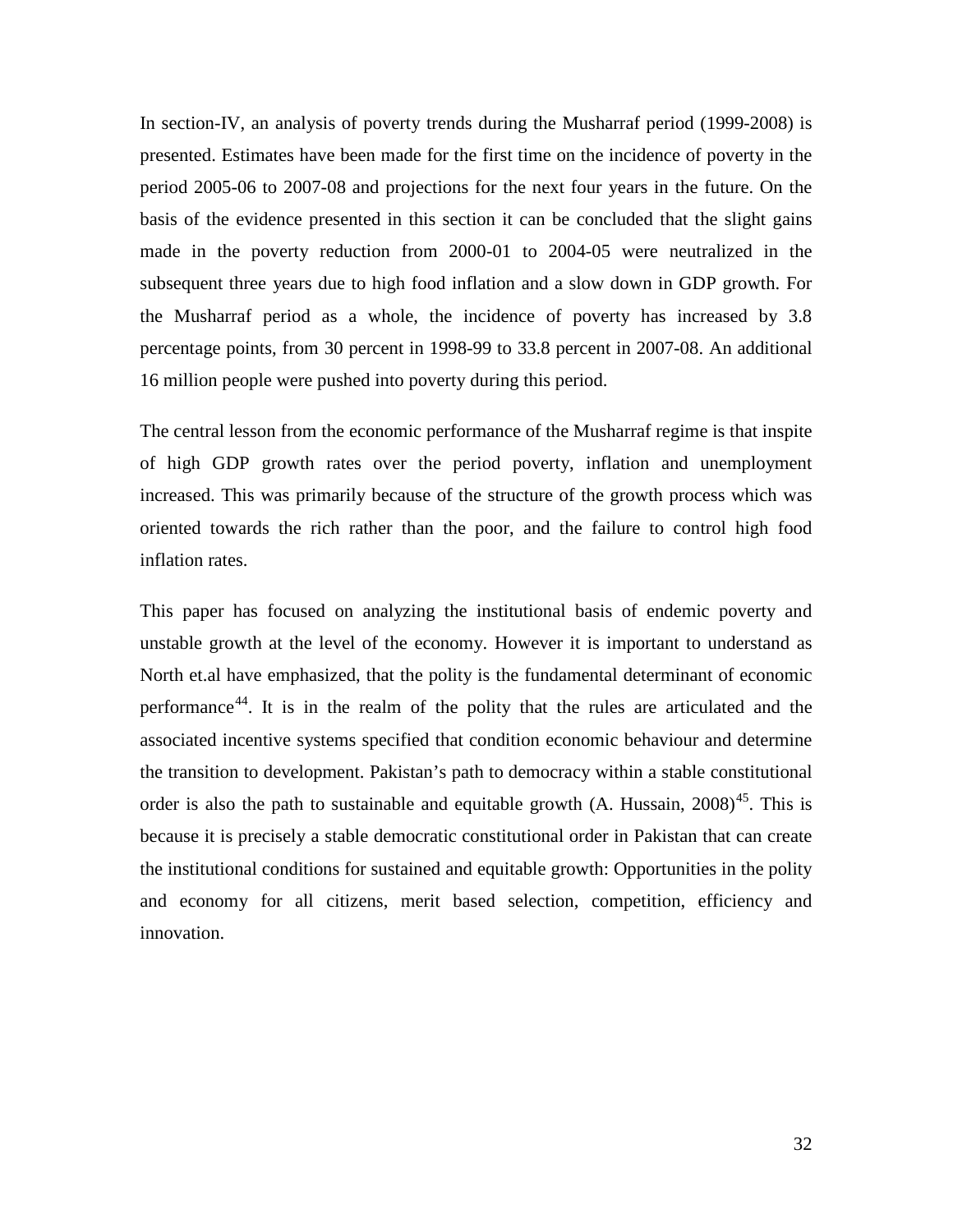#### **Notes**

- <span id="page-34-0"></span><sup>1</sup> Augustine Anthony, Nearly Half of Pakistanis "food insecure", WFP, Reuters, 4 April 2008.
- <span id="page-34-1"></span><sup>2</sup> Aristotle proposed that it is *human functioning* that is the real object of value. The implication of this formulation for public action to-day in the context of poverty, is: Maximizing value in society would require enabling the maximum number of people to actualize their human potential. See: Nicomachean Ethics, Book 1, Section 5, D. Roos (ed.), Oxford University Press, 1980.
- <span id="page-34-2"></span><sup>3</sup> Akmal Hussain, "Poverty, Growth and Governance", Chapter in: V.A. Pai Panandiker (ed): Problems of Governance in South Asia, Center for Policy Research, New Delhi, 2000.
- <span id="page-34-3"></span><sup>4</sup> World Development Report 2006 on Equity and Development, World Bank and OUP, New York, 2005, and Nanak Kakwani, Pro-Poor Growth: Concepts and Measurement, paper presented at the PIDE/PSDE 19<sup>th</sup> Annual General Meeting and Conference (13-15, January 2004).
- <span id="page-34-4"></span><sup>5</sup> It can be argued that both the failure to achieve sustained high growth in the past as well as inequality, is located in the governance model itself. In Pakistan's governance model (originating in the Raj), power has been historically constituted by accessing state resources for arbitrary transfer as patronage to selected individuals. During the pre independence period resource gratification within this governance model was conducted to win loyalty for the Raj. After independence state resources were granted within a structure of patronage to build individual domains of political power. Within this model an individual could become rich simply by entering into a patron-client relationship with the government for rent seeking. Therefore there was little incentive for enterprise, innovation, or savings, which drive growth in a modern economy. At the same time within this governance model since patronage could only be acquired by the few, the majority were deprived of access to resources. Thus endemic poverty and the inability to sustain economic growth became the hallmarks of Pakistan's economy. For a more detailed discussion of this issue, see: Akmal Hussain, Power Dynamics, Institutional Instability and Economic Growth: The Case of Pakistan, April 2008, op.cit.
- <span id="page-34-5"></span><sup>6</sup> In a recent study Akmal Hussain has contributed to the design of such a policy framework for a transition process that integrates changes in the spheres of polity and economy for development. See, Akmal Hussain, Power Dynamics, Institutional Instability and Economic Growth: The Case of Pakistan, Drivers of Change Study 2007-08, The Asia Foundation, Islamabad (Mimeo), 14<sup>th</sup> March 2008.
- <span id="page-34-6"></span> $7$  Douglass C. North, Understanding the Process of Economic Change, Princeton University Press, Princeton, N.J, 2005, page 57.
- <sup>8</sup> North, Wallis and Weingast have posited the concept of a social order which is composed of the economic and the political systems. They classify countries into two broad categories: the underdeveloped countries are placed in the category of the "limited access social order" while the developed countries belong to the "open access social order". Limited access social orders are characterized by rent creation, privileged access over economic and political power for the elite and exclusion of a large proportion of citizens from equal access over markets, resources and political decision making. Consequently, North, et.al argue that limited access social orders "preclude thriving markets and long term economic development". By contrast open access social orders provide equality of opportunity to access economic and political power on the basis of systematic competition, innovation, merit and mobility. Consequently, they argue that open access social orders are characterized by "thriving markets and long term economic development" See, Douglass C. North, John Joseph Wallis, Barry R. Weingast, A Conceptual Framework for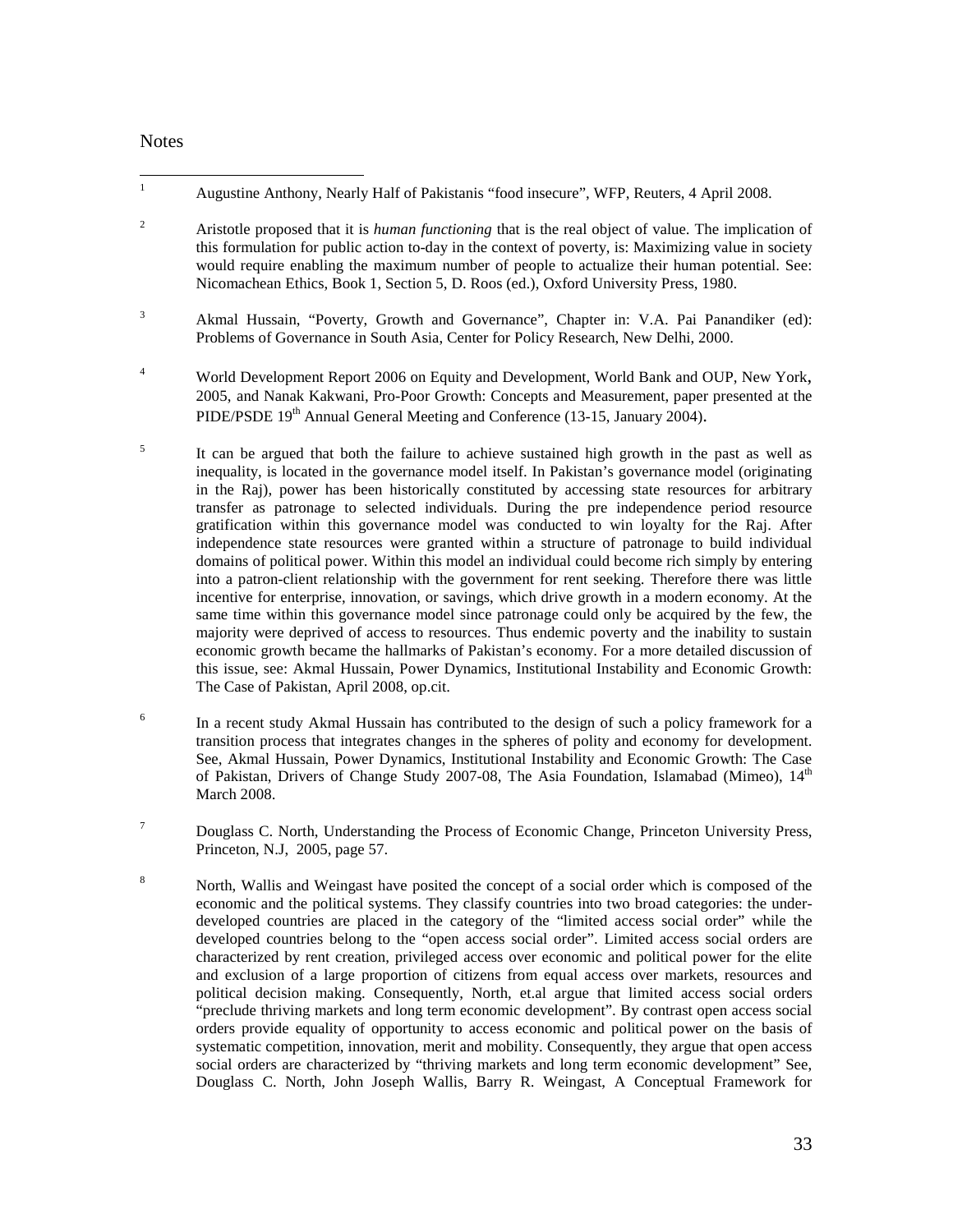Interpreting Recorded Human History, National Bureau of Economic Research, Working Paper Series, Cambridge (Mimeo), December 2006.

- <span id="page-35-0"></span><sup>9</sup> Akmal Hussain, with inputs from A.R. Kemal, Imran Ali, A.I. Hamid and K. Mumtaz, Poverty Growth and Governance, UNDP, Pakistan National Human Development Report 2003, Oxford University Press, 2003, Table 14, page 63.
- <sup>10</sup> An analysis of the mechanisms of poverty generation in the rural areas, (with special reference to the Punjab) was first conducted on the basis of a 1978 field survey, See: Akmal Hussain: Strategic Issues in Pakistan's Economic Policy, Chapter 5, Pages 101 to 176, Progressive Publishers, Lahore 1988.
- <sup>11</sup> Akmal Hussain et.al., Poverty Growth and Governance, op.cit. Chapter 3, Table 1.
- <sup>12</sup> Akmal Hussain, Institutions, Economic Structure and Poverty in Pakistan, South Asia Economic Journal, Volume 5, Number 1, January-June 2004, SAGE Publications, New Delhi. pages-76-77.
- <sup>13</sup> See: Akmal Hussain et.al, Poverty, Growth and Governance, UNDP-Pakistan National Human Development Report 2003, Oxford University Press, Karachi, 2003. page 64, table 16.
- <sup>14</sup> Akmal Hussain, et.al., Poverty, Growth and Governance, 2003, op.cit., pages 65-68.
- <sup>15</sup> They also predominantly went to private allopathic medical practitioners due to lack of access over and poor quality of most government hospitals. Private medical clinics like government hospitals have grossly inadequate diagnostic facilities and often poorly trained staff. The result is that when the poor fall ill they suffer for a protracted period and get locked into a source of medical treatment that inspite of being expensive is frequently ineffective. Akmal Hussain et.al, UNDP, Pakistan National Human Development Report 2003, op.cit.
- <sup>16</sup> Estimates based on Pakistan Economic Survey, 2006-07, op.cit., pages 161-174.
- <sup>17</sup> Nomaan Majid, Pakistan: An Employment Strategy, ILO/SAAT, December 1997. pages 34, 35.
- <sup>18</sup> Akmal Hussain, et.al., Poverty, Growth and Governance, 2003, op.cit.
- <sup>19</sup> Pakistan Economic Survey, 2006-07, Government of Pakistan, Finance Division, Economic Advisor's Wing, Islamabad. Table 1.6, Page 11.
- $20$  Akmal Hussain, Power Dynamics, Institutional Instability and Economic Growth: The Case of Pakistan, 2008, op.cit.
- <sup>21</sup> See, Overcoming Poverty, The Report of the Task Force on Poverty Eradication, May 1997. Page 6.
- <sup>22</sup> WTO Statistical Tables, Various Years.
- $23$  A.R. Kemal, Patterns of Growth of Pakistan's Industrial Sector, in Khan, Shahrukh Rafi (ed.): Fifty Years of Pakistan's Economy, Oxford University Press, 1999.
- $24$  Akmal Hussain, Institutions, Economic Structure and Poverty in Pakistan, 2004, op.cit.
- $25$  Talat Anwar, Measurement of Absolute Poverty and Governance in Pakistan: 1998-99 and 2004-05, paper presented in the PIDE-PSDE,  $22<sup>nd</sup>$  Annual General Meeting and Conference, December 06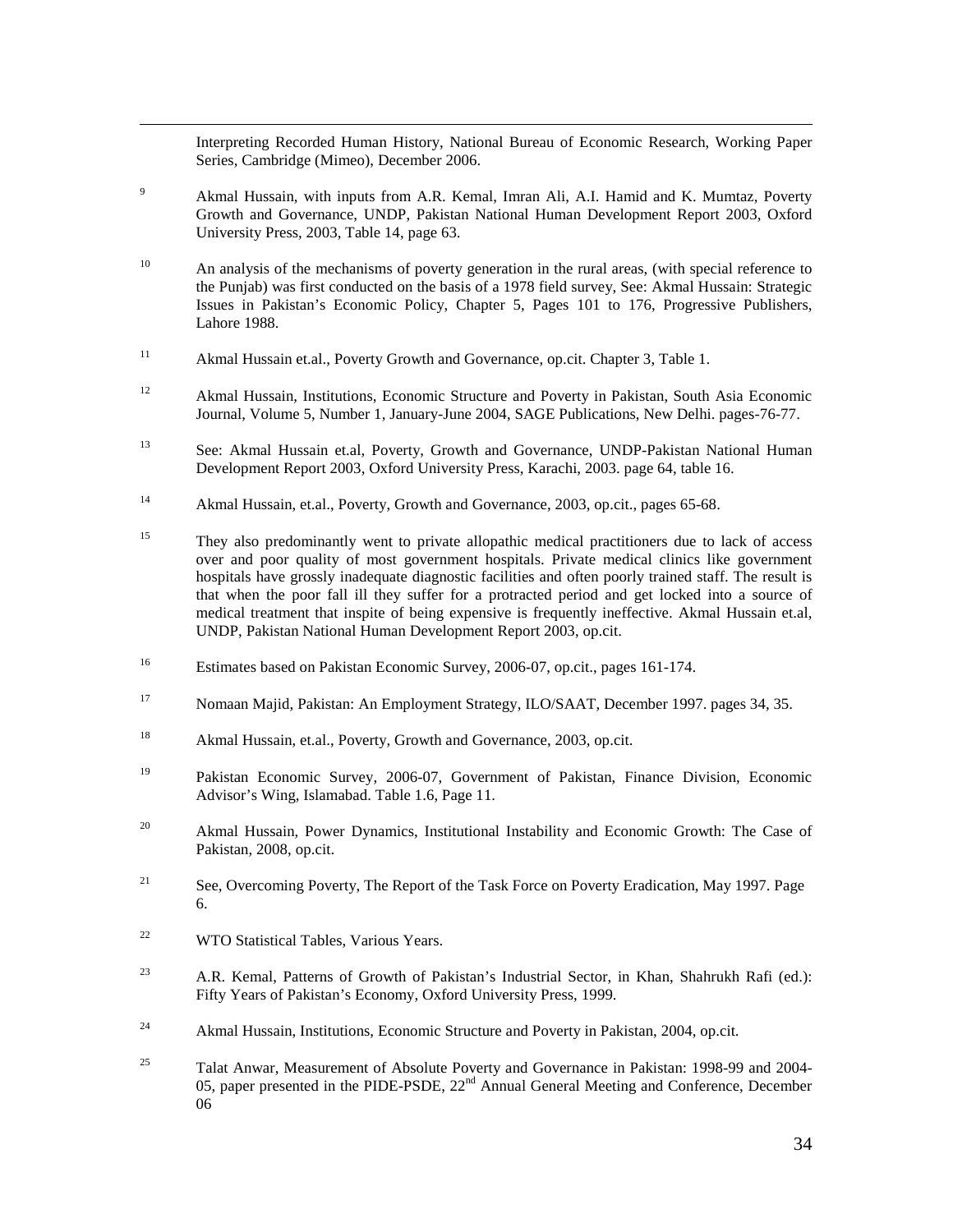- <sup>26</sup> Haris Gazdar, Asad Sayeed and Akmal Hussain, Growth Poverty and Conflict: 1999-2007, Chapter 3, in Akmal Hussain: Power Dynamics, Institutional Instability and Economic Growth: The Case of Pakistan, 2008, op.cit.
- <span id="page-36-0"></span><sup>27</sup> For estimates of the cost to the economy of corruption in Government, see: Shahid Javed Burki, Pakistan: Fifty Years of Nationhood, Vanguard Books, 2004, page 174.
- <span id="page-36-1"></span> $28$  Talat Anwar, Measurement of Absolute Poverty and Governance in Pakistan: 1998-99 and 2004-05, op.cit.
- <span id="page-36-2"></span> $29$  This sub-section is based on a research paper by Akmal Hussain: (Employment Generation, Poverty Alleviation and Growth in Pakistan's Rural Sector: Policies for Institutional Change, Report prepared for the ILO/CEPR, (Mimeo), March 1999.
- <span id="page-36-3"></span><sup>30</sup> About 33 million tons of salts are annually brought into the Indus Basin Irrigation System, out of which 24 million tons are being retained. See: Interim Poverty Reduction Strategy Paper, Government of Pakistan, November 2001, Page 23.
- <span id="page-36-4"></span><sup>31</sup> Akmal Hussain, ILO/CEPR, 1999, op.cit.

- <span id="page-36-5"></span><sup>32</sup> Akmal Hussain, ILO/CEPR, 1999, op.cit.
- <span id="page-36-6"></span><sup>33</sup> Yet there is no organized seed industry in Pakistan to meet the needs of farmers for the supply of vigorous varieties of seeds even in the major crops. In wheat, for example, the average age of seeds in Pakistan is 11 years compared to an average of 7 years for all developing countries. It has been shown that compared to India there was a sharp decline in growth of total factor productivity in Pakistan after 1975, which can be attributed to the poorer level of research and extension in Pakistan compared for example to India.. See: Mark W. Rosegrant and Robert Evenson: "Agricultural Productivity Growth in Pakistan and India: A comparative Analysis", presented at Pakistan Institute of Development Economists Ninth Annual General Meeting, Islamabad, 1993.
- <span id="page-36-10"></span><span id="page-36-9"></span><span id="page-36-8"></span><span id="page-36-7"></span><sup>34</sup> If atmospheric carbon is doubled, the average summer temperatures in Pakistan are expected to increase by 1.5 C to 4.5 C (base average of 2.5 C), over the next 70 years. This could lead to a decline in wheat yields from 10 percent to 60 percent, depending on the type of wheat seed, planting time, related atmospheric/weather conditions. See: Qureshi, Ata and Iglesias: Implications of Global Climate Change for Pakistan Agriculture: Impacts on Simulated Wheat Production, Climate Institute, Washington, D. C. USA, 1992.
- <span id="page-36-11"></span><sup>35</sup> Alim Mian and Yasin Mirza: Pakistan Soil Resources, National Conservation Strategy, Sector Paper IV, Environment and Urban Affairs Division, with IUCN, 1993.
- <span id="page-36-12"></span><sup>36</sup> Akmal Hussain et.al., Poverty, Growth and Governance, 2003, op.cit. Chapter 3.
- <span id="page-36-13"></span> $37$  For a discussion on the specific actions that can be undertaken to achieve this policy objective, within a public private partnership, see: Akmal Hussain, Pakistan: Poverty, Power and Economic Growth, South Asia Center for Policy Studies (Mimeo), 25 September 2008. pages 133 to 137.
- <span id="page-36-16"></span><span id="page-36-15"></span><span id="page-36-14"></span><sup>38</sup> In the case of complaints about public services, these can be taken up at various tiers of the local government. In the case of complaints about corruption and misuse of power against citizens by government officials, these can either be taken up within the ombudsman structure or in more serious criminal cases, at various levels of the judiciary. For a detailed discussion of this issue, See: Akmal Hussain, Power Dynamics, Institutional Instability and Economic Growth: The Case of Pakistan, 2008, op.cit.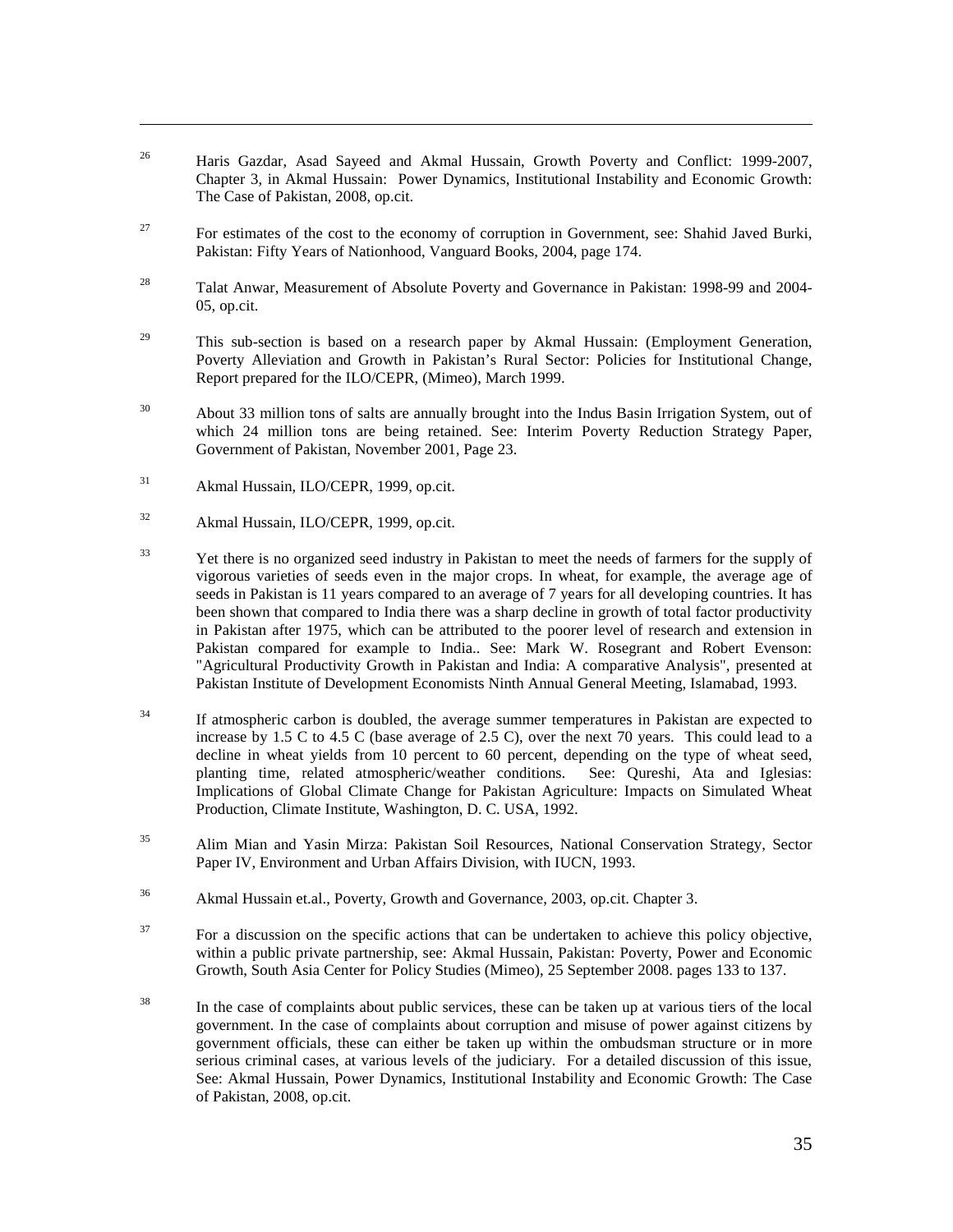<span id="page-37-0"></span> $39$  A special public services and corruption monitoring page can be devoted on a monthly basis by newspapers. This would contain independent investigative reports on the performance of government departments with respect to their targets for the coverage and quality of public services. The monitoring page would also report on corruption cases and monitor the efficiency of ombudsman's offices at the district, tehsil and union council levels

- <span id="page-37-2"></span><span id="page-37-1"></span><sup>40</sup> The FBS could also be required to conduct regular surveys to provide data to the public about the extent of corruption and the performance of various government departments with respect to their performance targets.
- <span id="page-37-3"></span><sup>41</sup> For a discussion of the specific issues on which research and subsequent diffusion can be conducted, see: Akmal Hussain, Employment Generation, Poverty Alleviation and Growth in Pakistan's Rural Sector, Policies for Institutional Change, Report prepared for the International Labour Organization, Country Employment Policy Review (CEPR), Pakistan, March 1999. page 12.
- <span id="page-37-4"></span><sup>42</sup> Haris Gazdar, Asad Sayeed and Akmal Hussain, Growth, Poverty and Conflict: 1999-2007, Chapter 3 in Akmal Hussain, Power Dynamics, Institutional Instability and Economic Growth: The Case of Pakistan, 2008, op.cit.,
- <span id="page-37-6"></span><span id="page-37-5"></span><sup>43</sup> An earlier version of the discussion in this sub-section was published in the Daily Dawn titled: First Aid for the Poor, Daily Dawn, 24<sup>th</sup> March 2008.
- <span id="page-37-7"></span><sup>44</sup> Douglass C. North, John Joseph Wallis, Barry R. Weingast, A Conceptual Framework for Interpreting Recorded Human History op.cit.
- <span id="page-37-12"></span><span id="page-37-11"></span><span id="page-37-10"></span><span id="page-37-9"></span><span id="page-37-8"></span><sup>45</sup> Akmal Hussain, Power Dynamics, Institutional Instability and Economic Growth: The Case of Pakistan, 2008, op.cit.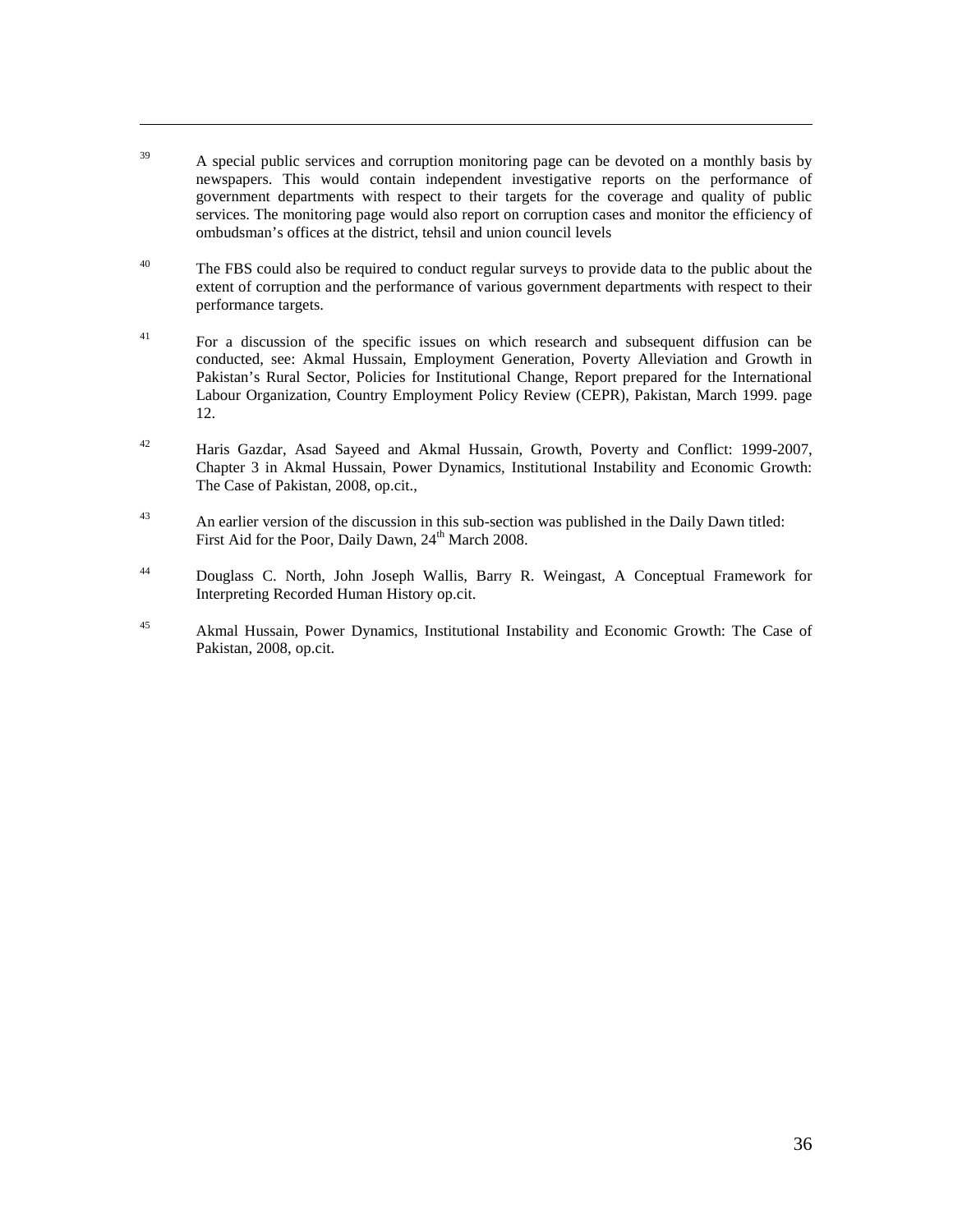#### <span id="page-38-0"></span>**REFERENCES**

- 1. Anthony, Augustine. 4 April 2008. Nearly Half of Pakistanis "Food Insecure", WFP, Reuters.
- <span id="page-38-1"></span>2. Anwar, Talat. 2006. Measurement of Absolute Poverty and Governance in Pakistan: 1998-99 and 2004-05, paper presented in the PIDE-PSDE, 22<sup>nd</sup> Annual General Meeting and Conference, (19-21 December 06).
- <span id="page-38-2"></span>3. Burki, S.J. 2004. Pakistan: Fifty Years of Nationhood, Vanguard Books, Lahore.
- <span id="page-38-3"></span>4. Byerlee, Derek. Agricultural Productivity in Pakistan, Problems and Potential, World Bank Agriculture Sector Review, cited in World Bank Report No. 13092  $-$  PAK.
- <span id="page-38-4"></span>5. Government of Pakistan, Planning Commission: Ten Year Perspective Plan and Three Year Development Programme, Islamabad, September 1, 2001.
- 6. Haque, Nadeem. 2006. Rethinking Pakistan's Growth Strategy, (Mimeo).
- <span id="page-38-6"></span><span id="page-38-5"></span>7. Hussain, Akmal et.al. 2003. Poverty, Growth and Governance, Pakistan National Human Development Report 2003, UNDP, Oxford University Press, Karachi.
- 8. Hussain, Akmal. 2008. Power Dynamics, Institutional Instability and Economic Growth: The Case of Pakistan, Drivers of Change Study 2007-08, The Asia Foundation, Islamabad (Mimeo).
- 9. Hussain, Akmal. A Medium Term Strategy of Economic Revival, Paper presented to the Economic Advisory Board of the Government of Pakistan, 15<sup>th</sup> November 1999. (Also published in the daily Dawn on November 25 and 26, 1999).
- 10. Hussain, Akmal et.al. 2004. Lessons for Macro-Micro Policy, in P. Wignaraja and S. Sirivardana (ed.), Pro-Poor Growth and Governance in South Asia: Decentralization and Participatory Development, SAGE Publications, New Delhi and London.
- 11. Hussain, Akmal. 1989. Labour Absorption in Pakistan's Rural Sector, Final Report, ILO/ARTEP (Mimeo).
- 12. Hussain, Akmal. 1988. Strategic Issues in Pakistan's Economic Policy: Technical Change and Social Polarization in Rural Punjab, Progressive Publishers, Lahore.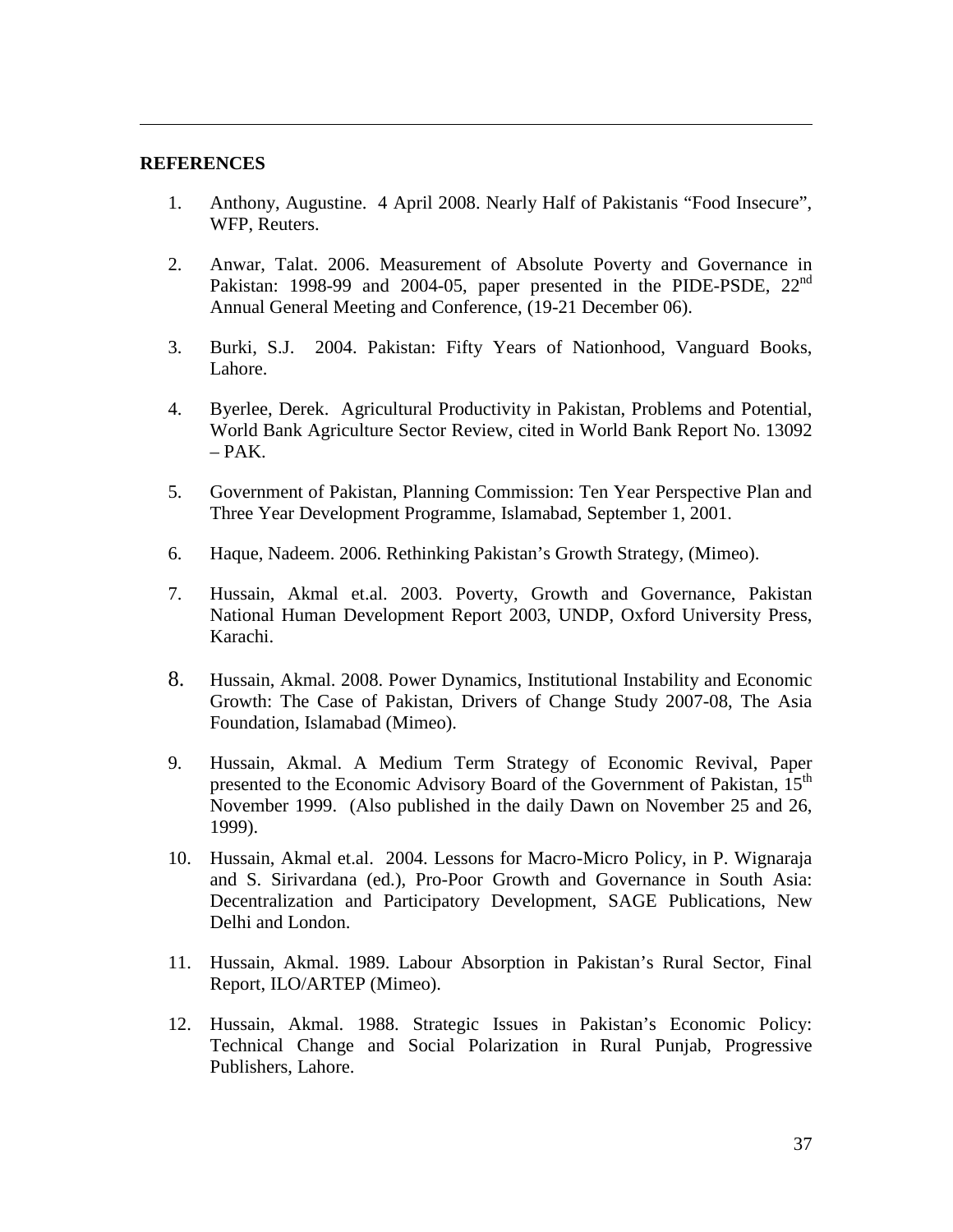13. Hussain, Akmal. 1994. Poverty Alleviation in Pakistan, Vanguard Books, Lahore.

- 14. Hussain, Akmal. 1998. Punjab Rural Support Programme (PRSP), The First Four Months, Report to the Board of Directors of PRSP.
- 15. Hussain, Akmal. 1999. Employment Generation, Poverty Alleviation and Growth in Pakistan's Rural Sector: Policies for Institutional Change, ILO, (Mimeo).
- 16. Hussain, Akmal. 2000. Poverty, Growth and Governance, chapter in, V.A. Pai Panandiker (ed.): Problems of Governance in South Asia, Centre for Policy Research, New Delhi.
- 17. Hussain, Akmal. 2003. A Policy for Pro Poor Growth, paper in Towards Pro Poor Growth Policies in Pakistan, Proceedings of the Pro-Poor Growth Policies Symposium, 17<sup>th</sup> March 2003, UNDP-PIDE, Islamabad.
- 18. Hussain, Akmal. 2004. Institutions, Economic Structure and Poverty in Pakistan, South Asia Economic Journal, Volume 5, Number 1, January-June 2004, SAGE Publications, New Delhi.
- 19. Hussain, Akmal. 2008. Pakistan: Poverty, Power and Economic Growth, South Asia Center for Policy Studies (Mimeo).
- 20. Hussain, Akmal, First Aid for the Poor, Daily Dawn, 24<sup>th</sup> March 2008.
- 21. Interim Poverty Reduction Strategy Paper, Government of Pakistan, November 2001.
- 22. Kemal, A.R. 1999. Patterns of Growth of Pakistan's Industrial Sector, in Khan, Shahrukh Rafi (ed.): Fifty Years of Pakistan's Economy, Oxford University Press, Karachi.
- 23. Majid, Nomaan. 1997. Pakistan: An Employment Strategy, ILO/SAAT.
- 24. Mian, Alim and Mirza, Yasin. 1993. Pakistan Soil Resources, National Conservation Strategy, Sector Paper IV, Environment and Urban Affairs Division, with IUCN.
- 25. North, Douglass C. 2005. Understanding the Process of Economic Change, Princeton University Press, Princeton, N.J.
- 26. North, Douglass C., Wallis, John Joseph, Weingast, Barry R. 2006. A Conceptual Framework for Interpreting Recorded Human History, National Bureau of Economic Research, Working Paper Series, Cambridge (Mimeo).